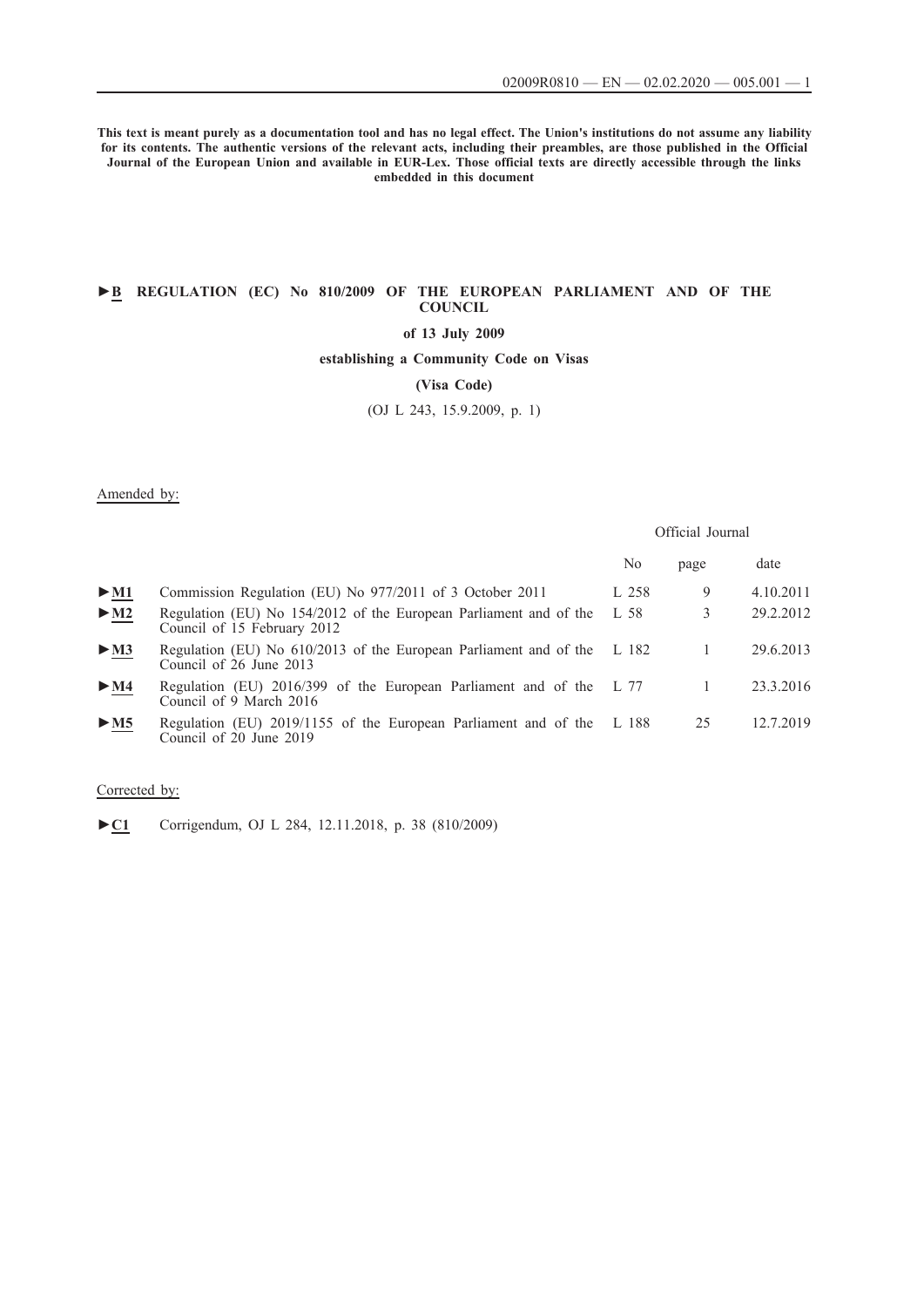#### **REGULATION (EC) No 810/2009 OF THE EUROPEAN PARLIAMENT AND OF THE COUNCIL**

#### **of 13 July 2009**

#### **establishing a Community Code on Visas**

#### **(Visa Code)**

#### TITLE I

### **GENERAL PROVISIONS**

### *Article 1*

#### **Objective and scope**

### **▼M5**

1. This Regulation establishes the procedures and conditions for issuing visas for intended stays on the territory of the Member States not exceeding 90 days in any 180-day period.

### **▼B**

2. The provisions of this Regulation shall apply to any third-country national who must be in possession of a visa when crossing the external borders of the Member States pursuant to Council Regulation (EC) No 539/2001 of 15 March 2001 listing the third countries whose nationals must be in possession of visas when crossing the external borders and those whose nationals are exempt from that requirement  $(1)$ , without prejudice to:

- (a) the rights of free movement enjoyed by third-country nationals who are family members of citizens of the Union;
- (b) the equivalent rights enjoyed by third-country nationals and their family members, who, under agreements between the Community and its Member States, on the one hand, and these third countries, on the other, enjoy rights of free movement equivalent to those of Union citizens and members of their families.

3. This Regulation also lists the third countries whose nationals are required to hold an airport transit visa by way of exception from the principle of free transit laid down in Annex 9 to the Chicago Convention on International Civil Aviation, and establishes the procedures and conditions for issuing visas for the purpose of transit through the international transit areas of Member States' airports.

### **▼M5**

4. When applying this Regulation, Member States shall act in full compliance with Union law, including the Charter of Fundamental Rights of the European Union. In accordance with the general principles of Union law, decisions on applications under this Regulation shall be taken on an individual basis.

### **▼B**

### *Article 2*

### **Definitions**

For the purpose of this Regulation the following definitions shall apply: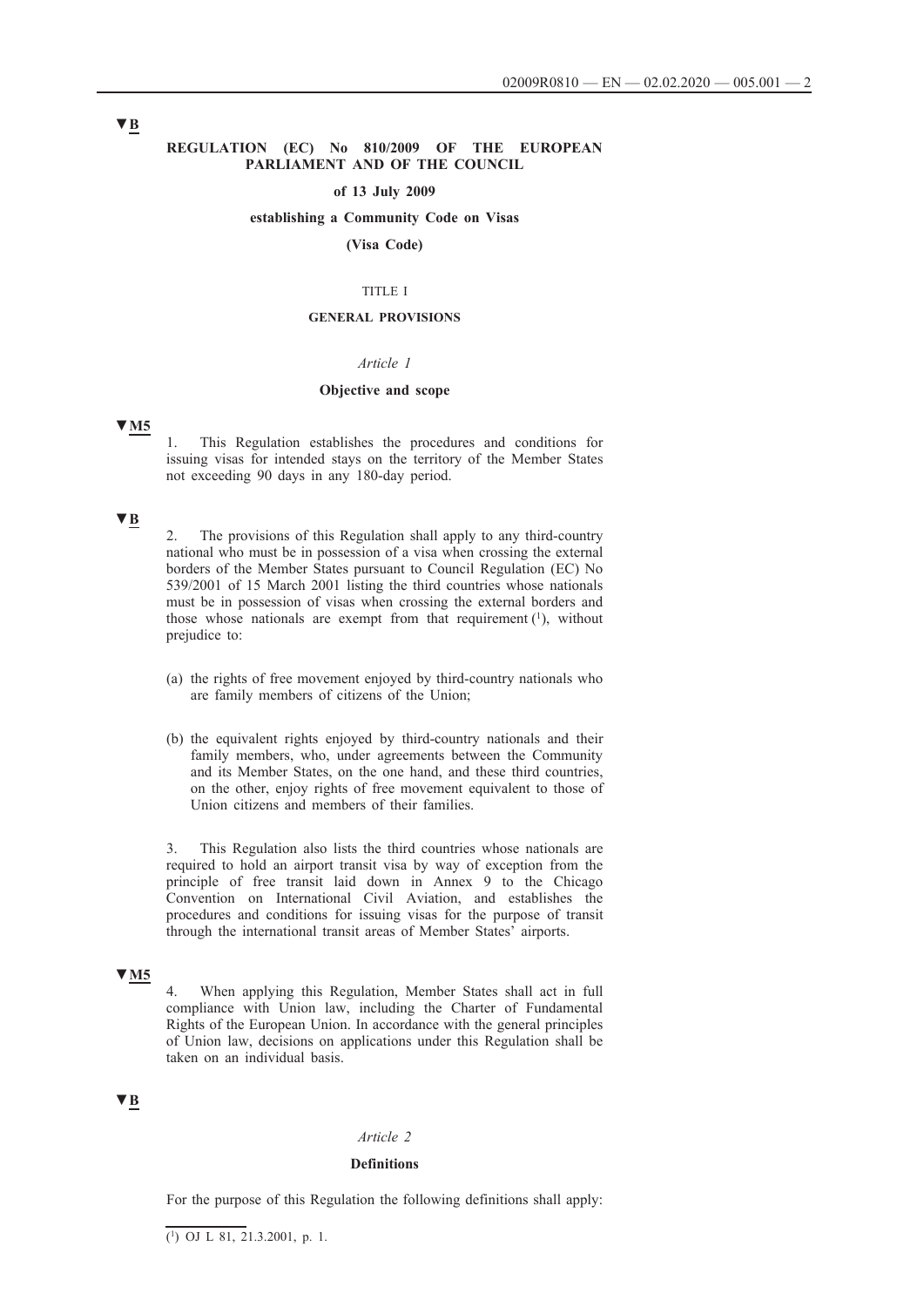- 1. 'third-country national' means any person who is not a citizen of the Union within the meaning of Article 17(1) of the Treaty;
- 2. 'visa' means an authorisation issued by a Member State with a view to:

### **▼M5**

(a) an intended stay on the territory of the Member States not exceeding 90 days in any 180-day period; or

### **▼B**

- (b) transit through the international transit areas of airports of the Member States;
- 3. 'uniform visa' means a visa valid for the entire territory of the Member States;
- 4. 'visa with limited territorial validity' means a visa valid for the territory of one or more Member States but not all Member States;
- 5. 'airport transit visa' means a visa valid for transit through the international transit areas of one or more airports of the Member States;
- 6. 'visa sticker' means the uniform format for visas as defined by Council Regulation (EC) No 1683/95 of 29 May 1995 laying down a uniform format for visas  $(1)$ ;

### **▼M5**

7. 'recognised travel document' means a travel document recognised by one or more Member States for the purpose of crossing the external borders and affixing a visa pursuant to Decision No 1105/2011/EU of the European Parliament and of the Council  $(2)$ ;

# **▼B**

- 8. 'separate sheet for affixing a visa' means the uniform format for forms for affixing the visa issued by Member States to persons holding travel documents not recognised by the Member State drawing up the form as defined by Council Regulation (EC) No 333/2002 of 18 February 2002 on a uniform format for forms for affixing the visa issued by Member States to persons holding travel documents not recognised by the Member State drawing up the form  $(3)$ ;
- 9. 'consulate' means a Member State's diplomatic mission or a Member State's consular post authorised to issue visas and headed by a career consular officer as defined by the Vienna Convention on Consular Relations of 24 April 1963;
- 10. 'application' means an application for a visa;
- 11. 'commercial intermediary' means a private administrative agency, transport company or travel agency (tour operator or retailer);

 $(1)$  OJ L 164, 14.7.1995, p. 1.

 $(2)$  Decision No 1105/2011/EU of the European Parliament and of the Council of 25 October 2011 on the list of travel documents which entitle the holder to cross the external borders and which may be endorsed with a visa and on setting up a mechanism for establishing this list (OJ L 287, 4.11.2011, p. 9).

<sup>(3)</sup> OJ L 53, 23.2.2002, p. 4.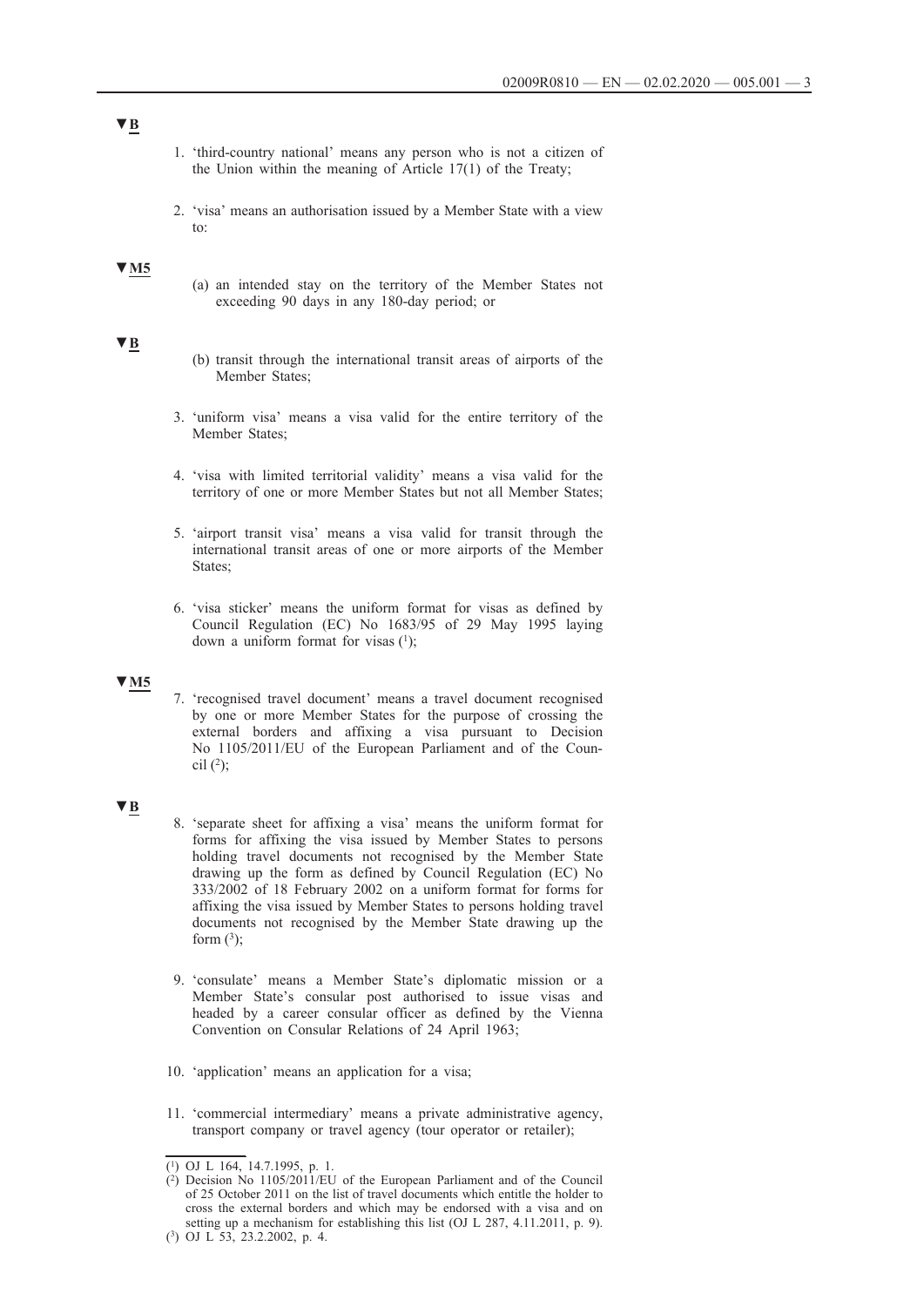- 12. 'seafarer' means any person who is employed, engaged or works in any capacity on board a ship in maritime navigation or a ship navigating in international inland waters;
- 13. 'electronic signature' means an electronic signature as defined in point (10) of Article 3 of Regulation (EU) No 910/2014 of the European Parliament and of the Council  $(1)$ .

### **▼B**

### TITLE II

### **AIRPORT TRANSIT VISA**

### *Article 3*

#### **Third-country nationals required to hold an airport transit visa**

1. Nationals of the third countries listed in Annex IV shall be required to hold an airport transit visa when passing through the international transit areas of airports situated on the territory of the Member **States**.

2. In urgent cases of mass influx of illegal immigrants, individual Member States may require nationals of third countries other than those referred to in paragraph 1 to hold an airport transit visa when passing through the international transit areas of airports situated on their territory. Member States shall notify the Commission of such decisions before their entry into force and of withdrawals of such an airport transit visa requirement.

3. Within the framework of the Committee referred to in Article 52(1), those notifications shall be reviewed on an annual basis for the purpose of transferring the third country concerned to the list set out in Annex IV.

4. If the third country is not transferred to the list set out in Annex IV, the Member State concerned may maintain, provided that the conditions in paragraph 2 are met, or withdraw the airport transit visa requirement.

5. The following categories of persons shall be exempt from the requirement to hold an airport transit visa provided for in paragraphs 1 and  $2^{\circ}$ 

(a) holders of a valid uniform visa, national long-stay visa or residence permit issued by a Member State;

### **▼M5**

(b) third-country nationals holding a valid residence permit issued by a Member State which does not take part in the adoption of this Regulation or by a Member State which does not yet apply the provisions of the Schengen *acquis* in full, or third-country nationals holding one of the valid residence permits listed in Annex V issued by Andorra, Canada, Japan, San Marino or the United States of America guaranteeing the holder's unconditional readmission, or holding a valid residence permit for one or more of the overseas countries and territories of the Kingdom of the Netherlands (Aruba, Curaçao, Sint Maarten, Bonaire, Sint Eustatius and Saba);

<sup>(1)</sup> Regulation (EU) No 910/2014 of the European Parliament and of the Council of 23 July 2014 on electronic identification and trust services for electronic transactions in the internal market and repealing Directive 1999/93/EC (OJ L 257, 28.8.2014, p. 73).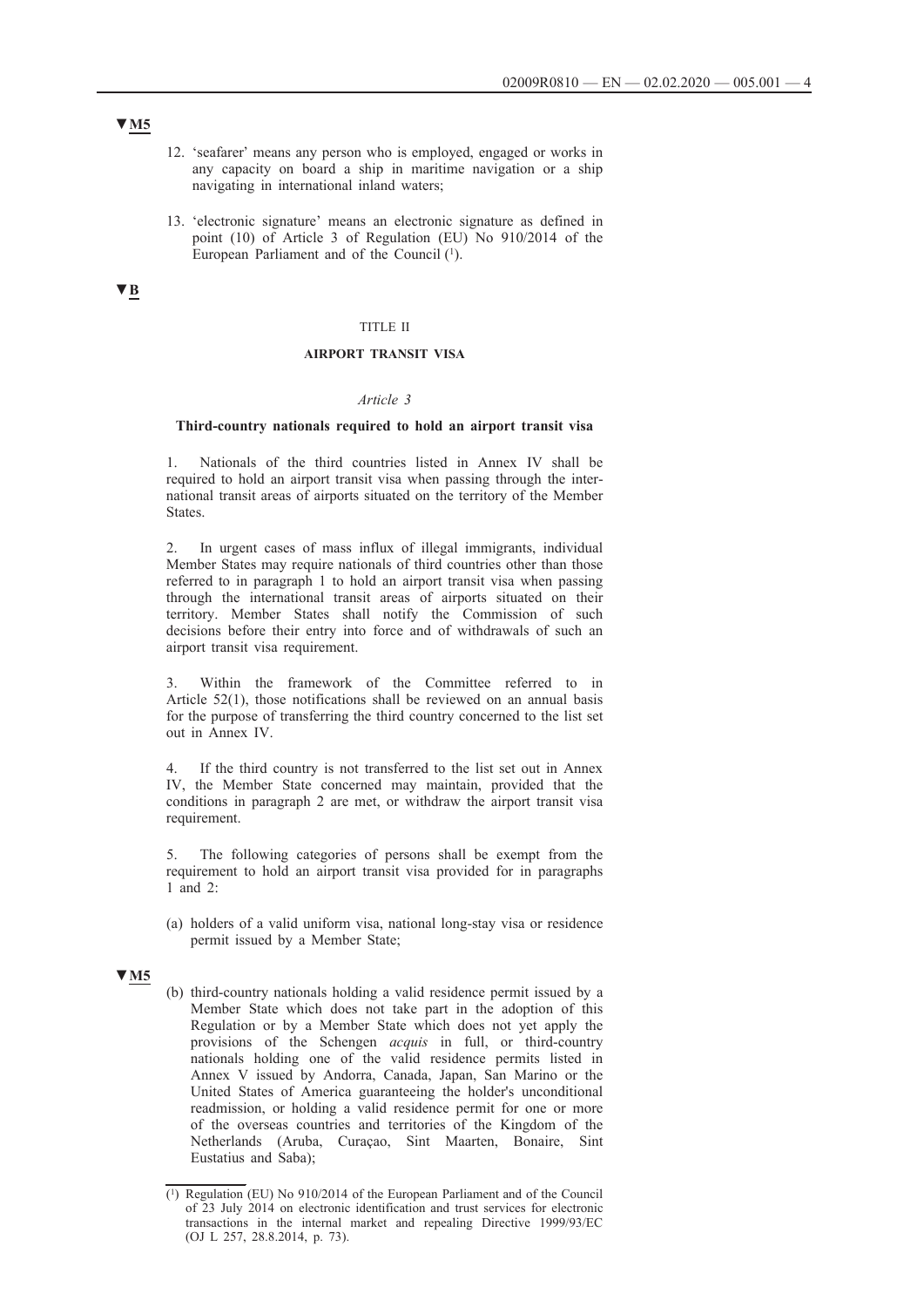(c) third-country nationals holding a valid visa for a Member State which does not take part in the adoption of this Regulation, or for a Member State which does not yet apply the provisions of the Schengen *acquis* in full, or for a country which is a party to the Agreement on the European Economic Area, or for Canada, Japan or the United States of America, or holders of a valid visa for one or more of the overseas countries and territories of the Kingdom of the Netherlands (Aruba, Curaçao, Sint Maarten, Bonaire, Sint Eustatius and Saba), when travelling to the issuing country or to any other third country, or when, having used the visa, returning from the issuing country;

#### **▼B**

- (d) family members of citizens of the Union as referred to in Article 1(2)(a);
- (e) holders of diplomatic passports;
- (f) flight crew members who are nationals of a contracting Party to the Chicago Convention on International Civil Aviation.

### TITLE III

#### **PROCEDURES AND CONDITIONS FOR ISSUING VISAS**

#### *CHAPTER I*

#### *Authorities taking part in the procedures relating to applications*

### *Article 4*

#### **Authorities competent for taking part in the procedures relating to applications**

1. Applications shall be examined and decided on by consulates.

#### **▼M5**

1a. By way of derogation from paragraph 1, Member States may decide that applications are examined and decided on by central authorities. Member States shall ensure that those authorities have sufficient knowledge of local circumstances of the country where the application is lodged in order to assess the migratory and security risk, as well as sufficient knowledge of the language to analyse documents, and that consulates are involved, where necessary, to conduct additional examination and interviews.

#### **▼B**

2. By way of derogation from paragraph 1, applications may be examined and decided on at the external borders of the Member States by the authorities responsible for checks on persons, in accordance with Articles 35 and 36.

3. In the non-European overseas territories of Member States, applications may be examined and decided on by the authorities designated by the Member State concerned.

4. A Member State may require the involvement of authorities other than the ones designated in paragraphs 1 and 2 in the examination of and decision on applications.

5. A Member State may require to be consulted or informed by another Member State in accordance with Articles 22 and 31.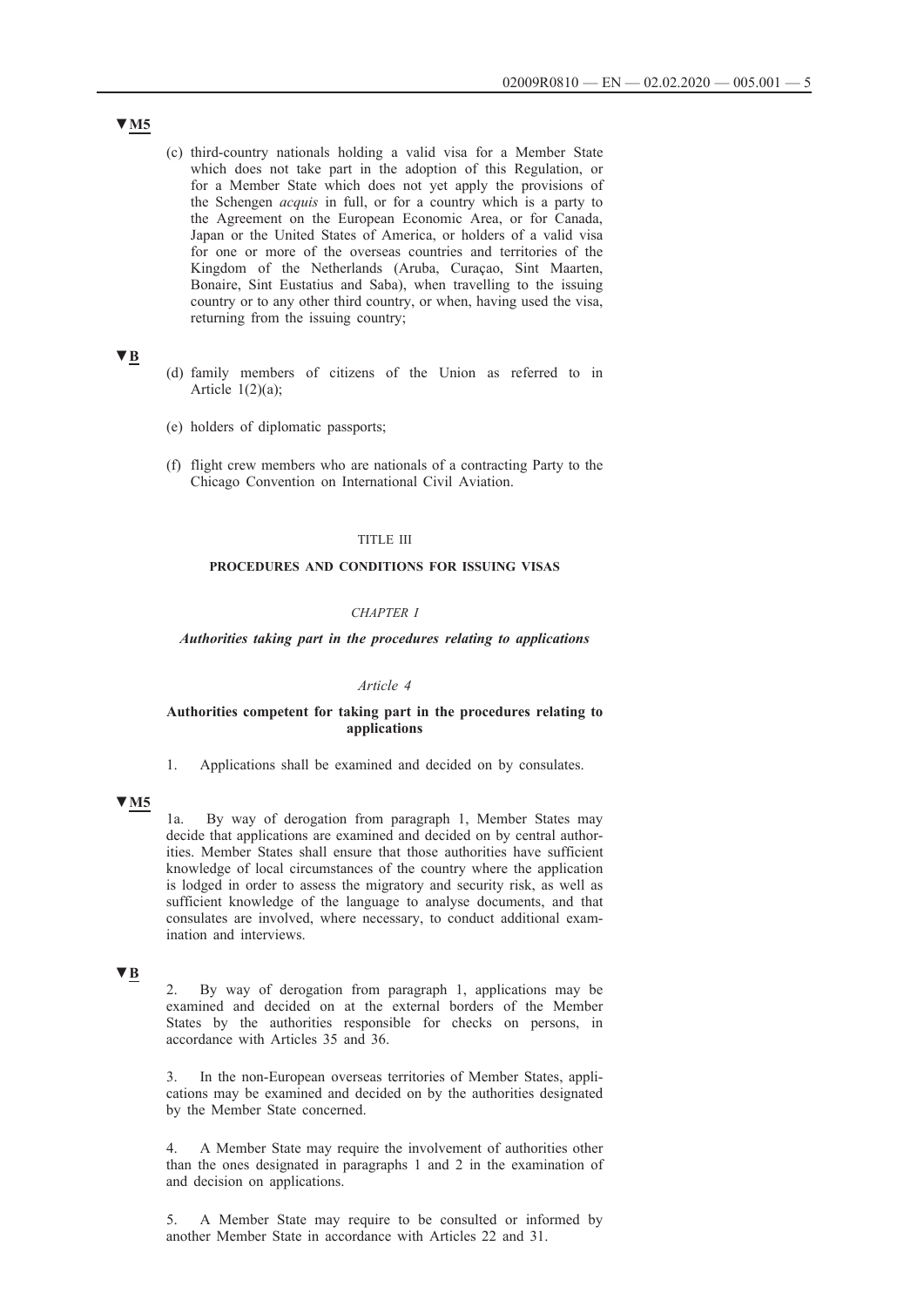#### *Article 5*

#### **Member State competent for examining and deciding on an application**

The Member State competent for examining and deciding on an application for a uniform visa shall be:

(a) the Member State whose territory constitutes the sole destination of the visit(s);

#### **▼M5**

(b) if the visit includes more than one destination, or if several separate visits are to be carried out within a period of two months, the Member State whose territory constitutes the main destination of the visit(s) in terms of the length of stay, counted in days, or the purpose of stay; or

### **▼B**

(c) if no main destination can be determined, the Member State whose external border the applicant intends to cross in order to enter the territory of the Member States.

2. The Member State competent for examining and deciding on an application for a uniform visa for the purpose of transit shall be:

- (a) in the case of transit through only one Member State, the Member State concerned; or
- (b) in the case of transit through several Member States, the Member State whose external border the applicant intends to cross to start the transit.

3. The Member State competent for examining and deciding on an application for an airport transit visa shall be:

- (a) in the case of a single airport transit, the Member State on whose territory the transit airport is situated; or
- (b) in the case of double or multiple airport transit, the Member State on whose territory the first transit airport is situated.

4. Member States shall cooperate to prevent a situation in which an application cannot be examined and decided on because the Member State that is competent in accordance with paragraphs 1 to 3 is neither present nor represented in the third country where the applicant lodges the application in accordance with Article 6.

### *Article 6*

#### **Consular territorial competence**

1. An application shall be examined and decided on by the consulate of the competent Member State in whose jurisdiction the applicant legally resides.

2. A consulate of the competent Member State shall examine and decide on an application lodged by a third-country national legally present but not residing in its jurisdiction, if the applicant has provided justification for lodging the application at that consulate.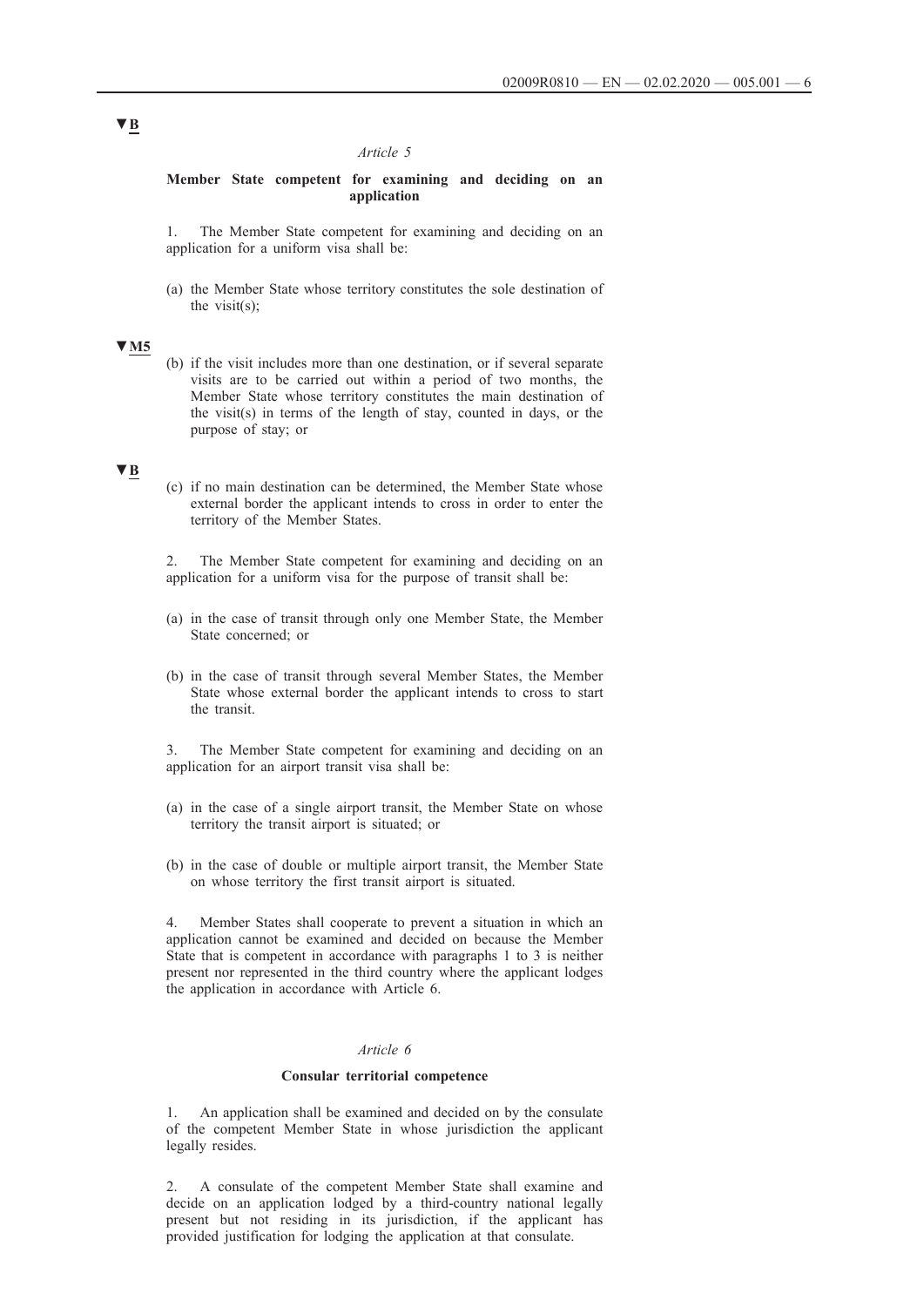#### *Article 7*

#### **Competence to issue visas to third-country nationals legally present within the territory of a Member State**

Third-country nationals who are legally present in the territory of a Member State and who are required to hold a visa to enter the territory of one or more other Member States shall apply for a visa at the consulate of the Member State that is competent in accordance with Article  $5(1)$  or  $(2)$ .

#### *Article 8*

### **Representation arrangements**

### **▼M5**

 $\frac{1}{2}$ 

1. A Member State may agree to represent another Member State that is competent in accordance with Article 5 for the purpose of examining and deciding on applications on behalf of that Member State. A Member State may also represent another Member State in a limited manner solely for the collection of applications and the enrolment of biometric identifiers.

Where the representation is limited in accordance with the second sentence of paragraph 1, the collection and the transmission of data to the represented Member State shall be carried out in compliance with the relevant data protection and security rules.

4. A bilateral arrangement shall be established between the representing Member State and the represented Member State. That arrangement:

- (a) shall specify the duration of the representation, if only temporary, and the procedures for its termination;
- (b) may, in particular where the represented Member State has a consulate in the third country concerned, provide for the provision of premises, staff and payments by the represented Member State.

### **▼B**

5. Member States lacking their own consulate in a third country shall endeavour to conclude representation arrangements with Member States that have consulates in that country.

6. With a view to ensuring that a poor transport infrastructure or long distances in a specific region or geographical area does not require a disproportionate effort on the part of applicants to have access to a consulate, Member States lacking their own consulate in that region or area shall endeavour to conclude representation arrangements with Member States that have consulates in that region or area.

### **▼M5**

7. The represented Member State shall notify the Commission of the representation arrangements or the termination of those arrangements at the latest 20 calendar days before they enter into force or are terminated, except in cases of *force majeure*.

8. The consulate of the representing Member State shall, at the same time as the notification referred to in paragraph 7 takes place, inform both the consulates of other Member States and the Union delegation in the jurisdiction concerned about the representation arrangements or the termination of such arrangements.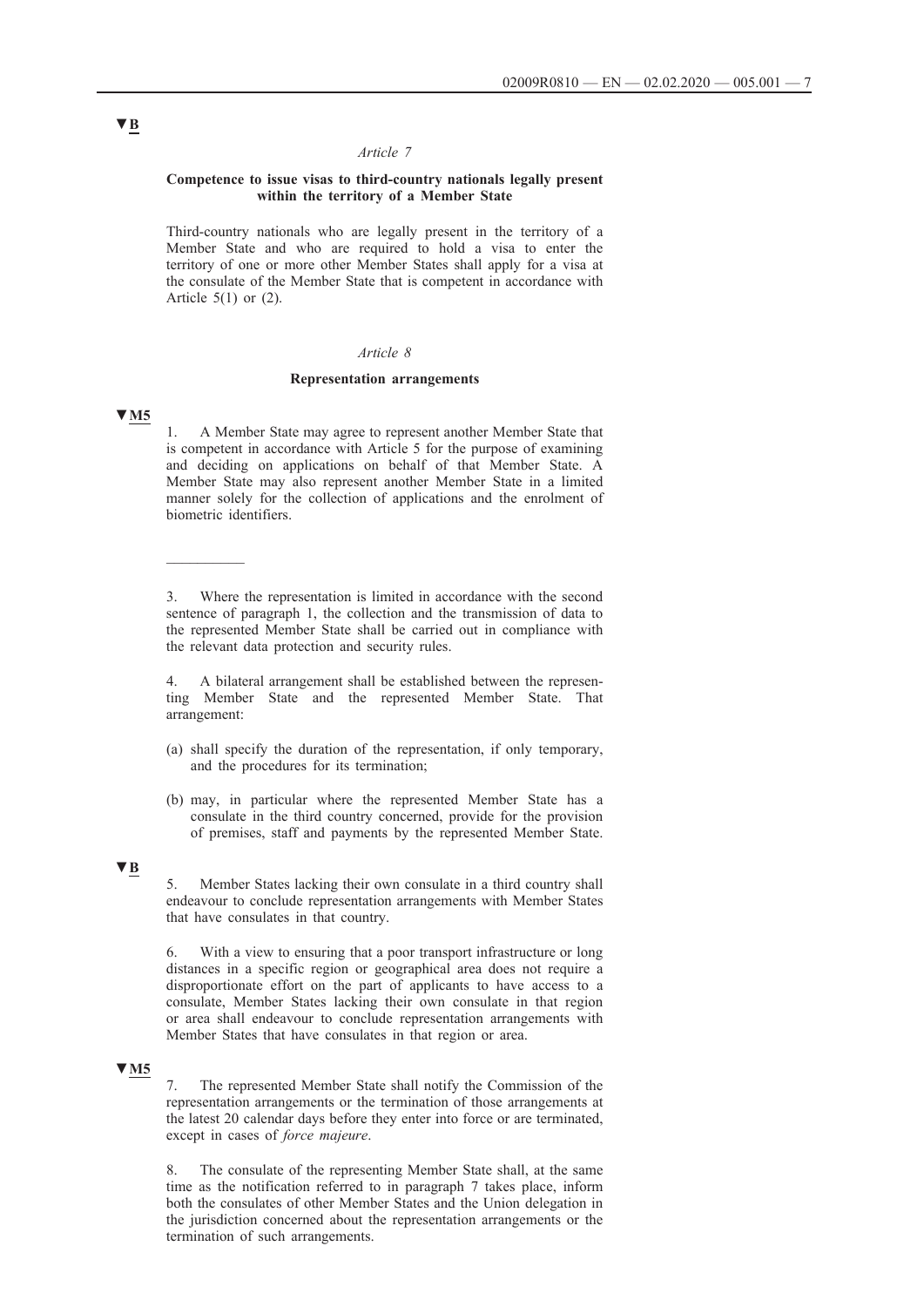9. If the consulate of the representing Member State decides to cooperate with an external service provider in accordance with Article 43, or with accredited commercial intermediaries as provided for in Article 45, such cooperation shall include applications covered by representation arrangements. The central authorities of the represented Member State shall be informed in advance of the terms of such cooperation.

### **▼M5**

10. If a Member State is neither present nor represented in the third country where the applicant is to lodge the application, that Member State shall endeavour to cooperate with an external service provider, in accordance with Article 43, in that third country.

11. Where a consulate of a Member State in a given location experiences a prolonged technical *force majeure*, that Member State shall seek temporary representation by another Member State in that location for all or some categories of applicants.

### **▼B**

### *CHAPTER II*

#### *Application*

### *Article 9*

### **Practical modalities for lodging an application**

### **▼M5**

1. Applications shall be lodged no more than six months, and for seafarers in the performance of their duties no more than nine months, before the start of the intended visit, and, as a rule, no later than 15 calendar days before the start of the intended visit. In justified individual cases of urgency, the consulate or the central authorities may allow the lodging of applications later than 15 calendar days before the start of the intended visit.

# **▼B**

2. Applicants may be required to obtain an appointment for the lodging of an application. The appointment shall, as a rule, take place within a period of two weeks from the date when the appointment was requested.

3. In justified cases of urgency, the consulate may allow applicants to lodge their applications either without appointment, or an appointment shall be given immediately.

### **▼M5**

4. Without prejudice to Article 13, applications may be lodged:

- (a) by the applicant;
- (b) by an accredited commercial intermediary;
- (c) by a professional, cultural, sports or educational association or institution on behalf of its members.

5. An applicant shall not be required to appear in person at more than one location in order to lodge an application.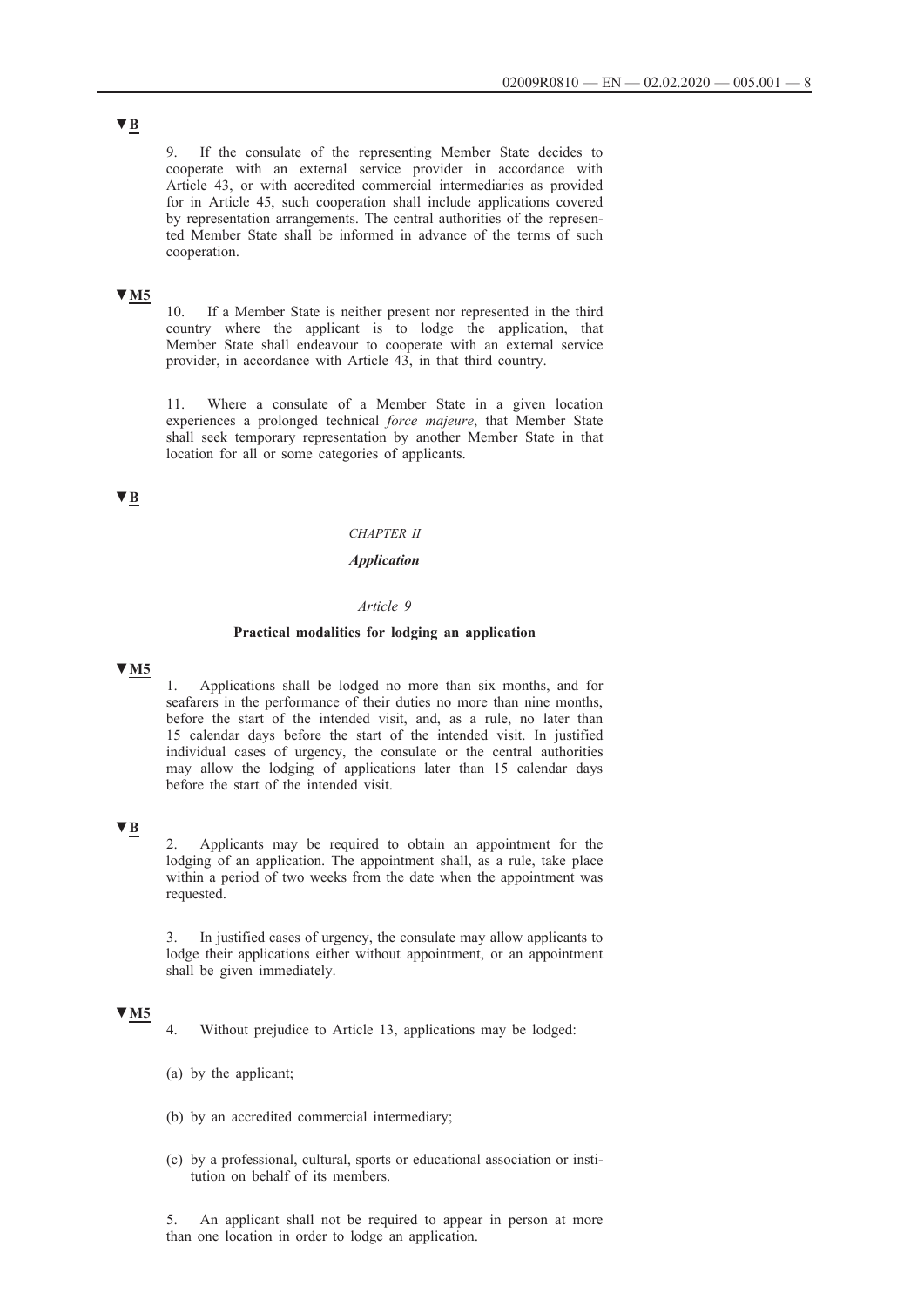#### *Article 10*

#### **General rules for lodging an application**

### **▼M5**

1. Applicants shall appear in person when lodging an application for the collection of fingerprints, in accordance with Article  $\hat{13}(2)$  and (3) and point (b) of Article 13(7). Without prejudice to the first sentence of this paragraph and to Article 45, applicants may lodge their applications electronically, where available.

### **▼B**

 $\frac{1}{2}$ 

- 3. When lodging the application, the applicant shall:
- (a) present an application form in accordance with Article 11;
- (b) present a travel document in accordance with Article 12;
- (c) present a photograph in accordance with the standards set out in Regulation (EC) No 1683/95 or, where the VIS is operational pursuant to Article 48 of the VIS Regulation, in accordance with the standards set out in Article 13 of this Regulation;
- (d) allow the collection of his fingerprints in accordance with Article 13, where applicable;
- (e) pay the visa fee in accordance with Article 16;
- (f) provide supporting documents in accordance with Article 14 and Annex II;
- (g) where applicable, produce proof of possession of adequate and valid travel medical insurance in accordance with Article 15.

### *Article 11*

#### **Application form**

**►M5** 1. Each applicant shall submit a manually or electronically completed application form, as set out in Annex I. The application form shall be signed. It may be signed manually or, where electronic signature is recognised by the Member State competent for examining and deciding on an application, electronically. ◄ Persons included in the applicant's travel document shall submit a separate application form. Minors shall submit an application form signed by a person exercising permanent or temporary parental authority or legal guardianship.

### **▼M5**

1a. Where the applicant signs the application form electronically, the electronic signature shall be a qualified electronic signature, within the meaning of point (12) of Article 3 of Regulation (EU) No 910/2014.

The content of the electronic version of the application form, if applicable, shall be as set out in Annex I.

#### **▼B**

2. Consulates shall make the application form widely available and easily accessible to applicants free of charge.

### **▼M5**

3. The form shall, as a minimum, be available in the following languages:

(a) the official language(s) of the Member State for which a visa is requested or of the representing Member State; and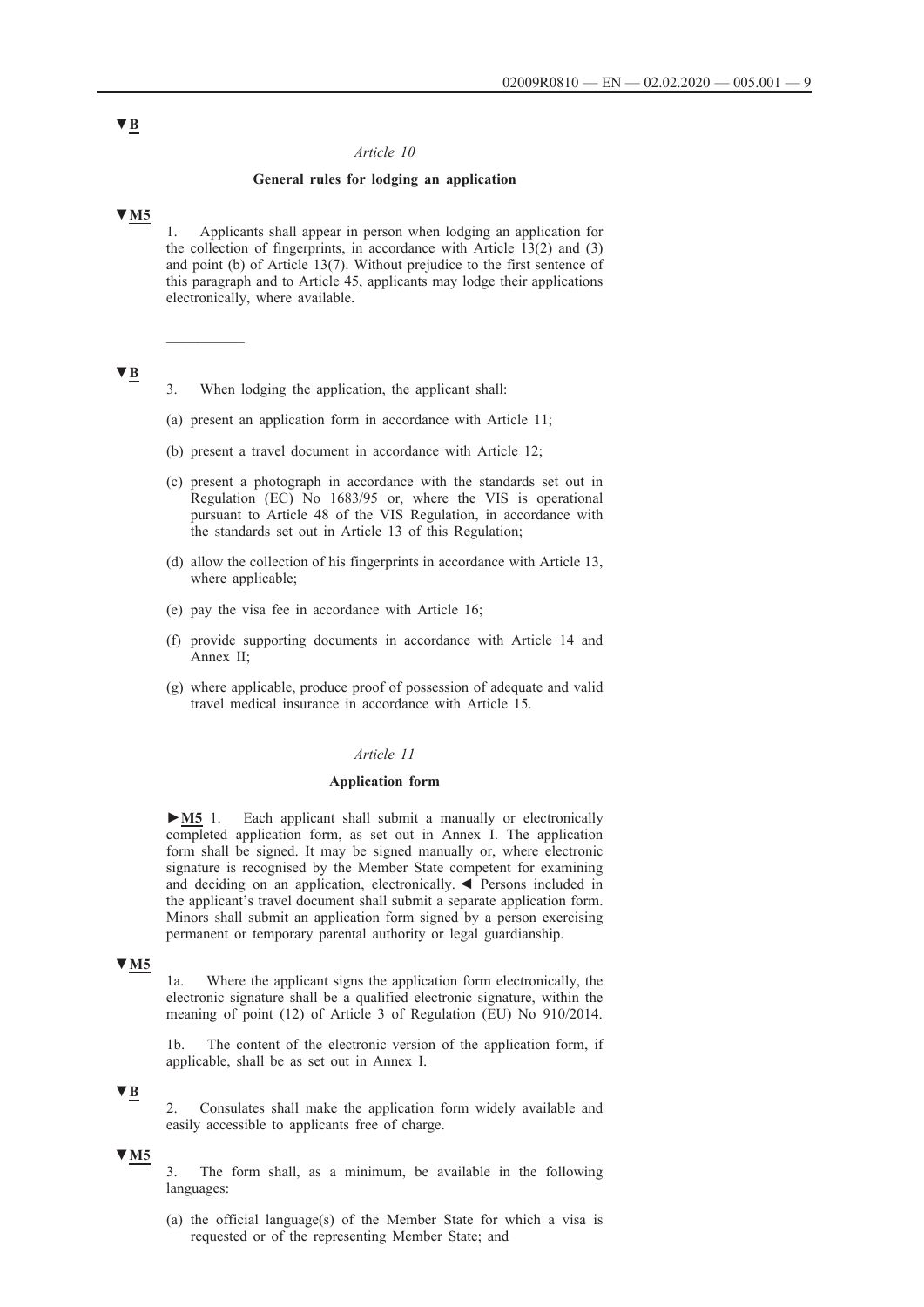(b) the official language(s) of the host country.

In addition to the language(s) referred to in point (a), the form may be made available in any other official language(s) of the institutions of the Union.

4. If the official language(s) of the host country is/are not integrated into the form, a translation into that/those language(s) shall be made available separately to applicants.

### **▼B**

5. A translation of the application form into the official language(s) of the host country shall be produced under local Schengen cooperation provided for in Article 48.

6. The consulate shall inform applicants of the language(s) which may be used when filling in the application form.

### *Article 12*

### **Travel document**

The applicant shall present a valid travel document satisfying the following criteria:

- (a) its validity shall extend at least three months after the intended date of departure from the territory of the Member States or, in the case of several visits, after the last intended date of departure from the territory of the Member States. However, in a justified case of emergency, this obligation may be waived;
- (b) it shall contain at least two blank pages;
- (c) it shall have been issued within the previous 10 years.

### *Article 13*

#### **Biometric identifiers**

1. Member States shall collect biometric identifiers of the applicant comprising a photograph of him and his 10 fingerprints in accordance with the safeguards laid down in the Council of Europe's Convention for the Protection of Human Rights and Fundamental Freedoms, in the Charter of Fundamental Rights of the European Union and in the United Nations Convention on the Rights of the Child.

2. At the time of submission of the first application, the applicant shall be required to appear in person. At that time, the following biometric identifiers of the applicant shall be collected:

— a photograph, scanned or taken at the time of application, and

— his 10 fingerprints taken flat and collected digitally.

3. Where fingerprints collected from the applicant as part of an earlier application were entered in the VIS for the first time less than 59 months before the date of the new application, they shall be copied to the subsequent application.

However, where there is reasonable doubt regarding the identity of the applicant, the consulate shall collect fingerprints within the period specified in the first subparagraph.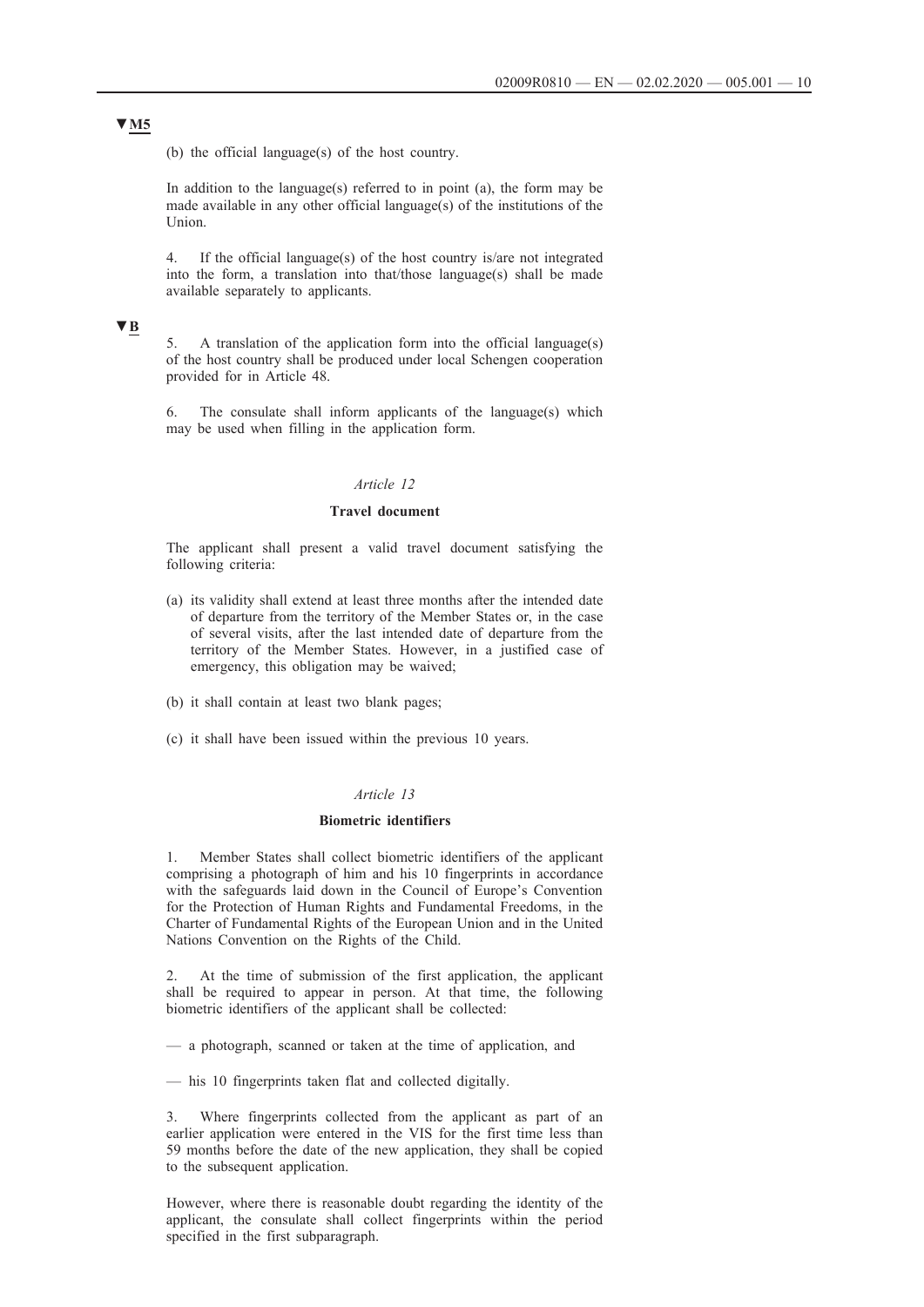Furthermore, if at the time when the application is lodged, it cannot be immediately confirmed that the fingerprints were collected within the period specified in the first subparagraph, the applicant may request that they be collected.

4. In accordance with Article 9(5) of the VIS Regulation, the photograph attached to each application shall be entered in the VIS. The applicant shall not be required to appear in person for this purpose.

The technical requirements for the photograph shall be in accordance with the international standards as set out in the International Civil Aviation Organization (ICAO) document 9303 Part 1, 6th edition.

5. Fingerprints shall be taken in accordance with ICAO standards and Commission Decision 2006/648/EC of 22 September 2006 laying down the technical specifications on the standards for biometric features related to the development of the Visa Information System (1).

6. The biometric identifiers shall be collected by qualified and duly authorised staff of the authorities competent in accordance with Article 4(1), (2) and (3). Under the supervision of the consulates, the biometric identifiers may also be collected by qualified and duly authorised staff of an honorary consul as referred to in Article 42 or of an external service provider as referred to in Article 43. The Member State(s) concerned shall, where there is any doubt, provide for the possibility of verifying at the consulate fingerprints which have been taken by the external service provider.

7. The following applicants shall be exempt from the requirement to give fingerprints:

(a) children under the age of 12;

- (b) persons for whom fingerprinting is physically impossible. If the fingerprinting of fewer than 10 fingers is possible, the maximum number of fingerprints shall be taken. However, should the impossibility be temporary, the applicant shall be required to give the fingerprints at the following application. The authorities competent in accordance with Article  $4(1)$ , (2) and (3) shall be entitled to ask for further clarification of the grounds for the temporary impossibility. Member States shall ensure that appropriate procedures guaranteeing the dignity of the applicant are in place in the event of there being difficulties in enrolling;
- (c) heads of State or government and members of a national government with accompanying spouses, and the members of their official delegation when they are invited by Member States' governments or by international organisations for an official purpose;
- (d) sovereigns and other senior members of a royal family, when they are invited by Member States' governments or by international organisations for an official purpose.

In the cases referred to in paragraph 7, the entry 'not applicable' shall be introduced in the VIS in accordance with Article  $8(5)$  of the VIS Regulation.

 $\overline{(^1)}$  OJ L 267, 27.9.2006, p. 41.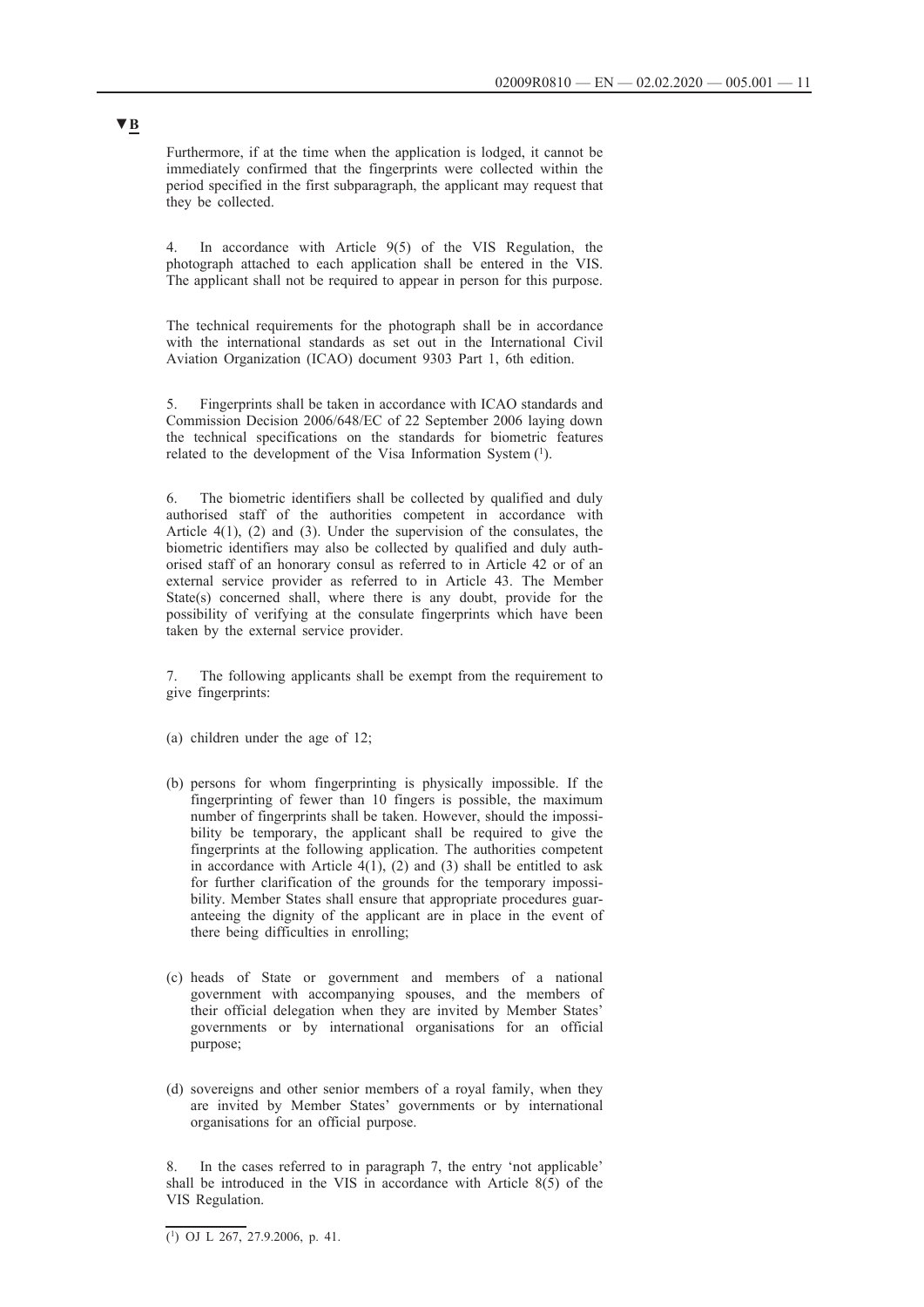### *Article 14*

### **Supporting documents**

- 1. When applying for a uniform visa, the applicant shall present:
- (a) documents indicating the purpose of the journey;
- (b) documents in relation to accommodation, or proof of sufficient means to cover his accommodation;
- (c) documents indicating that the applicant possesses sufficient means of subsistence both for the duration of the intended stay and for the return to his country of origin or residence, or for the transit to a third country into which he is certain to be admitted, or that he is in a position to acquire such means lawfully, in accordance with Article 5(1)(c) and (3) of the Schengen Borders Code;
- (d) information enabling an assessment of the applicant's intention to leave the territory of the Member States before the expiry of the visa applied for.

2. When applying for an airport transit visa, the applicant shall present:

- (a) documents in relation to the onward journey to the final destination after the intended airport transit;
- (b) information enabling an assessment of the applicant's intention not to enter the territory of the Member States.

### **▼M5**

3. A non-exhaustive list of supporting documents which may be requested from the applicant in order to verify the fulfilment of the conditions listed in paragraphs 1 and 2 is set out in Annex II.

4. Member States may require applicants to present proof of sponsorship or of private accommodation, or of both, by completing a form drawn up by each Member State. That form shall indicate in particular:

- (a) whether its purpose is proof of sponsorship or of private accommodation, or of both;
- (b) whether the sponsor or inviting person is an individual, a company or an organisation;
- (c) the identity and contact details of the sponsor or inviting person;
- (d) the identity data (name and surname, date of birth, place of birth and nationality) of the applicant(s);
- (e) the address of the accommodation;
- (f) the length and purpose of the stay;
- (g) possible family ties with the sponsor or inviting person;
- (h) the information required pursuant to Article 37(1) of the VIS Regulation.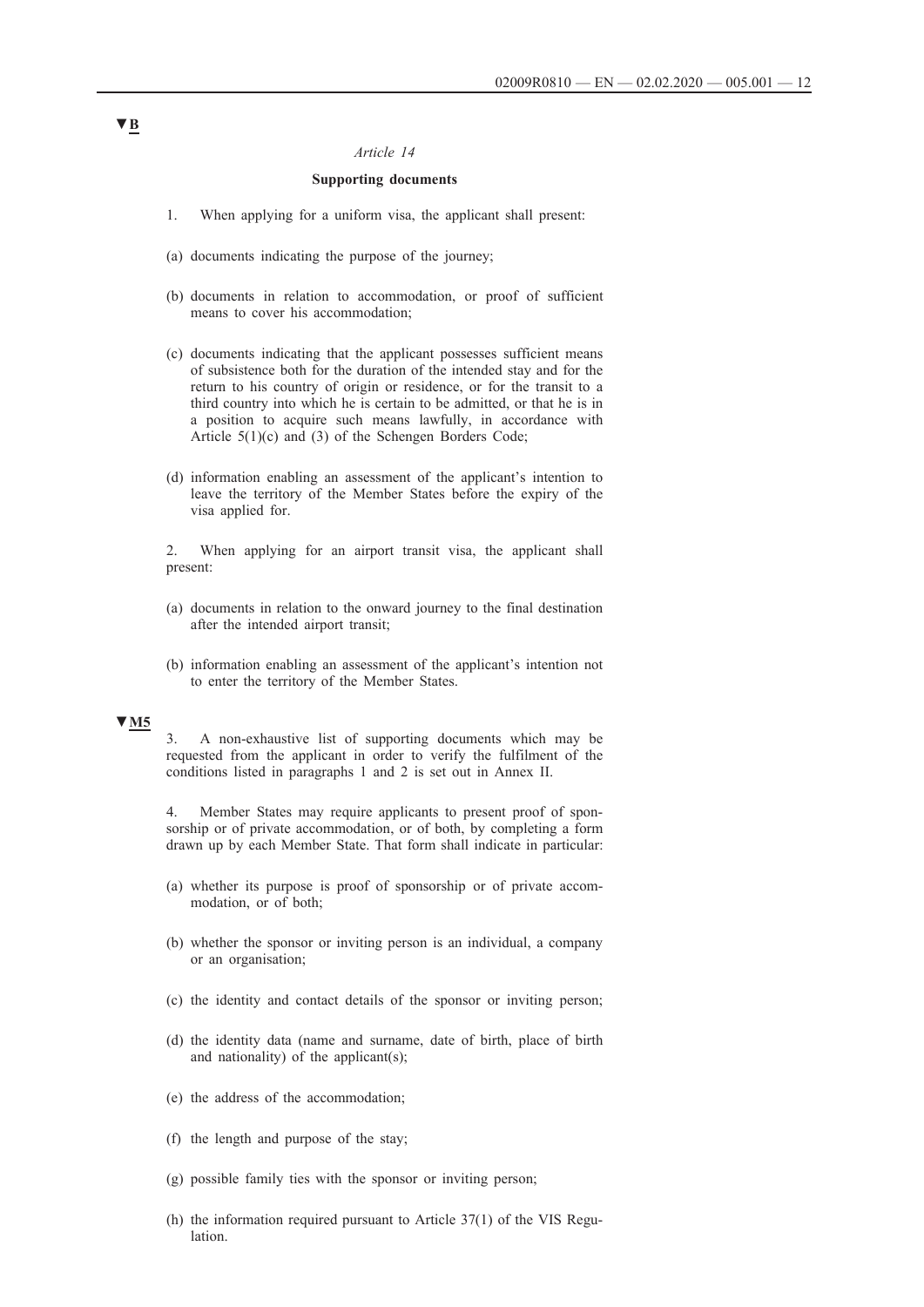In addition to the Member State's official language(s), the form shall be drawn up in at least one other official language of the institutions of the Union. A specimen of the form shall be sent to the Commission.

5. Consulates shall, within local Schengen cooperation, assess the implementation of the conditions laid down in paragraph 1, to take account of local circumstances, and of migratory and security risks.

5a. Where necessary in order to take account of local circumstances as referred to in Article 48, the Commission shall by means of implementing acts adopt a harmonised list of supporting documents to be used in each jurisdiction. Those implementing acts shall be adopted in accordance with the examination procedure referred to in Article 52(2).

6. The requirements of paragraph 1 of this Article may be waived in the case of an applicant known to the consulate or the central authorities for his integrity and reliability, in particular as regards the lawful use of previous visas, if there is no doubt that he will fulfil the requirements of Article 6(1) of Regulation (EU) 2016/399 of the European Parliament and of the Council  $(1)$  at the time of the crossing of the external borders of the Member States.

### **▼B**

### *Article 15*

#### **Travel medical insurance**

1. Applicants for a uniform visa for one or two entries shall prove that they are in possession of adequate and valid travel medical insurance to cover any expenses which might arise in connection with repatriation for medical reasons, urgent medical attention and/or emergency hospital treatment or death, during their stay(s) on the territory of the Member States.

#### **▼M5**

2. Applicants for a multiple-entry visa shall prove that they are in possession of adequate and valid travel medical insurance covering the period of their first intended visit.

### **▼B**

In addition, such applicants shall sign the statement, set out in the application form, declaring that they are aware of the need to be in possession of travel medical insurance for subsequent stays.

The insurance shall be valid throughout the territory of the Member States and cover the entire period of the person's intended stay or transit. The minimum coverage shall be EUR 30 000.

When a visa with limited territorial validity covering the territory of more than one Member State is issued, the insurance cover shall be valid at least in the Member States concerned.

4. Applicants shall, in principle, take out insurance in their country of residence. Where this is not possible, they shall seek to obtain insurance in any other country.

When another person takes out insurance in the name of the applicant, the conditions set out in paragraph 3 shall apply.

<sup>(1)</sup> Regulation (EU) 2016/399 of the European Parliament and of the Council of 9 March 2016 on a Union Code on the Rules governing the movement of persons across borders (Schengen Borders Code) (OJ L 77, 23.3.2016, p. 1).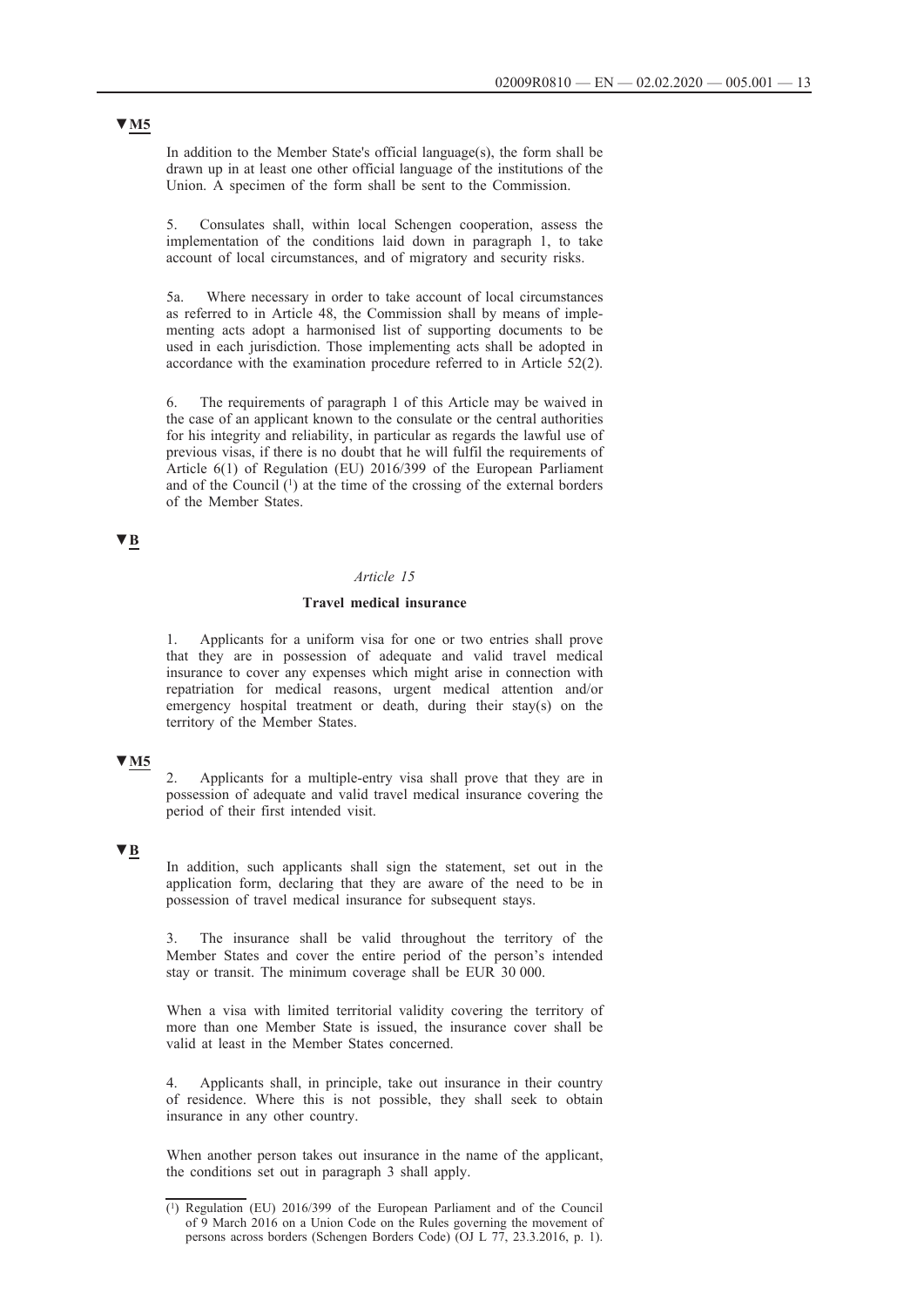5. When assessing whether the insurance cover is adequate, consulates shall ascertain whether claims against the insurance company would be recoverable in a Member State.

6. The insurance requirement may be considered to have been met where it is established that an adequate level of insurance may be presumed in the light of the applicant's professional situation. The exemption from presenting proof of travel medical insurance may concern particular professional groups, such as seafarers, who are already covered by travel medical insurance as a result of their professional activities.

7. Holders of diplomatic passports shall be exempt from the requirement to hold travel medical insurance.

#### *Article 16*

#### **Visa fee**

### **▼M5**

1. Applicants shall pay a visa fee of EUR 80.

2. Children from the age of six years and below the age of 12 years shall pay a visa fee of EUR 40.

2a. A visa fee of EUR 120 or EUR 160 shall apply if an implementing decision is adopted by the Council under point  $(b)$  of Article 25a(5). This provision shall not apply to children below the age of 12 years.

### **▼B**

4. The visa fee shall be waived for applicants belonging to one of the following categories:

- (a) children under six years;
- (b) school pupils, students, postgraduate students and accompanying teachers who undertake stays for the purpose of study or educational training;

### **▼M5**

(c) researchers, as defined in point (2) of Article 3 of Directive (EU) 2016/801 of the European Parliament and of the Council  $(1)$ , travelling for the purpose of carrying out scientific research or participating in a scientific seminar or conference;

### **▼B**

(d) representatives of non-profit organisations aged 25 years or less participating in seminars, conferences, sports, cultural or educational events organised by non-profit organisations.

### **▼M5**

- 5. The visa fee may be waived for:
- (a) children from the age of six years and below the age of 18 years;
- (b) holders of diplomatic and service passports;
- (c) participants in seminars, conferences, sports, cultural or educational events organised by non-profit organisations, aged 25 years or less.

<sup>(1)</sup> Directive (EU) 2016/801 of the European Parliament and of the Council of 11 May 2016 on the conditions of entry and residence of third-country nationals for the purposes of research, studies, training, voluntary service, pupil exchange schemes or educational projects and au pairing (OJ L 132, 21.5.2016, p. 21).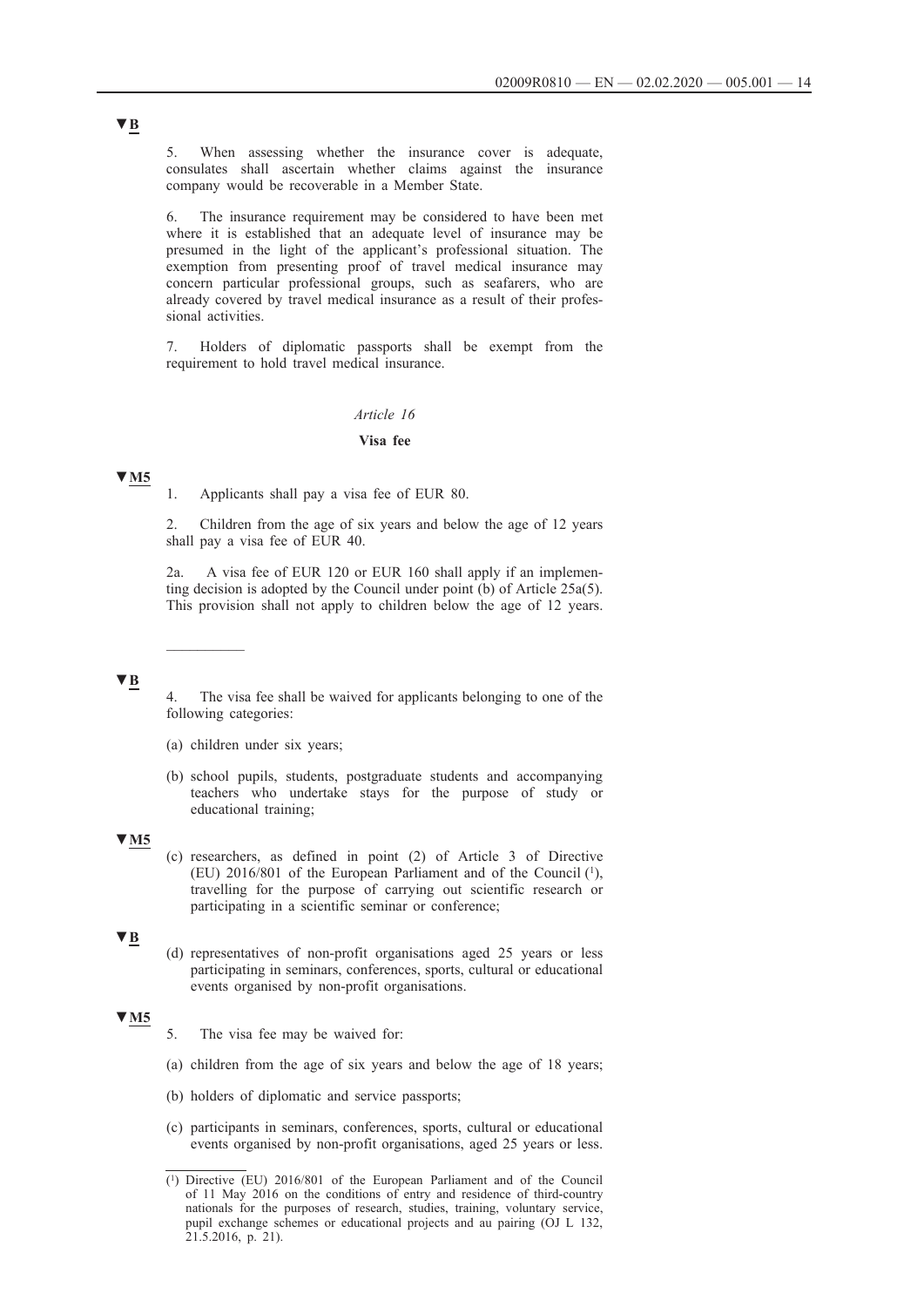**▼M5**

6. In individual cases, the amount of the visa fee to be charged may be waived or reduced when to do so serves to promote cultural or sporting interests, interests in the field of foreign policy, development policy and other areas of vital public interest, or for humanitarian reasons or because of international obligations.

## **▼B**

7. The visa fee shall be charged in euro, in the national currency of the third country or in the currency usually used in the third country where the application is lodged, and shall not be refundable except in the cases referred to in Articles 18(2) and 19(3).

### **▼M5**

When charged in a currency other than the euro, the amount of the visa fee charged in that currency shall be determined and regularly reviewed in application of the euro foreign exchange reference rate set by the European Central Bank. The amount charged may be rounded up and it shall be ensured under local Schengen cooperation that similar fees are charged.

### **▼B**

8. The applicant shall be given a receipt for the visa fee paid.

### **▼M5**

9. The Commission shall assess the need to revise the amount of the visa fees set out in paragraphs 1, 2 and 2a of this Article every three years, taking into account objective criteria, such as the general Unionwide inflation rate as published by Eurostat, and the weighted average of the salaries of Member States' civil servants. On the basis of those assessments, the Commission shall adopt, where appropriate, delegated acts in accordance with Article 51a concerning the amendment of this Regulation as regards the amount of the visa fees.

# **▼B**

### *Article 17*

#### **Service fee**

**►M5** 1. A service fee may be charged by an external service provider referred to in Article 43. ◄ The service fee shall be proportionate to the costs incurred by the external service provider while performing one or more of the tasks referred to in Article 43(6).

2. The service fee shall be specified in the legal instrument referred to in Article 43(2).

### **▼M5** \_\_\_\_\_\_\_\_\_\_

### **▼B**

4. The service fee shall not exceed half of the amount of the visa fee set out in Article 16(1), irrespective of the possible reductions in or exemptions from the visa fee as provided for in Article 16(2), (4), (5) and (6).

### **▼M5**

4a. By way of derogation from paragraph 4, the service fee shall, in principle, not exceed 80 EUR in third countries where the competent Member State has no consulate for the purpose of collecting applications and is not represented by another Member State.

4b. In exceptional circumstances where the amount referred to in paragraph 4a is not sufficient to provide a full service, a higher service fee of up to a maximum of 120 EUR may be charged. In such a case, the Member State concerned shall notify the Commission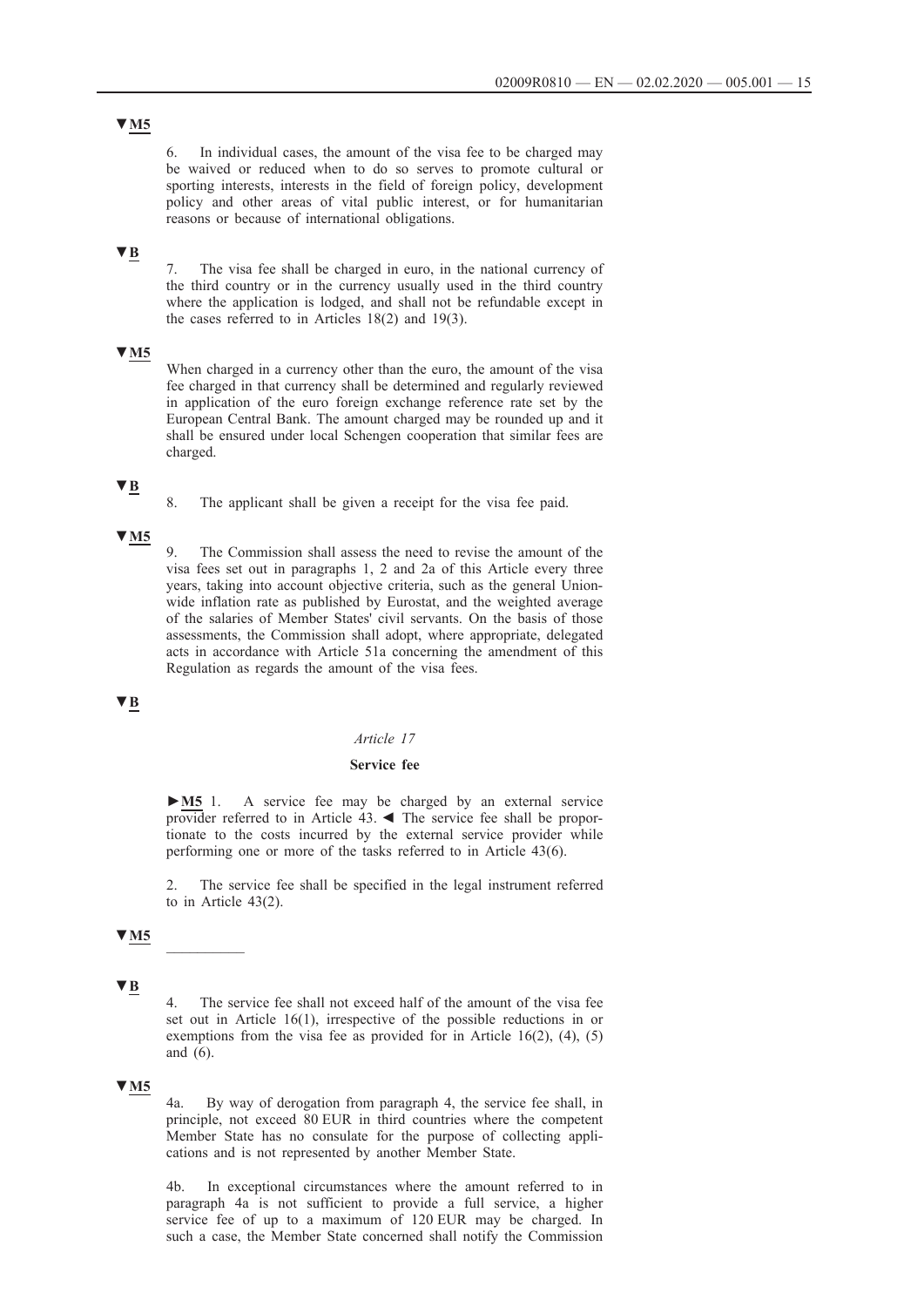of its intention to allow for a higher service fee to be charged, at the latest three months before the start of its implementation. The notification shall specify the grounds for the determination of the level of the service fee, in particular the detailed costs leading to the determination of a higher amount.

5. The Member State concerned may maintain the possibility for all applicants to lodge their applications directly at its consulates or at the consulate of a Member State with which it has a representation arrangement, in accordance with Article 8.

### **▼B**

#### *CHAPTER III*

#### *Examination of and decision on an application*

### *Article 18*

#### **Verification of consular competence**

1. When an application has been lodged, the consulate shall verify whether it is competent to examine and decide on it in accordance with the provisions of Articles 5 and 6.

2. If the consulate is not competent, it shall, without delay, return the application form and any documents submitted by the applicant, reimburse the visa fee, and indicate which consulate is competent.

### *Article 19*

#### **Admissibility**

### **▼M5**

1. The competent consulate or the central authorities of the competent Member State shall verify whether:

### **▼B**

- the application has been lodged within the period referred to in Article 9(1),
- the application contains the items referred to in Article  $10(3)(a)$  to (c),
- the biometric data of the applicant have been collected, and
- the visa fee has been collected.

### **▼M5**

2. Where the competent consulate or the central authorities of the competent Member State find that the conditions referred to in paragraph 1 have been fulfilled, the application shall be admissible and the consulate or the central authorities shall:

- follow the procedures described in Article 8 of the VIS Regulation, and
- further examine the application.

# **▼C1**

Data shall be entered in the VIS only by duly authorised consular staff in accordance with Article 6(1), Article 7 and points (5) and (6) of Article 9 of the VIS Regulation.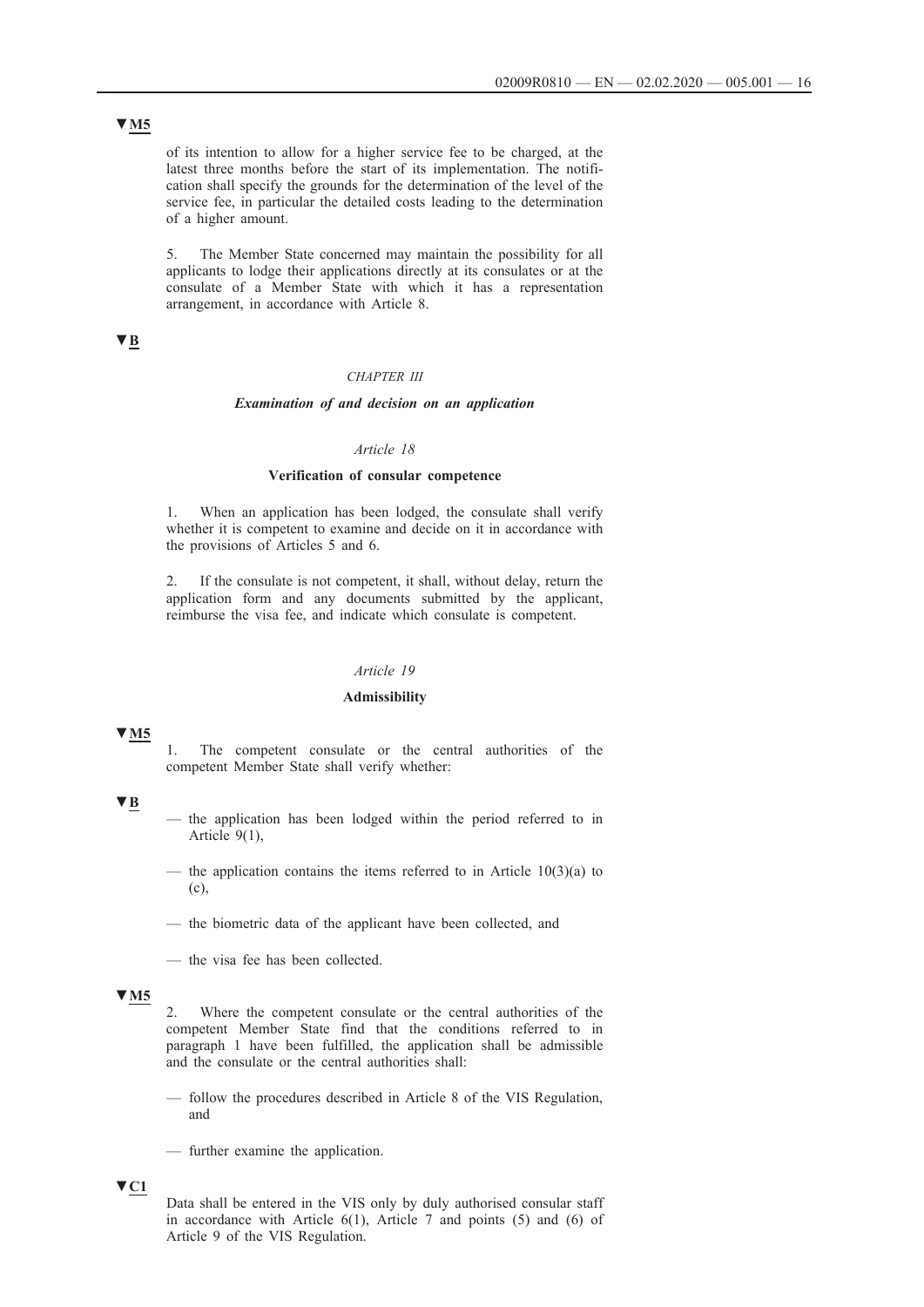3. Where the competent consulate or the central authorities of the competent Member State find that the conditions referred to in paragraph 1 have not been fulfilled, the application shall be inadmissible and the consulate or central authorities shall without delay:

- return the application form and any documents submitted by the applicant,
- destroy the collected biometric data,
- reimburse the visa fee, and
- not examine the application.

By way of derogation from paragraph 3, an application that does not meet the requirements set out in paragraph 1 may be considered admissible on humanitarian grounds, for reasons of national interest or because of international obligations.

### **▼B**

#### *Article 20*

#### **Stamp indicating that an application is admissible**

1. When an application is admissible, the competent consulate shall stamp the applicant's travel document. The stamp shall be as set out in the model in Annex III and shall be affixed in accordance with the provisions of that Annex.

2. Diplomatic, service/official and special passports shall not be stamped.

3. The provisions of this Article shall apply to the consulates of the Member States until the date when the VIS becomes fully operational in all regions, in accordance with Article 48 of the VIS Regulation.

#### *Article 21*

### **Verification of entry conditions and risk assessment**

1. In the examination of an application for a uniform visa, it shall be ascertained whether the applicant fulfils the entry conditions set out in Article  $5(1)(a)$ , (c), (d) and (e) of the Schengen Borders Code, and particular consideration shall be given to assessing whether the applicant presents a risk of illegal immigration or a risk to the security of the Member States and whether the applicant intends to leave the territory of the Member States before the expiry of the visa applied for.

2. In respect of each application, the VIS shall be consulted in accordance with Articles  $8(2)$  and  $15$  of the VIS Regulation. Member States shall ensure that full use is made of all search criteria pursuant to Article 15 of the VIS Regulation in order to avoid false rejections and identifications.

#### **▼M5**

**▼B**

3. While checking whether the applicant fulfils the entry conditions, the consulate or the central authorities shall verify: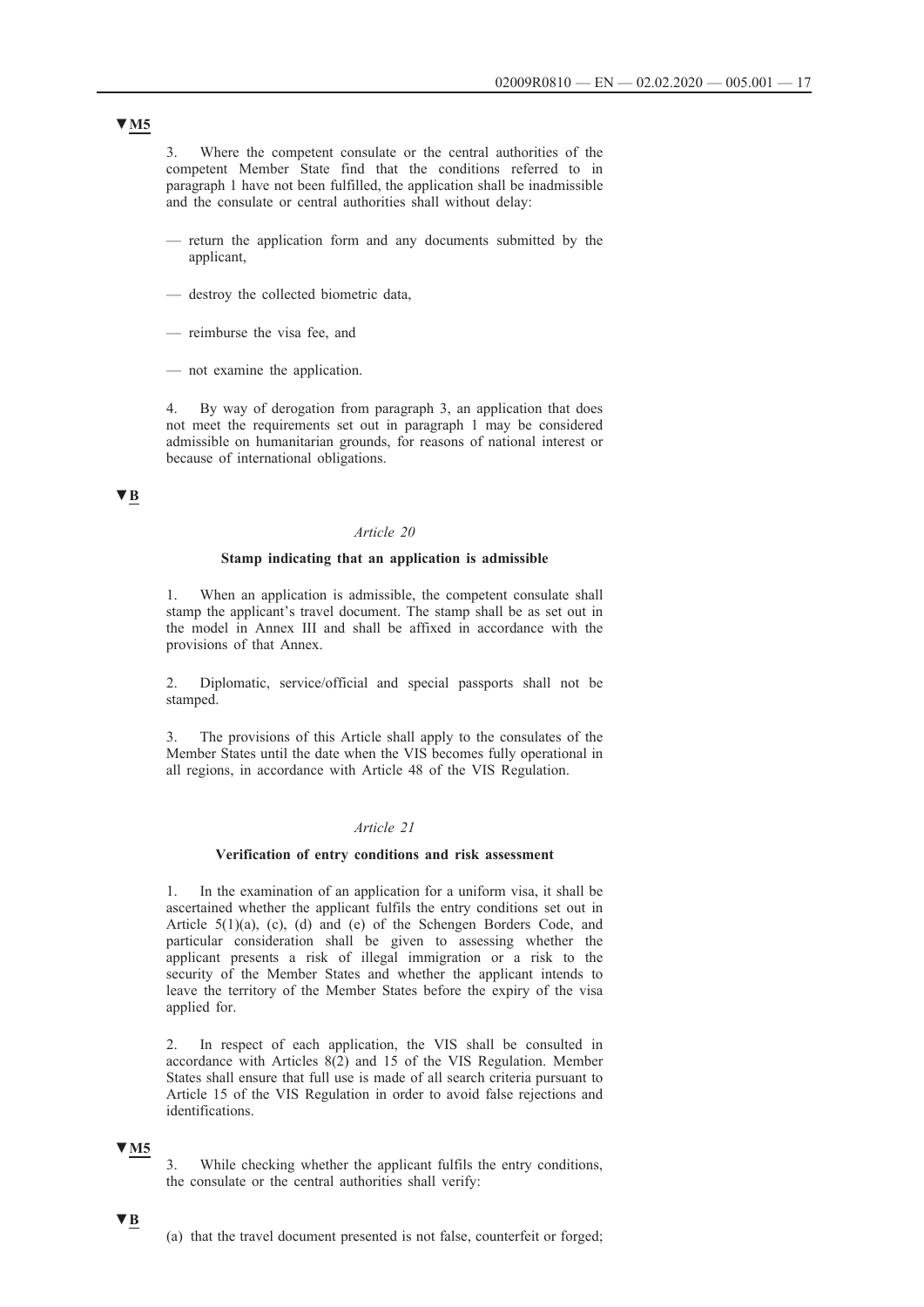- (b) the applicant's justification for the purpose and conditions of the intended stay, and that he has sufficient means of subsistence, both for the duration of the intended stay and for the return to his country of origin or residence, or for the transit to a third country into which he is certain to be admitted, or is in a position to acquire such means lawfully;
- (c) whether the applicant is a person for whom an alert has been issued in the Schengen Information System (SIS) for the purpose of refusing entry;
- (d) that the applicant is not considered to be a threat to public policy, internal security or public health as defined in Article 2(19) of the Schengen Borders Code or to the international relations of any of the Member States, in particular where no alert has been issued in Member States' national databases for the purpose of refusing entry on the same grounds;

### **▼M5**

(e) that the applicant is in possession of adequate and valid travel medical insurance, where applicable, covering the period of the intended stay, or, if a multiple-entry visa is applied for, the period of the first intended visit.

4. The consulate or the central authorities shall, where applicable, verify the length of previous and intended stays in order to verify that the applicant has not exceeded the maximum duration of authorised stay in the territory of the Member States, irrespective of possible stays authorised under a national long-stay visa or a residence permit.

# **▼B**

5. The means of subsistence for the intended stay shall be assessed in accordance with the duration and the purpose of the stay and by reference to average prices in the Member State(s) concerned for board and lodging in budget accommodation, multiplied by the number of days stayed, on the basis of the reference amounts set by the Member States in accordance with Article 34(1)(c) of the Schengen Borders Code. Proof of sponsorship and/or private accommodation may also constitute evidence of sufficient means of subsistence.

#### **▼M5**

6. In the examination of an application for an airport transit visa, the consulate or the central authorities shall in particular verify:

### **▼B**

- (a) that the travel document presented is not false, counterfeit or forged;
- (b) the points of departure and destination of the third-country national concerned and the coherence of the intended itinerary and airport transit;
- (c) proof of the onward journey to the final destination.

7. The examination of an application shall be based notably on the authenticity and reliability of the documents submitted and on the veracity and reliability of the statements made by the applicant.

### **▼M5**

8. During the examination of an application, consulates or the central authorities may in justified cases carry out an interview with the applicant and request additional documents.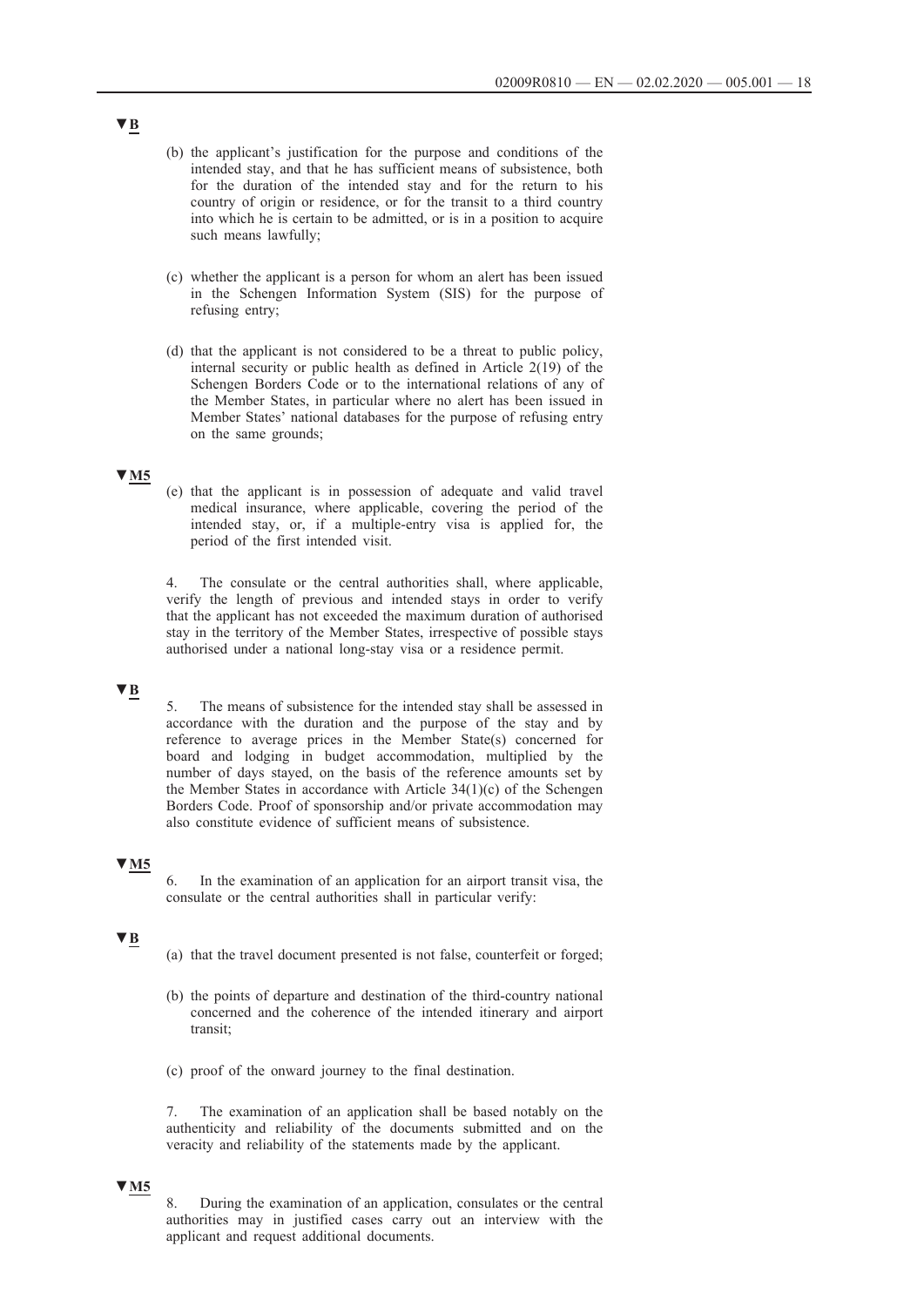9. A previous visa refusal shall not lead to an automatic refusal of a new application. A new application shall be assessed on the basis of all available information.

#### *Article 22*

#### **Prior consultation of central authorities of other Member States**

### **▼M5**

1. On the grounds of a threat to public policy, internal security, international relations or public health, a Member State may require the central authorities of other Member States to consult its central authorities during the examination of applications lodged by nationals of specific third countries or specific categories of such nationals. Such consultation shall not apply to applications for airport transit visas.

2. The central authorities consulted shall reply definitively as soon as possible, but not later than seven calendar days after being consulted. The absence of a reply within that deadline shall mean that they have no grounds for objecting to the issuing of the visa.

3. Member States shall notify the Commission of the introduction or withdrawal of the requirement for prior consultation, as a rule, at the latest 25 calendar days before it becomes applicable. That information shall also be given under local Schengen cooperation in the jurisdiction concerned.

**▼B**

4. The Commission shall inform Member States of such notifications.

**▼M5** \_\_\_\_\_\_\_\_\_\_

**▼B**

#### *Article 23*

#### **Decision on the application**

1. Applications shall be decided on within 15 calendar days of the date of the lodging of an application which is admissible in accordance with Article 19

### **▼M5**

2. That period may be extended up to a maximum of 45 calendar days in individual cases, notably when further scrutiny of the application is needed.

2a. Applications shall be decided on without delay in justified individual cases of urgency.

### **▼B**

 $\frac{1}{2}$ 

4. Unless the application has been withdrawn, a decision shall be taken to:

- (a) issue a uniform visa in accordance with Article 24;
- (b) issue a visa with limited territorial validity in accordance with Article 25;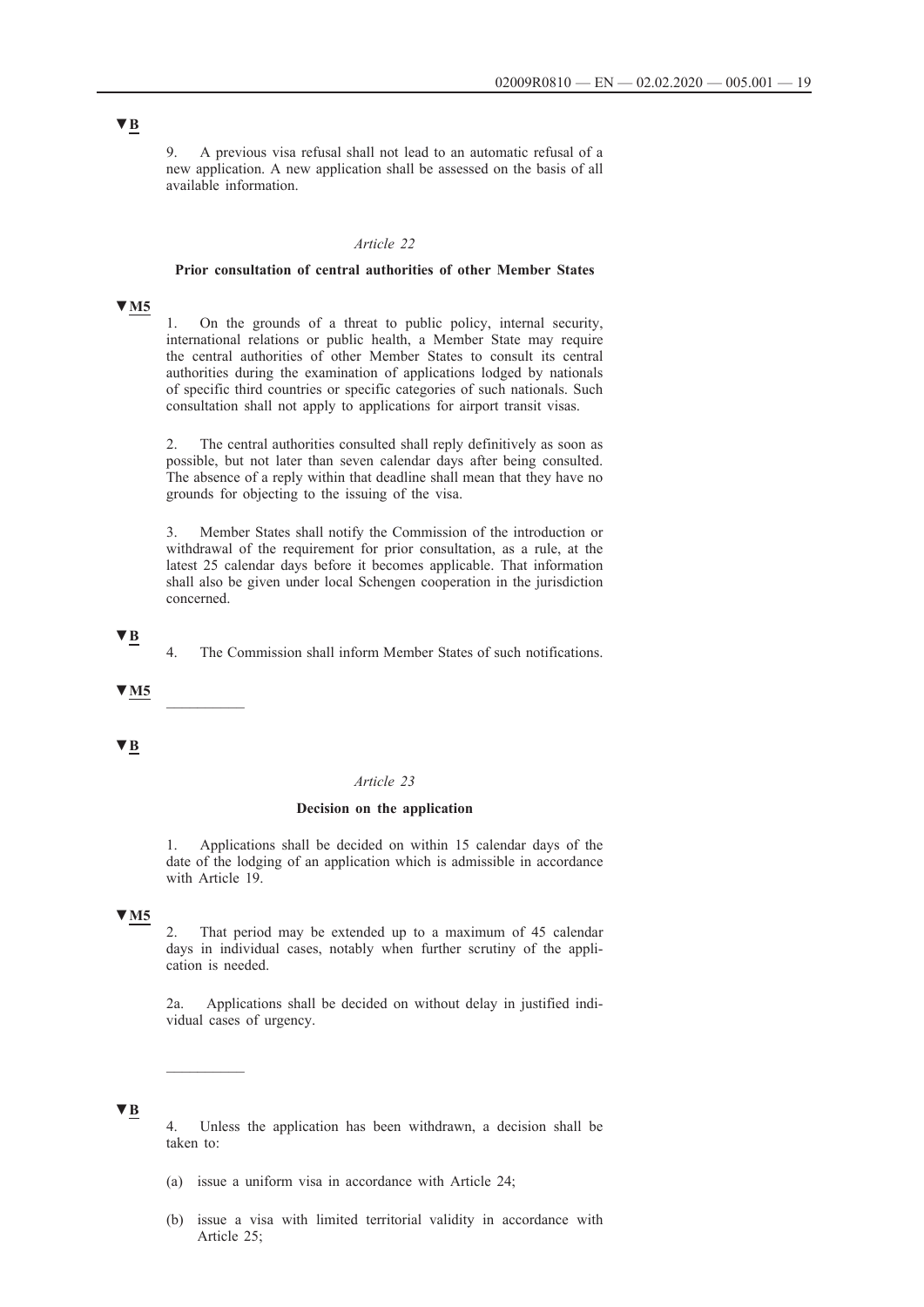# **▼M5**

- (ba) issue an airport transit visa in accordance with Article 26; or
- (c) refuse a visa in accordance with Article 32.

#### **▼B**

 $\frac{1}{2}$ 

The fact that fingerprinting is physically impossible, in accordance with Article 13(7)(b), shall not influence the issuing or refusal of a visa.

#### *CHAPTER IV*

#### *Issuing of the visa*

#### *Article 24*

### **Issuing of a uniform visa**

1. The period of validity of a visa and the length of the authorised stay shall be based on the examination conducted in accordance with Article 21.

A visa may be issued for one, two or multiple entries. The period of validity shall not exceed five years.

### **▼M5** \_\_\_\_\_\_\_\_\_\_

Without prejudice to point (a) of Article 12, the period of validity of a visa for one entry shall include a 'period of grace' of 15 calendar days.

#### **▼B**

Member States may decide not to grant such a period of grace for reasons of public policy or because of the international relations of any of the Member States.

### **▼M5**

2. Provided that the applicant fulfils the entry conditions set out in point (a) and points (c) to (e) of Article 6(1) of Regulation (EU) 2016/399, multiple-entry visas with a long validity shall be issued for the following validity periods, unless the validity of the visa would exceed that of the travel document:

- (a) for a validity period of one year, provided that the applicant has obtained and lawfully used three visas within the previous two years;
- (b) for a validity period of two years, provided that the applicant has obtained and lawfully used a previous multiple-entry visa valid for one year within the previous two years;
- (c) for a validity period of five years, provided that the applicant has obtained and lawfully used a previous multiple-entry visa valid for two years within the previous three years.

Airport transit visas and visas with limited territorial validity issued in accordance with Article 25(1) shall not be taken into account for the issuing of multiple-entry visas.

2a. By way of derogation from paragraph 2, the validity period of the visa issued may be shortened in individual cases where there is reasonable doubt that the entry conditions will be met for the entire period.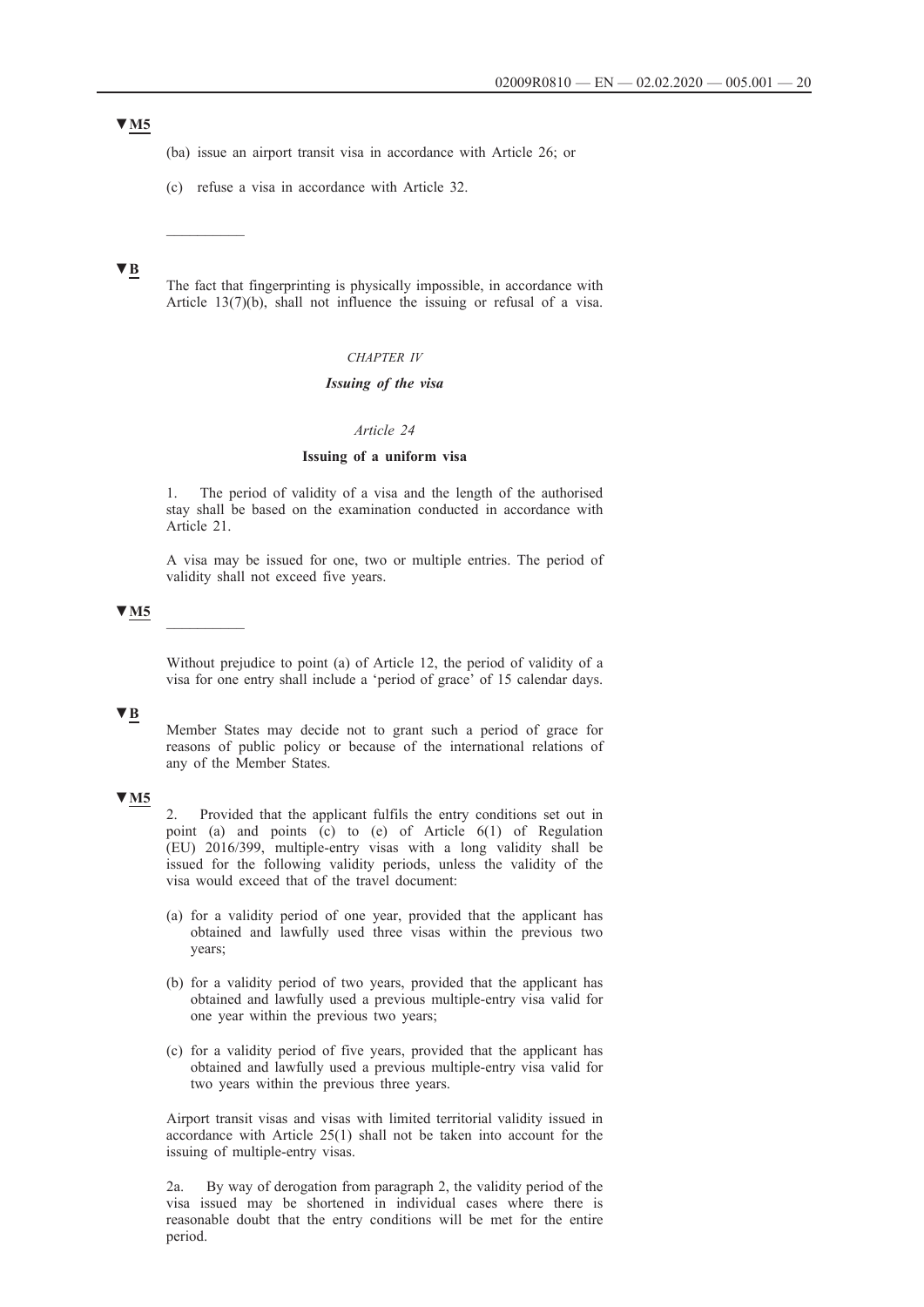2b. By way of derogation from paragraph 2, consulates shall, within local Schengen cooperation, assess whether the rules on the issuing of the multiple-entry visas set out in paragraph 2 need to be adapted to take account of local circumstances, and of migratory and security risks, in view of the adoption of more favourable or more restrictive rules in accordance with paragraph 2d.

2c. Without prejudice to paragraph 2, a multiple-entry visa valid for up to five years may be issued to applicants who prove the need or justify their intention to travel frequently or regularly, provided that they prove their integrity and reliability, in particular the lawful use of previous visas, their economic situation in the country of origin and their genuine intention to leave the territory of the Member States before the expiry of the visa for which they have applied.

2d. Where necessary, on the basis of the assessment referred to in paragraph 2b of this Article, the Commission shall, by means of implementing acts, adopt the rules regarding the conditions for the issuing of multiple-entry visas laid down in paragraph 2 of this Article, to be applied in each jurisdiction in order to take account of local circumstances, of the migratory and security risks, and of the Union's overall relations with the third country in question. Those implementing acts shall be adopted in accordance with the examination procedure referred to in Article 52(2).

#### **▼B**

3. The data set out in Article 10(1) of the VIS Regulation shall be entered into the VIS when a decision on issuing such a visa has been taken.

#### *Article 25*

#### **Issuing of a visa with limited territorial validity**

1. A visa with limited territorial validity shall be issued exceptionally, in the following cases:

- (a) when the Member State concerned considers it necessary on humanitarian grounds, for reasons of national interest or because of international obligations,
	- (i) to derogate from the principle that the entry conditions laid down in Article  $5(1)(a)$ ,  $(c)$ ,  $(d)$  and  $(e)$  of the Schengen Borders Code must be fulfilled;
	- (ii) to issue a visa despite an objection by the Member State consulted in accordance with Article 22 to the issuing of a uniform visa; or
	- (iii) to issue a visa for reasons of urgency, although the prior consultation in accordance with Article 22 has not been carried out;

or

### **▼M3**

(b) when for reasons deemed justified by the consulate, a new visa is issued for a stay during the same 180-day period to an applicant who, over this 180-day period, has already used a uniform visa or a visa with limited territorial validity allowing for a stay of 90 days.

### **▼B**

2. A visa with limited territorial validity shall be valid for the territory of the issuing Member State. It may exceptionally be valid for the territory of more than one Member State, subject to the consent of each such Member State.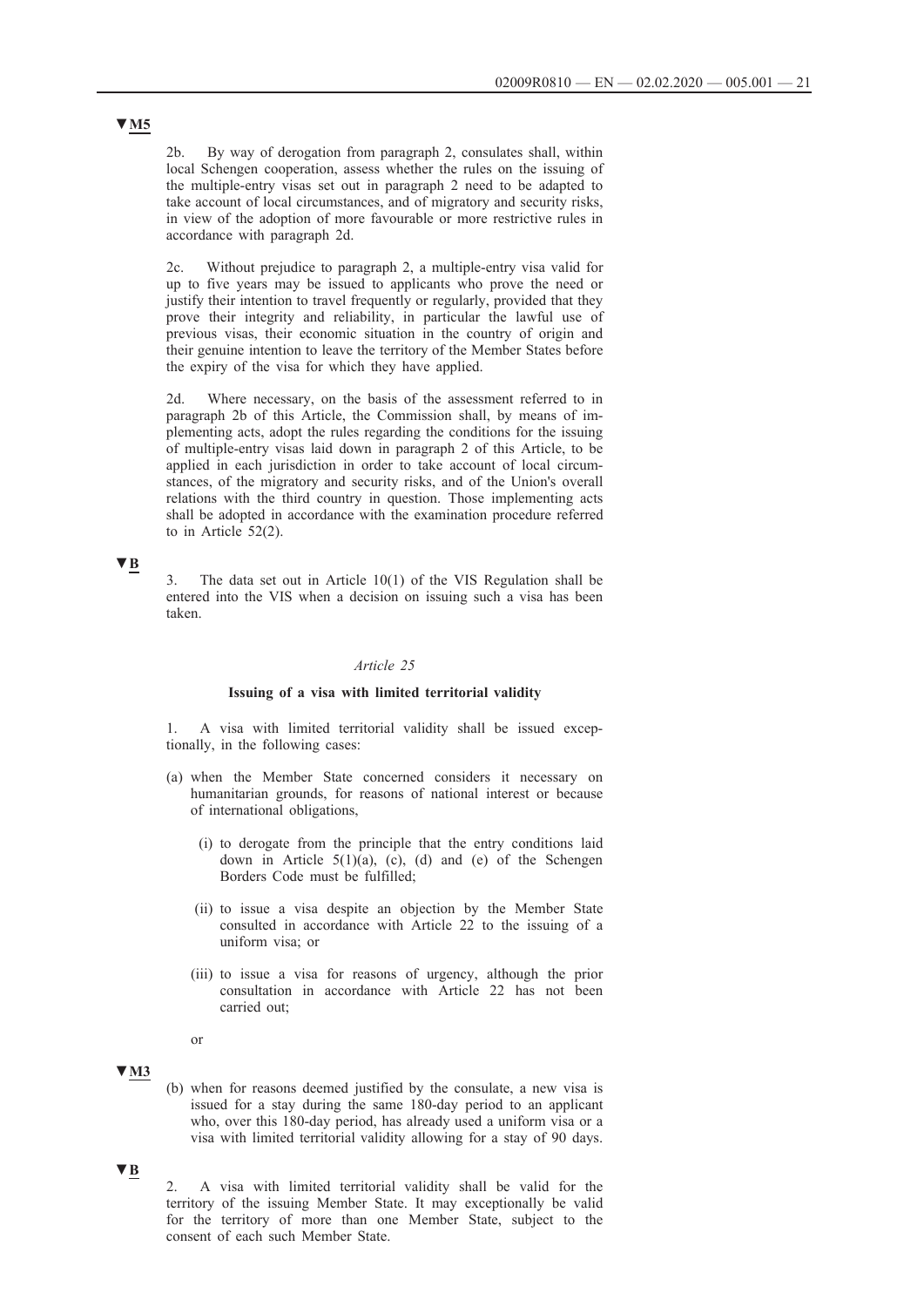3. If the applicant holds a travel document that is not recognised by one or more, but not all Member States, a visa valid for the territory of the Member States recognising the travel document shall be issued. If the issuing Member State does not recognise the applicant's travel document, the visa issued shall only be valid for that Member State.

4. When a visa with limited territorial validity has been issued in the cases described in paragraph 1(a), the central authorities of the issuing Member State shall circulate the relevant information to the central authorities of the other Member States without delay, by means of the procedure referred to in Article 16(3) of the VIS Regulation.

5. The data set out in Article 10(1) of the VIS Regulation shall be entered into the VIS when a decision on issuing such a visa has been taken.

### **▼M5**

### *Article 25a*

### **Cooperation on readmission**

1. Depending on the level of cooperation of a third country with Member States on the readmission of irregular migrants, assessed on the basis of relevant and objective data, Article 14(6), Article 16(1), point (b) of Article 16(5), Article 23(1), and Article 24(2) and (2c) shall not apply to applicants or categories of applicants who are nationals of a third country that is considered not to be cooperating sufficiently, in accordance with this Article.

2. The Commission shall regularly assess, at least once a year, third countries' cooperation with regard to readmission, taking account, in particular, of the following indicators:

- (a) the number of return decisions issued to persons from the third country in question, illegally staying on the territory of the Member States;
- (b) the number of actual forced returns of persons issued with return decisions as a percentage of the number of return decisions issued to nationals of the third country in question including, where appropriate, on the basis of Union or bilateral readmission agreements, the number of third country nationals who have transited through the territory of the third country in question;
- (c) the number of readmission requests per Member State accepted by the third country as a percentage of the number of such requests submitted to it;
- (d) the level of practical cooperation with regard to return in the different stages of the return procedure, such as:
	- (i) assistance provided in the identification of persons illegally staying on the territory of the Member States and in the timely issuance of travel documents;
	- (ii) acceptance of the European travel document for the return of illegally staying third-country nationals or laissez-passer;
	- (iii) acceptance of the readmission of persons who are to be legally returned to their country;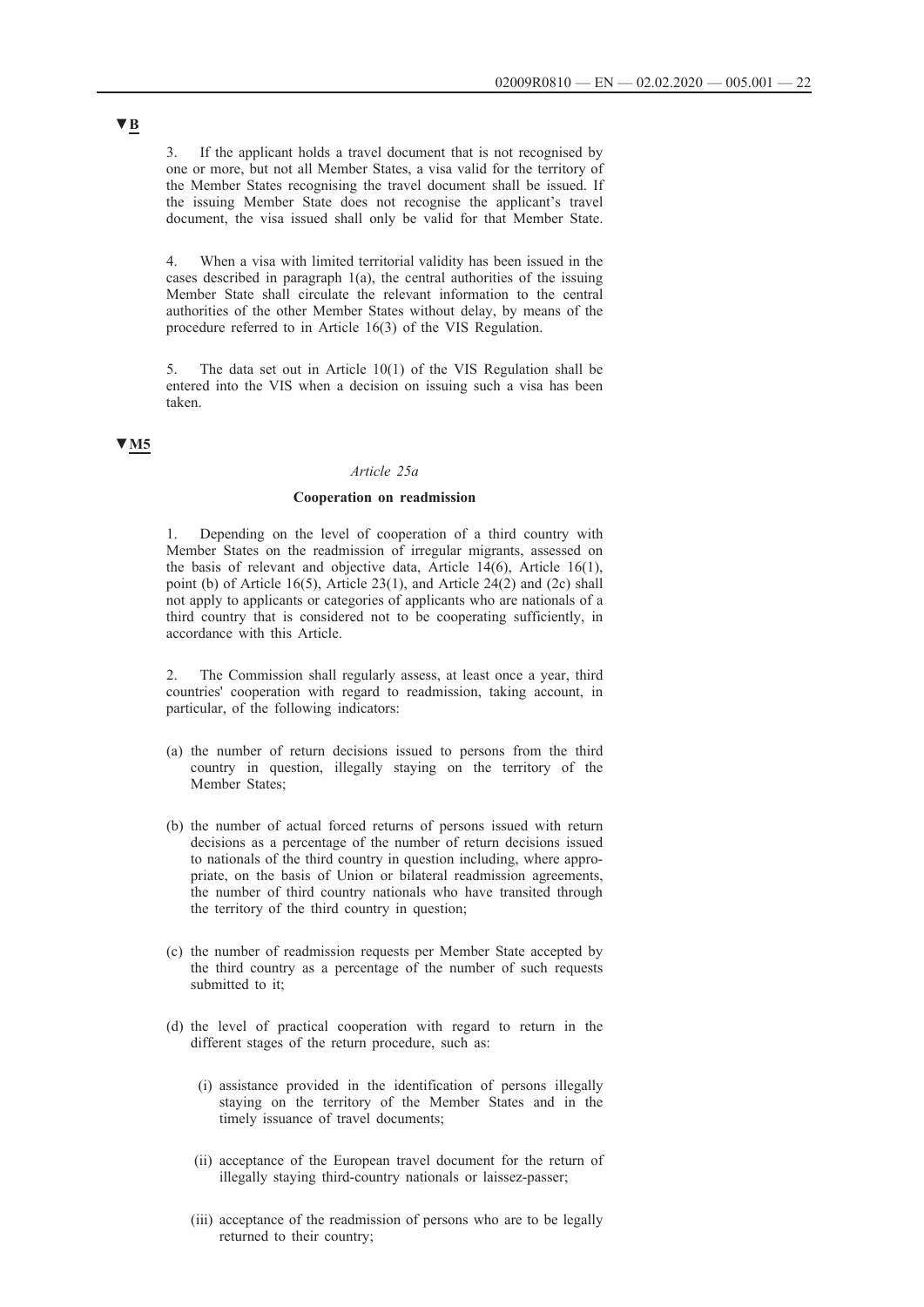(iv) acceptance of return flights and operations.

Such an assessment shall be based on the use of reliable data provided by Member States, as well as by Union institutions, bodies, offices and agencies. The Commission shall regularly, at least once a year, report its assessment to the Council.

3. A Member State may also notify the Commission if it is confronted with substantial and persisting practical problems in the cooperation with a third country in the readmission of irregular migrants on the basis of the same indicators as those listed in paragraph 2. The Commission shall immediately inform the European Parliament and the Council of the notification.

4. The Commission shall examine any notification made pursuant to paragraph 3 within a period of one month. The Commission shall inform the European Parliament and the Council of the results of its examination.

5. Where, on the basis of the analysis referred to in paragraphs 2 and 4, and taking into account the steps taken by the Commission to improve the level of cooperation of the third country concerned in the field of readmission and the Union's overall relations with that third country, including in the field of migration, the Commission considers that a country is not cooperating sufficiently and that action is therefore needed, or where, within 12 months, a simple majority of Member States have notified the Commission in accordance with paragraph 3, the Commission, while continuing its efforts to improve the cooperation with the third country concerned, shall submit a proposal to the Council to adopt:

- (a) an implementing decision temporarily suspending the application of any one or more of Article 14(6), point (b) of Article 16(5), Article  $23(1)$ , or Article  $24(2)$  and  $(2c)$ , to all nationals of the third country concerned or to certain categories thereof;
- (b) where, following an assessment by the Commission, the measures applied in accordance with the implementing decision referred to in point (a) of this paragraph are considered ineffective, an implementing decision applying, on a gradual basis, one of the visa fees set out in Article 16(2a) to all nationals of the third country concerned or to certain categories thereof.

6. The Commission shall continuously assess and report on the basis of the indicators set out in paragraph 2 whether substantial and sustained improvement in the cooperation with the third country concerned on readmission of irregular migrants can be established and, taking also account of the Union's overall relations with that third country, may submit a proposal to the Council to repeal or amend the implementing decisions referred to in paragraph 5.

7. At the latest six months after the entry into force of the implementing decisions referred to in paragraph 5, the Commission shall report to the European Parliament and to the Council on progress achieved in that third country's cooperation on readmission.

8. Where, on the basis of the analysis referred to in paragraph 2 and taking account of the Union's overall relations with the third country concerned, especially in cooperation in the field of readmission, the Commission considers that the third country concerned is cooperating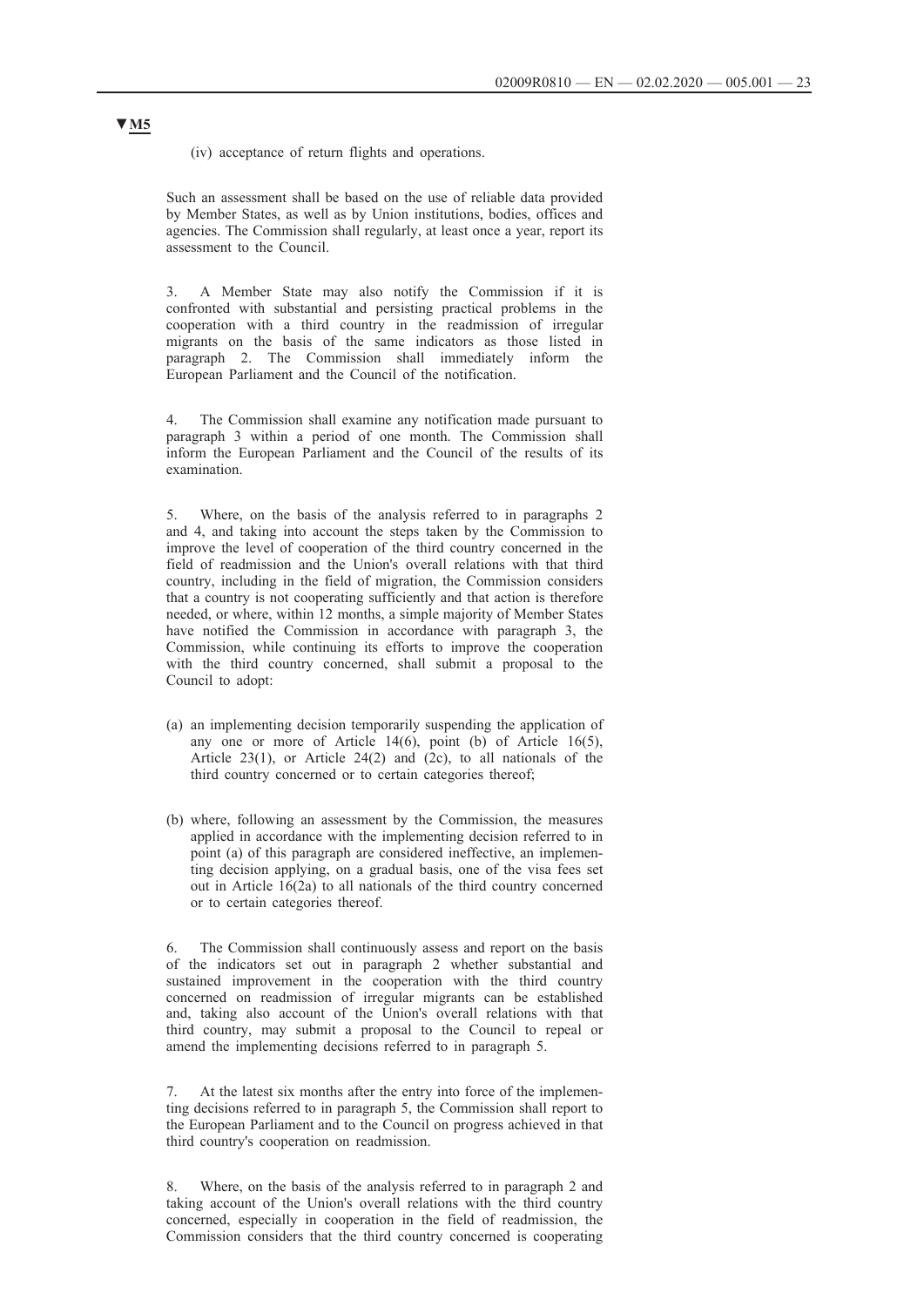sufficiently, it may submit a proposal to the Council to adopt an implementing decision concerning applicants or categories of applicants who are nationals of that third country and who apply for a visa on the territory of that third country, providing for one or more of the following:

- (a) reduction of the visa fee referred to in Article  $16(1)$  to EUR  $60$ ;
- (b) reduction of the time within which decisions on an application referred to in Article 23(1) are to be made to 10 days;
- (c) increase in the period of validity of multiple-entry visas under Article 24(2).

That implementing decision shall apply for a maximum of one year. It may be renewed.

### **▼B**

#### *Article 26*

### **Issuing of an airport transit visa**

1. An airport transit visa shall be valid for transiting through the international transit areas of the airports situated on the territory of Member States.

2. Without prejudice to Article 12(a), the period of validity of the visa shall include an additional 'period of grace' of 15 days.

Member States may decide not to grant such a period of grace for reasons of public policy or because of the international relations of any of the Member States.

3. Without prejudice to Article 12(a), multiple airport transit visas may be issued with a period of validity of a maximum six months.

4. The following criteria in particular are relevant for taking the decision to issue multiple airport transit visas:

- (a) the applicant's need to transit frequently and/or regularly; and
- (b) the integrity and reliability of the applicant, in particular the lawful use of previous uniform visas, visas with limited territorial validity or airport transit visas, his economic situation in his country of origin and his genuine intention to pursue his onward journey.

5. If the applicant is required to hold an airport transit visa in accordance with the provisions of Article 3(2), the airport transit visa shall be valid only for transiting through the international transit areas of the airports situated on the territory of the Member State(s) concerned.

6. The data set out in Article 10(1) of the VIS Regulation shall be entered into the VIS when a decision on issuing such a visa has been taken.

#### *Article 27*

#### **Filling in the visa sticker**

### **▼M5**

1. The Commission shall, by means of implementing acts, adopt the rules for filling in the visa sticker. Those implementing acts shall be adopted in accordance with the examination procedure referred to in Article 52(2).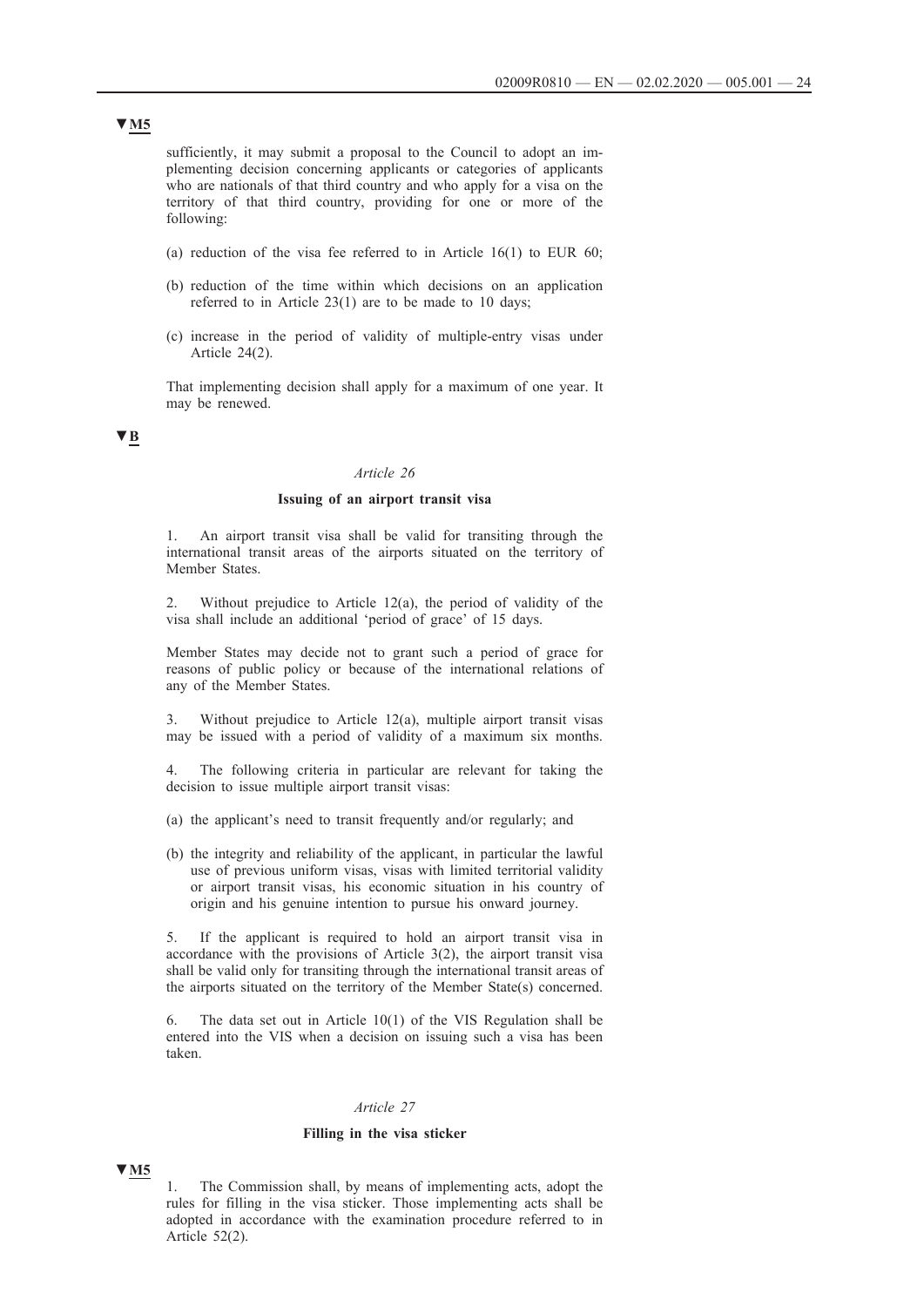### 2. Member States may add national entries in the 'comments' section of the visa sticker. Those entries shall not duplicate the mandatory entries established in accordance with the procedure referred to in paragraph 1.

### **▼B**

3. All entries on the visa sticker shall be printed, and no manual changes shall be made to a printed visa sticker.

### **▼M5**

4. A visa sticker for a visa for one entry may be filled in manually only in the case of technical *force majeure*. No changes shall be made to a manually filled in visa sticker.

# **▼B**

5. When a visa sticker is filled in manually in accordance with paragraph 4 of this Article, this information shall be entered into the VIS in accordance with Article 10(1)(k) of the VIS Regulation.

#### *Article 28*

#### **Invalidation of a completed visa sticker**

1. If an error is detected on a visa sticker which has not yet been affixed to the travel document, the visa sticker shall be invalidated.

If an error is detected after the visa sticker has been affixed to the travel document, the visa sticker shall be invalidated by drawing a cross with indelible ink on the visa sticker and a new visa sticker shall be affixed to a different page.

3. If an error is detected after the relevant data have been introduced into the VIS in accordance with Article 10(1) of the VIS Regulation, the error shall be corrected in accordance with Article 24(1) of that Regulation.

#### *Article 29*

#### **Affixing a visa sticker**

### **▼M5**

1. The visa sticker shall be affixed to the travel document.

1a. The Commission shall by means of implementing acts adopt the detailed rules for affixing the visa sticker. Those implementing acts shall be adopted in accordance with the examination procedure referred to in Article 52(2).

### **▼B**

2. Where the issuing Member State does not recognise the applicant's travel document, the separate sheet for affixing a visa shall be used.

3. When a visa sticker has been affixed to the separate sheet for affixing a visa, this information shall be entered into the VIS in accordance with Article 10(1)(j) of the VIS Regulation.

4. Individual visas issued to persons who are included in the travel document of the applicant shall be affixed to that travel document.

5. Where the travel document in which such persons are included is not recognised by the issuing Member State, the individual stickers shall be affixed to the separate sheets for affixing a visa.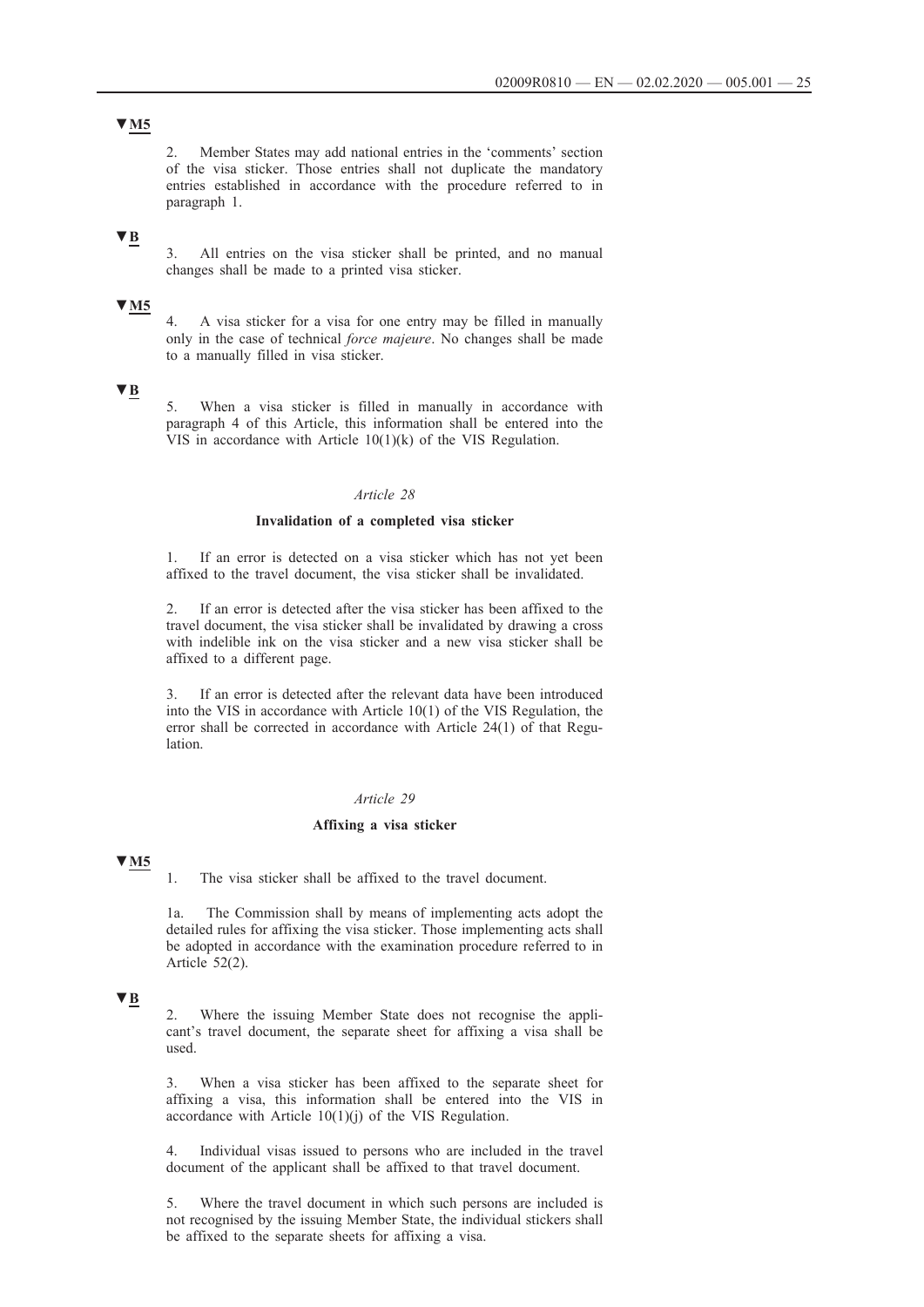### *Article 30*

### **Rights derived from an issued visa**

Mere possession of a uniform visa or a visa with limited territorial validity shall not confer an automatic right of entry.

#### *Article 31*

#### **Information of central authorities of other Member States**

### **▼M5**

1. A Member State may require that its central authorities be informed of visas issued by other Member States to nationals of specific third countries or to specific categories of such nationals, except in the case of airport transit visas.

2. Member States shall notify the Commission of the introduction or withdrawal of the requirement for such information at the latest 25 calendar days before it becomes applicable. That information shall also be given under local Schengen cooperation in the jurisdiction concerned.

3. The Commission shall inform Member States of such notifications.

```
▼M5 __________
```
**▼B**

**▼B**

#### *Article 32*

#### **Refusal of a visa**

- 1. Without prejudice to Article 25(1), a visa shall be refused:
- (a) if the applicant:
	- (i) presents a travel document which is false, counterfeit or forged;
	- (ii) does not provide justification for the purpose and conditions of the intended stay;

**▼M5**

- (iia) does not provide justification for the purpose and conditions of the intended airport transit;
- (iii) does not provide proof of sufficient means of subsistence, both for the duration of the intended stay and for the return to his country of origin or residence, or for the transit to a third country into which he is certain to be admitted, or is not in a position to acquire such means lawfully;
- **▼M3**
- (iv) has already stayed for 90 days during the current 180-day period on the territory of the Member States on the basis of a uniform visa or a visa with limited territorial validity;
- **▼B**
- (v) is a person for whom an alert has been issued in the SIS for the purpose of refusing entry;
- (vi) is considered to be a threat to public policy, internal security or public health as defined in Article 2(19) of the Schengen Borders Code or to the international relations of any of the Member States, in particular where an alert has been issued in Member States' national databases for the purpose of refusing entry on the same grounds; or

### **▼B**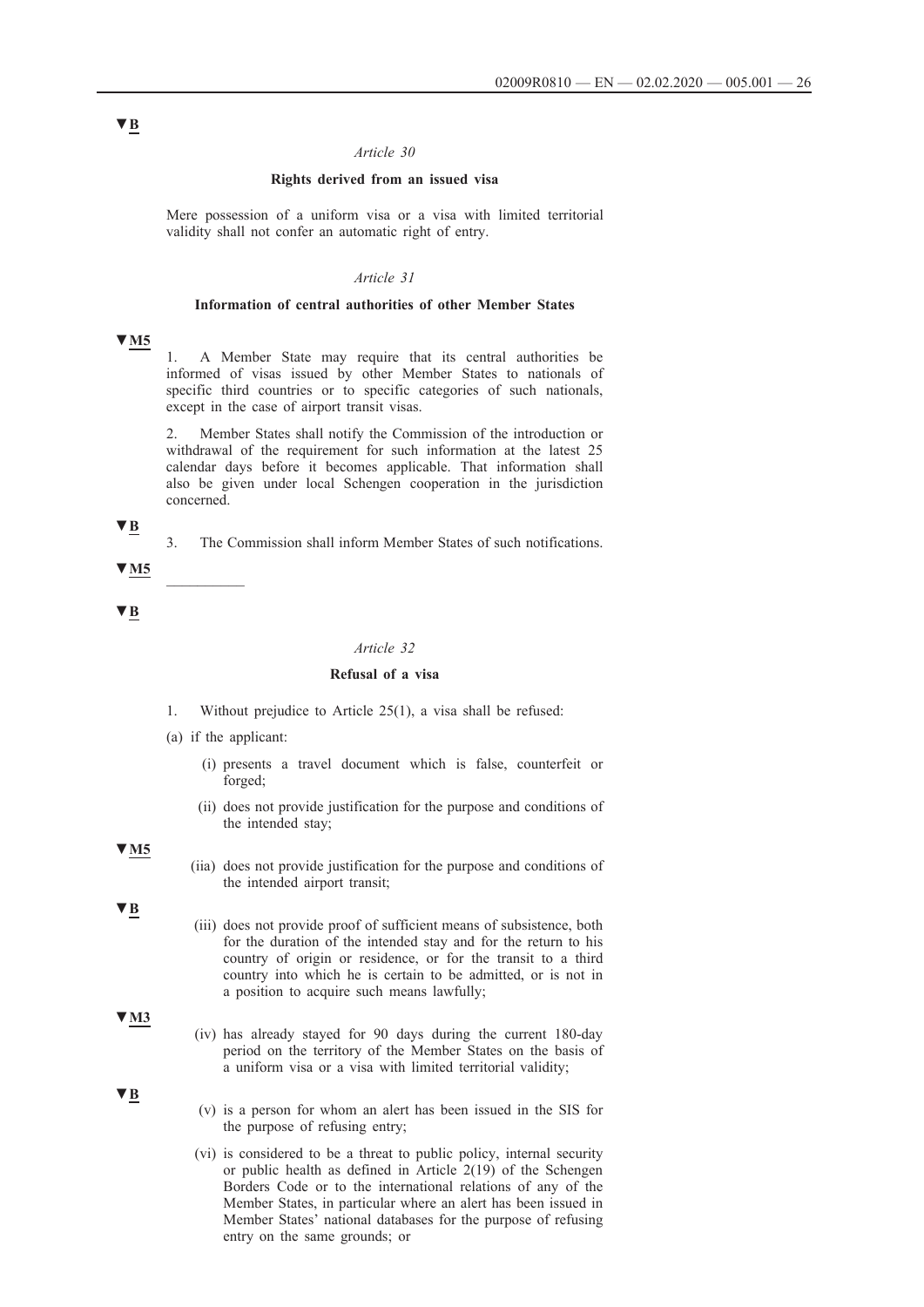(vii) does not provide proof of holding adequate and valid travel medical insurance, where applicable;

or

(b) if there are reasonable doubts as to the authenticity of the supporting documents submitted by the applicant or the veracity of their contents, the reliability of the statements made by the applicant or his intention to leave the territory of the Member States before the expiry of the visa applied for.

# **▼M5**

2. A decision on refusal and the reasons on which it is based shall be notified to the applicant by means of the standard form set out in Annex VI in the language of the Member State that has taken the final decision on the application and another official language of the institutions of the Union.

### **▼B**

3. Applicants who have been refused a visa shall have the right to appeal. Appeals shall be conducted against the Member State that has taken the final decision on the application and in accordance with the national law of that Member State. Member States shall provide applicants with information regarding the procedure to be followed in the event of an appeal, as specified in Annex VI.

### **▼M5** \_\_\_\_\_\_\_\_\_\_

### **▼B**

5. Information on a refused visa shall be entered into the VIS in accordance with Article 12 of the VIS Regulation.

#### *CHAPTER V*

#### *Modification of an issued visa*

#### *Article 33*

#### **Extension**

1. The period of validity and/or the duration of stay of an issued visa shall be extended where the competent authority of a Member State considers that a visa holder has provided proof of force majeure or humanitarian reasons preventing him from leaving the territory of the Member States before the expiry of the period of validity of or the duration of stay authorised by the visa. Such an extension shall be granted free of charge.

2. The period of validity and/or the duration of stay of an issued visa may be extended if the visa holder provides proof of serious personal reasons justifying the extension of the period of validity or the duration of stay. A fee of EUR 30 shall be charged for such an extension.

3. Unless otherwise decided by the authority extending the visa, the territorial validity of the extended visa shall remain the same as that of the original visa.

The authority competent to extend the visa shall be that of the Member State on whose territory the third-country national is present at the moment of applying for an extension.

5. Member States shall notify to the Commission the authorities competent for extending visas.

6. Extension of visas shall take the form of a visa sticker.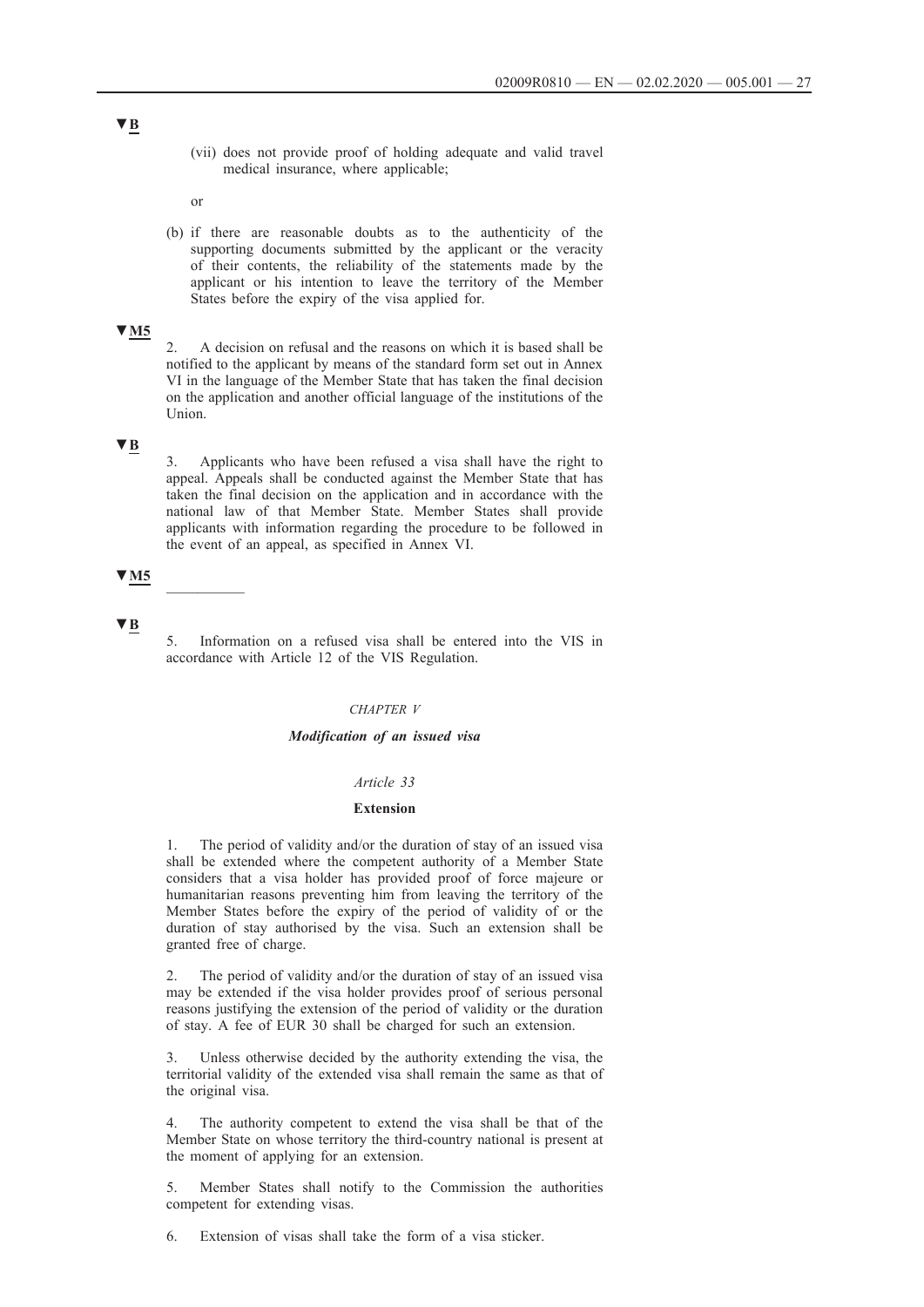7. Information on an extended visa shall be entered into the VIS in accordance with Article 14 of the VIS Regulation.

#### *Article 34*

#### **Annulment and revocation**

1. A visa shall be annulled where it becomes evident that the conditions for issuing it were not met at the time when it was issued, in particular if there are serious grounds for believing that the visa was fraudulently obtained. A visa shall in principle be annulled by the competent authorities of the Member State which issued it. A visa may be annulled by the competent authorities of another Member State, in which case the authorities of the Member State that issued the visa shall be informed of such annulment.

2. A visa shall be revoked where it becomes evident that the conditions for issuing it are no longer met. A visa shall in principle be revoked by the competent authorities of the Member State which issued it. A visa may be revoked by the competent authorities of another Member State, in which case the authorities of the Member State that issued the visa shall be informed of such revocation.

3. A visa may be revoked at the request of the visa holder. The competent authorities of the Member States that issued the visa shall be informed of such revocation.

Failure of the visa holder to produce, at the border, one or more of the supporting documents referred to in Article 14(3), shall not automatically lead to a decision to annul or revoke the visa.

If a visa is annulled or revoked, a stamp stating 'ANNULLED' or 'REVOKED' shall be affixed to it and the optically variable feature of the visa sticker, the security feature 'latent image effect' as well as the term 'visa' shall be invalidated by being crossed out.

6. A decision on annulment or revocation of a visa and the reasons on which it is based shall be notified to the applicant by means of the standard form set out in Annex VI.

7. A visa holder whose visa has been annulled or revoked shall have the right to appeal, unless the visa was revoked at his request in accordance with paragraph 3. Appeals shall be conducted against the Member State that has taken the decision on the annulment or revocation and in accordance with the national law of that Member State. Member States shall provide applicants with information regarding the procedure to be followed in the event of an appeal, as specified in Annex VI.

8. Information on an annulled or a revoked visa shall be entered into the VIS in accordance with Article 13 of the VIS Regulation.

#### *CHAPTER VI*

#### *Visas issued at the external borders*

#### *Article 35*

#### **Visas applied for at the external border**

In exceptional cases, visas may be issued at border crossing points if the following conditions are satisfied:

(a) the applicant fulfils the conditions laid down in Article  $5(1)(a)$ , (c), (d) and (e) of the Schengen Borders Code;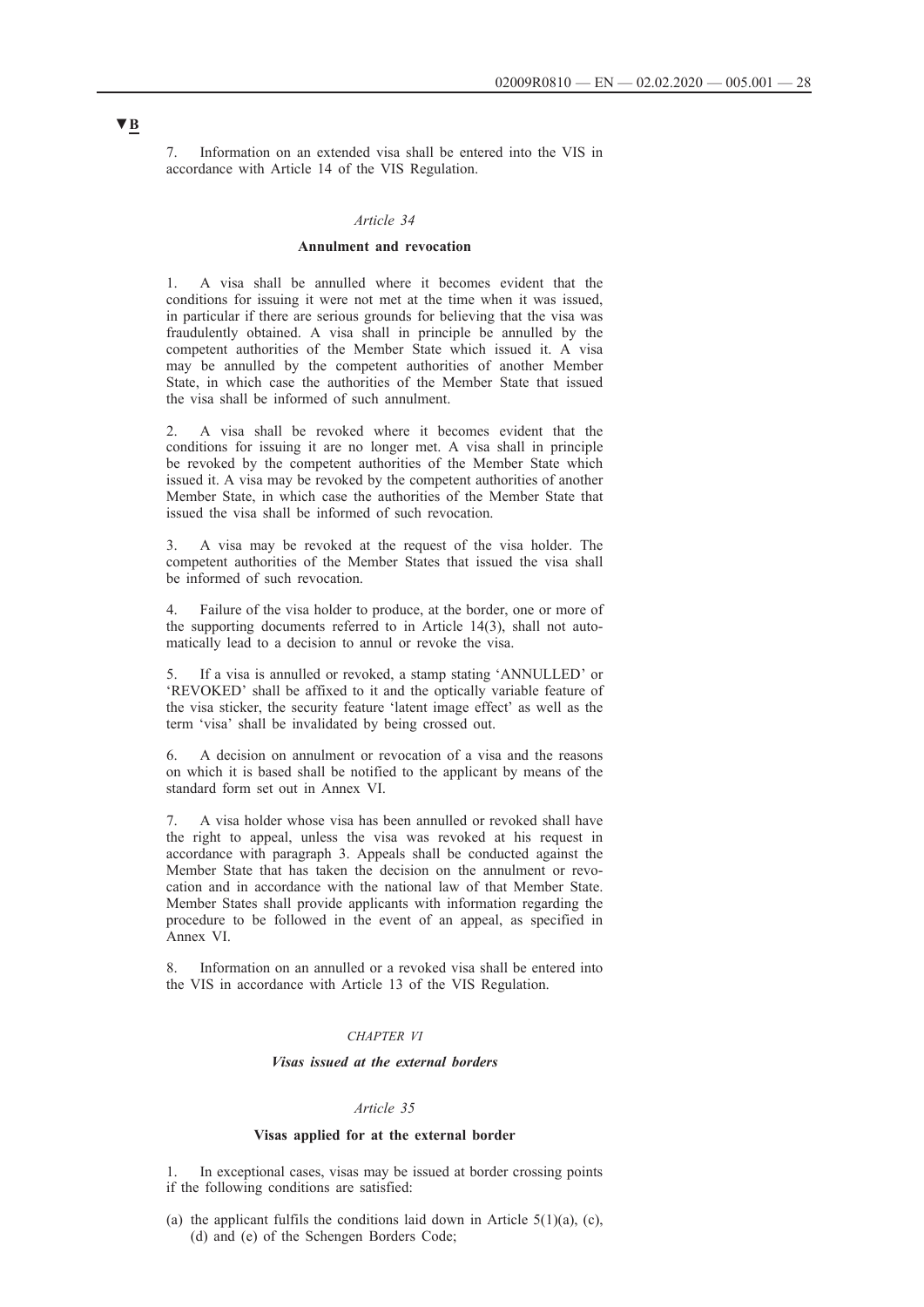- (b) the applicant has not been in a position to apply for a visa in advance and submits, if required, supporting documents substantiating unforeseeable and imperative reasons for entry; and
- (c) the applicant's return to his country of origin or residence or transit through States other than Member States fully implementing the Schengen *acquis* is assessed as certain.

2. Where a visa is applied for at the external border, the requirement that the applicant be in possession of travel medical insurance may be waived when such travel medical insurance is not available at that border crossing point or for humanitarian reasons.

3. A visa issued at the external border shall be a uniform visa, entitling the holder to stay for a maximum duration of 15 days, depending on the purpose and conditions of the intended stay. In the case of transit, the length of the authorised stay shall correspond to the time necessary for the purpose of the transit.

4. Where the conditions laid down in Article 5(1)(a), (c), (d) and (e) of the Schengen Borders Code are not fulfilled, the authorities responsible for issuing the visa at the border may issue a visa with limited territorial validity, in accordance with Article 25(1)(a) of this Regulation, for the territory of the issuing Member State only.

5. A third-country national falling within a category of persons for whom prior consultation is required in accordance with Article 22 shall, in principle, not be issued a visa at the external border.

However, a visa with limited territorial validity for the territory of the issuing Member State may be issued at the external border for such persons in exceptional cases, in accordance with Article 25(1)(a).

6. In addition to the reasons for refusing a visa as provided for in Article 32(1) a visa shall be refused at the border crossing point if the conditions referred to in paragraph 1(b) of this Article are not met.

7. The provisions on justification and notification of refusals and the right of appeal set out in Article 32(3) and Annex VI shall apply.

### *Article 36*

#### **Visas issued to seafarers in transit at the external border**

1. A seafarer who is required to be in possession of a visa when crossing the external borders of the Member States may be issued with a visa for the purpose of transit at the border where:

- (a) he fulfils the conditions set out in Article 35(1); and
- (b) he is crossing the border in question in order to embark on, reembark on or disembark from a ship on which he will work or has worked as a seafarer.

### **▼B**

**▼M5** \_\_\_\_\_\_\_\_\_\_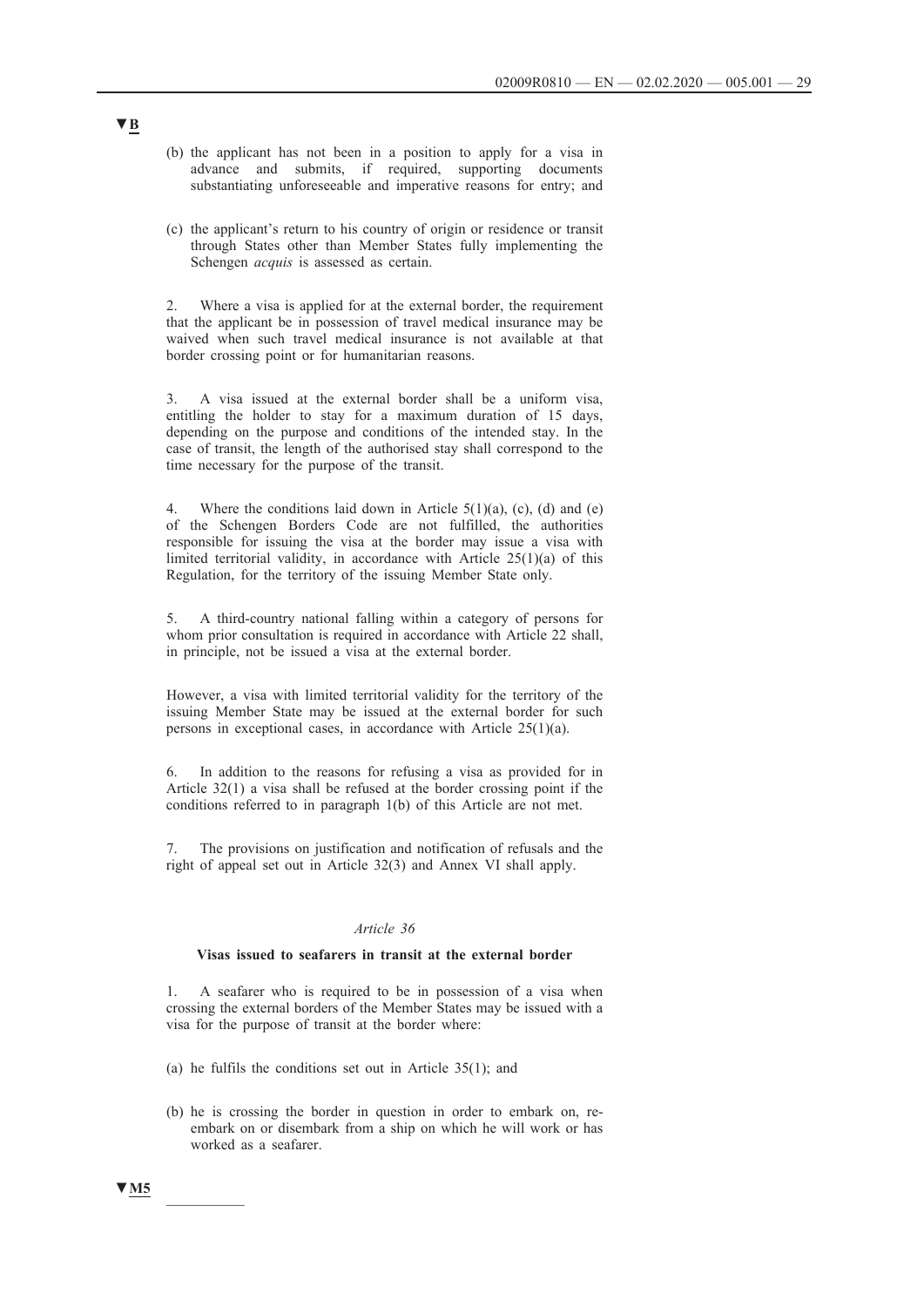# **▼M5**

2a. The Commission shall by means of implementing acts adopt operational instructions for issuing visas at the border to seafarers. Those implementing acts shall be adopted in accordance with the examination procedure referred to in Article 52(2).

# **▼B**

3. This Article shall apply without prejudice to Article 35(3), (4) and (5).

#### TITLE IV

#### **ADMINISTRATIVE MANAGEMENT AND ORGANISATION**

#### *Article 37*

#### **Organisation of visa sections**

1. Member States shall be responsible for organising the visa sections of their consulates.

In order to prevent any decline in the level of vigilance and to protect staff from being exposed to pressure at local level, rotation schemes for staff dealing directly with applicants shall be set up, where appropriate. Particular attention shall be paid to clear work structures and a distinct allocation/division of responsibilities in relation to the taking of final decisions on applications. Access to consultation of the VIS and the SIS and other confidential information shall be restricted to a limited number of duly authorised staff. Appropriate measures shall be taken to prevent unauthorised access to such databases.

## **▼M5**

2. The storage and handling of visa stickers shall be subject to adequate security measures to avoid fraud or loss. Each consulate shall keep an account of its stock of visa stickers and register how each visa sticker has been used. Any significant loss of blank visa stickers shall be reported to the Commission.

3. Consulates or central authorities shall keep archives of applications in paper or electronic format. Each individual file shall contain the relevant information allowing for a reconstruction, if need be, of the background for the decision taken on the application.

Individual application files shall be kept for a minimum of one year from the date of the decision on the application as referred to in Article 23(1) or, in the case of appeal, until the end of the appeal procedure, whichever is the longest. If applicable, the individual electronic application files shall be kept for the period of validity of the issued visa.

#### **▼B**

#### *Article 38*

**▼M5**

#### **Resources for examining applications and monitoring visa procedures**

1. Member States shall deploy appropriate staff in sufficient numbers in consulates to carry out the tasks relating to the examination of applications, in such a way as to ensure a reasonable and harmonised quality of service to the public.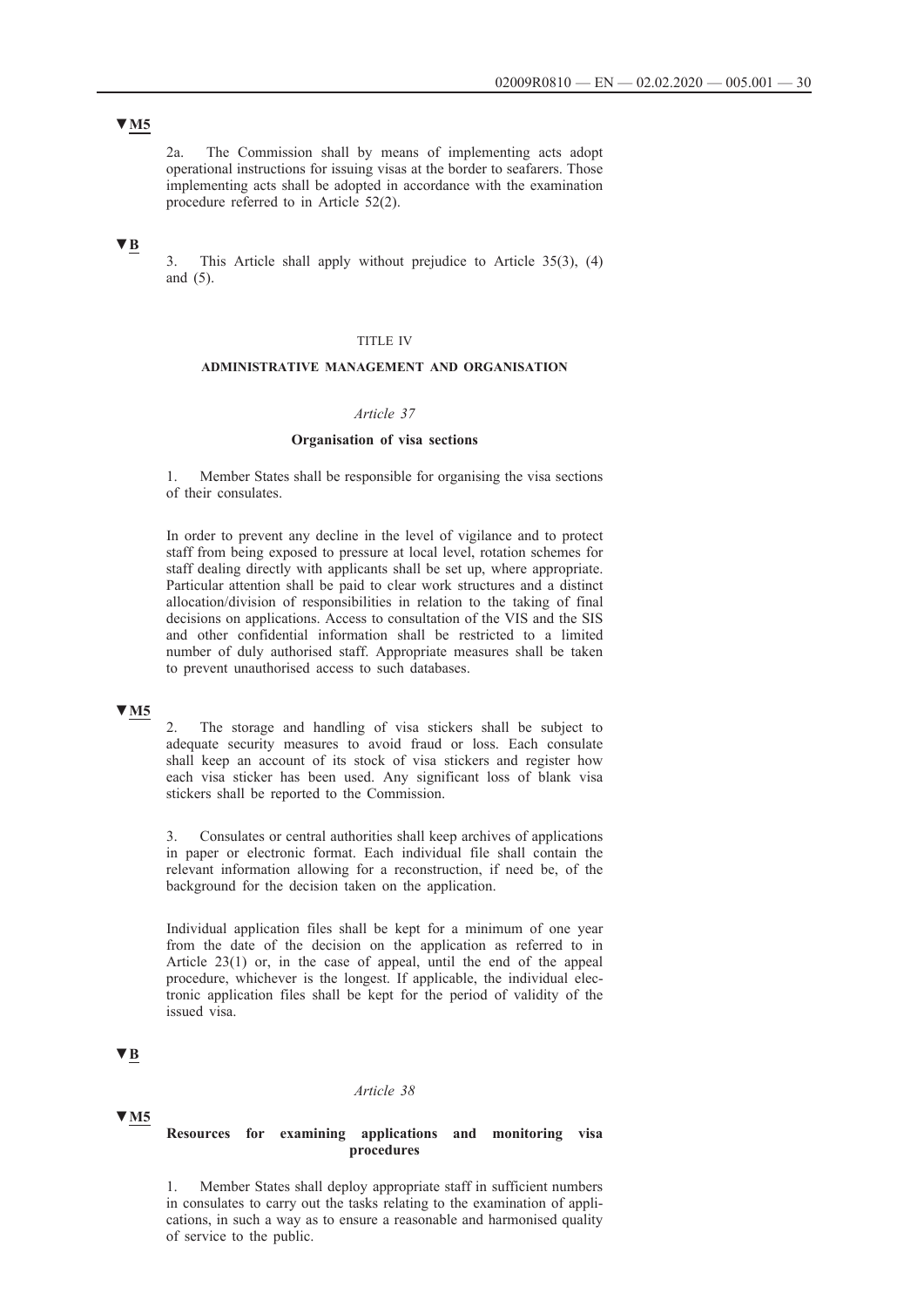1a. Member States shall ensure that the entire visa procedure in consulates, including the lodging and handling of applications, the printing of visa stickers and the practical cooperation with external service providers, is monitored by expatriate staff to ensure the integrity of all stages of the procedure.

### **▼B**

2. Premises shall meet appropriate functional requirements of adequacy and allow for appropriate security measures.

### **▼M5**

3. Member States' central authorities shall provide adequate training to both expatriate staff and locally employed staff and shall be responsible for providing them with complete, precise and up-to-date information on the relevant Union and national law.

3a. Where applications are examined and decided on by central authorities as referred to in Article 4(1a), the Member States shall provide specific training to ensure that the staff of those central authorities have sufficient and updated country-specific knowledge of local socioeconomic circumstances, and complete, precise and up-to-date information on relevant Union and national law.

3b. Member States shall also ensure that consulates have sufficient and adequately trained staff for assisting the central authorities in examining and deciding on applications, notably by participating in local Schengen cooperation meetings, exchanging information with other consulates and local authorities, gathering relevant information locally on migratory risk and fraudulent practices, and conducting interviews and additional examinations.

### **▼B**

Member States' central authorities shall ensure frequent and adequate monitoring of the conduct of examination of applications and take corrective measures when deviations from the provisions of this Regulation are detected.

### **▼M5**

5. Member States shall ensure that a procedure is in place which allows applicants to submit complaints regarding:

- (a) the conduct of staff at consulates and, where applicable, of the external service providers; or
- (b) the application process.

Consulates or central authorities shall keep a record of complaints and the follow-up given.

Member States shall make information on the procedure provided for in this paragraph available to the public.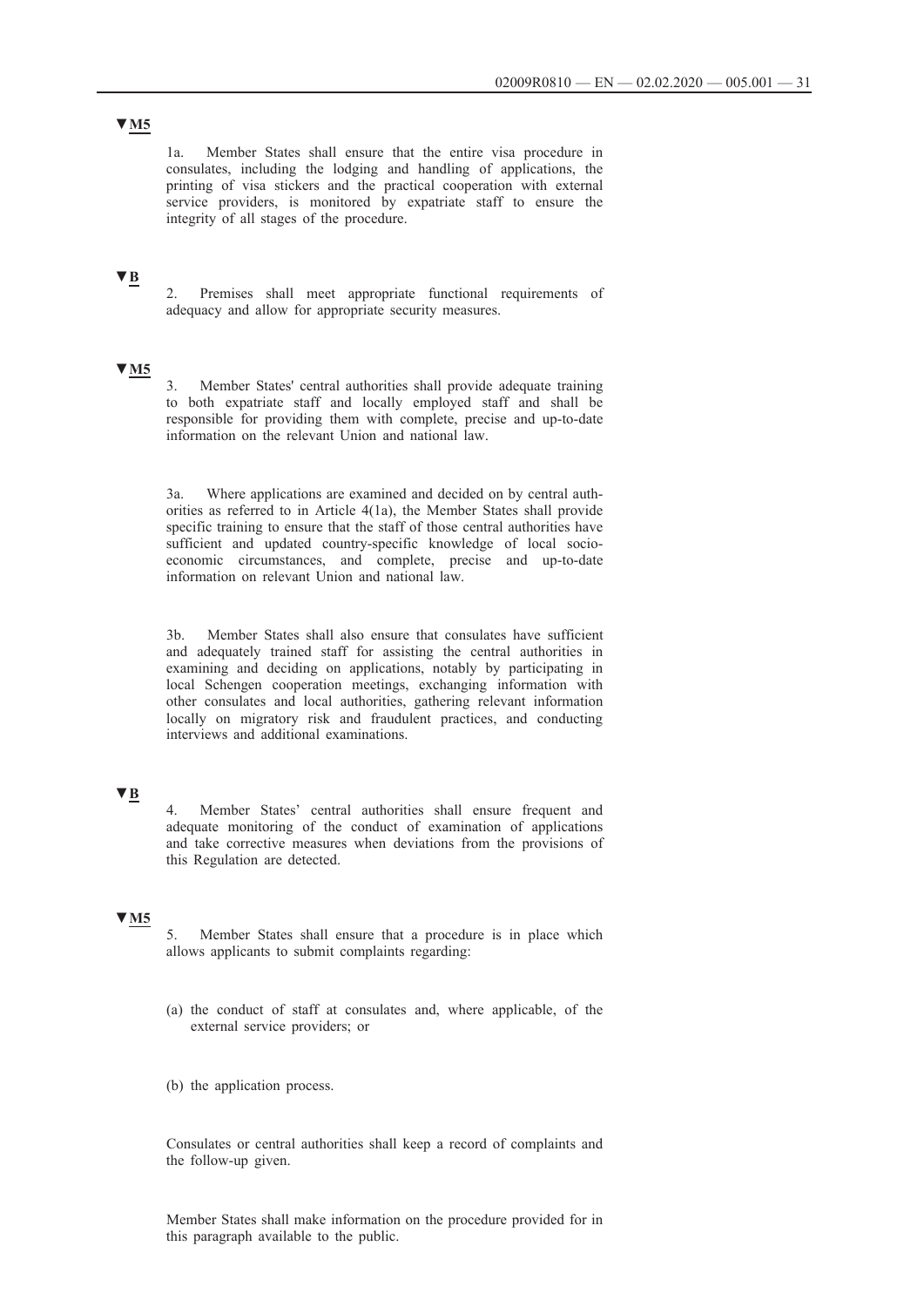### *Article 39*

### **Conduct of staff**

1. Member States' consulates shall ensure that applicants are received courteously.

### **▼M5**

2. Consular and central authorities' staff shall, in the performance of their duties, fully respect human dignity. Any measures taken shall be proportionate to the objectives pursued by such measures.

3. While performing their tasks, consular and central authorities' staff shall not discriminate against persons on grounds of sex, racial or ethnic origin, religion or belief, disability, age or sexual orientation.

#### *Article 40*

#### **Consular organisation and cooperation**

1. Each Member State shall be responsible for organising the procedures relating to applications.

2. Member States shall:

- (a) equip their consulates and authorities responsible for issuing visas at the borders with the requisite material for the collection of biometric identifiers, as well as the offices of their honorary consuls, where they make use of them, to collect biometric identifiers in accordance with Article 42;
- (b) cooperate with one or more other Member States under representation arrangements or any other form of consular cooperation.

3. A Member State may also cooperate with an external service provider in accordance with Article 43.

Member States shall notify to the Commission their consular organisation and cooperation in each consular location.

5. In the event of termination of cooperation with other Member States, Member States shall strive to assure the continuity of full service.

### **▼B**

#### *Article 42*

#### **Recourse to honorary consuls**

1. Honorary consuls may also be authorised to perform some or all of the tasks referred to in Article 43(6). Adequate measures shall be taken to ensure security and data protection.

Where the honorary consul is not a civil servant of a Member State, the performance of those tasks shall comply with the requirements set out in Annex X, except for the provisions in point  $D(c)$  of that Annex.

3. Where the honorary consul is a civil servant of a Member State, the Member State concerned shall ensure that requirements comparable to those which would apply if the tasks were performed by its consulate are applied.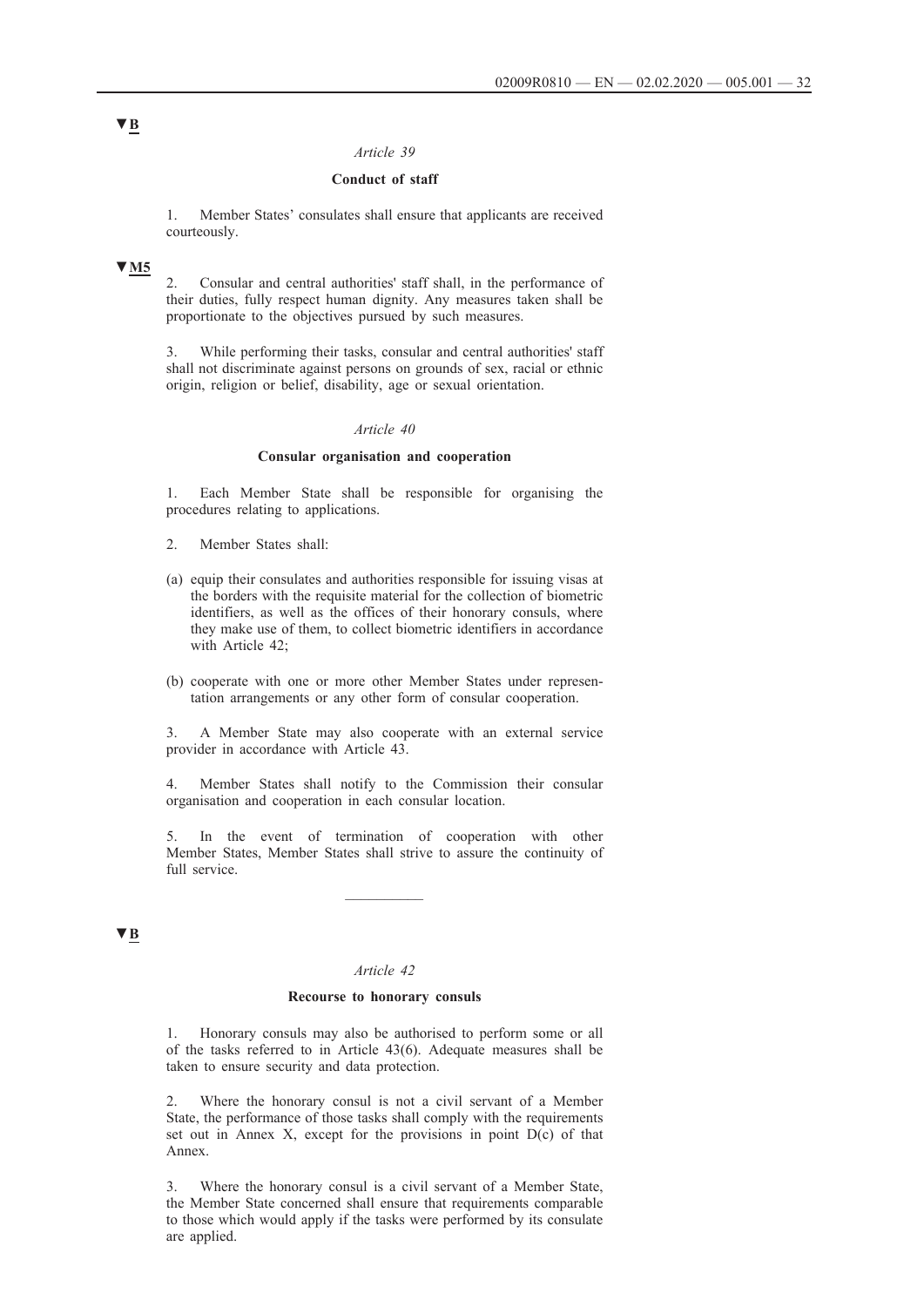### *Article 43*

### **Cooperation with external service providers**

1. Member States shall endeavour to cooperate with an external service provider together with one or more Member States, without prejudice to public procurement and competition rules.

2. Cooperation with an external service provider shall be based on a legal instrument that shall comply with the requirements set out in Annex X.

### **▼M5** \_\_\_\_\_\_\_\_\_\_

# **▼B**

4. The examination of applications, interviews (where appropriate), the decision on applications and the printing and affixing of visa stickers shall be carried out only by the consulate.

### **▼M5**

5. External service providers shall not have access to the VIS under any circumstances. Access to the VIS shall be reserved exclusively to duly authorised staff of consulates or of the central authorities.

### **▼B**

6. An external service provider may be entrusted with the performance of one or more of the following tasks:

### **▼M5**

(a) providing general information on visa requirements, in accordance with points (a) to (c) of Article 47(1), and application forms;

### **▼B**

(b) informing the applicant of the required supporting documents, on the basis of a checklist;

### **▼M5**

(c) collecting data and applications (including collection of biometric identifiers) and transmitting the application to the consulate or the central authorities;

### **▼B**

(d) collecting the visa fee;

### **▼M5**

- (e) managing the appointments for the applicant, where applicable, at the consulate or at the premises of an external service provider;
- (f) collecting the travel documents, including a refusal notification if applicable, from the consulate or the central authorities and returning them to the applicant.

7. When selecting an external service provider, the Member State concerned shall assess the reliability and solvency of the organisation or company and ensure that there is no conflict of interests. The assessment shall include, as appropriate, scrutiny of the necessary licences, commercial registration, statutes and bank contracts.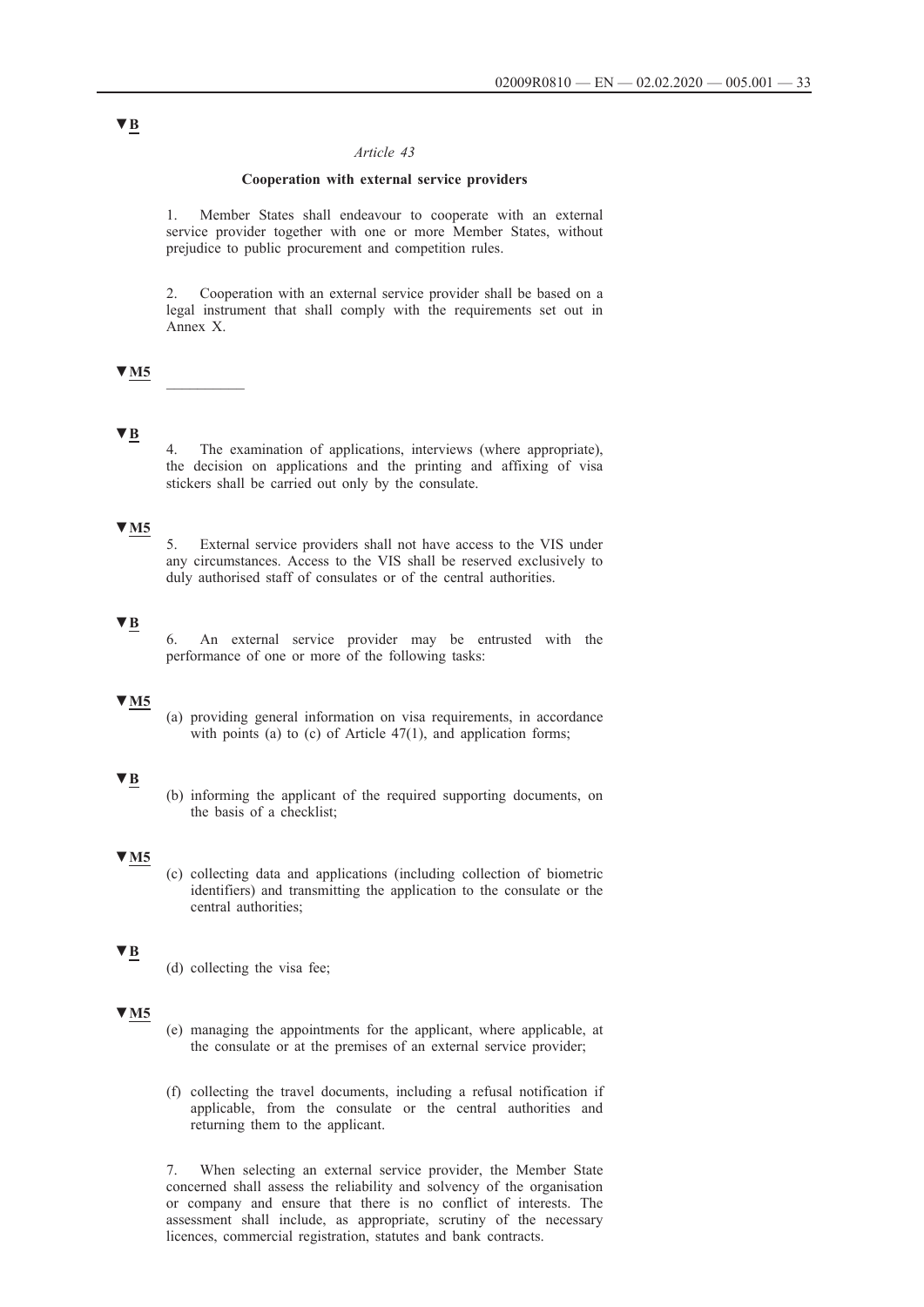8. The Member State(s) concerned shall ensure that the external service provider selected complies with the terms and conditions assigned to it in the legal instrument referred to in paragraph 2.

### **▼M5**

9. Member States shall be responsible for compliance with the rules on the protection of personal data and ensure that the external service provider is subject to monitoring by the data protection supervisory authorities pursuant to Article 51(1) of Regulation (EU) 2016/679 of the European Parliament and of the Council  $(1)$ .

### **▼B**

10. The Member State(s) concerned shall provide training to the external service provider, corresponding to the knowledge needed to offer an appropriate service and sufficient information to applicants.

11. The Member State(s) concerned shall closely monitor the implementation of the legal instrument referred to in paragraph 2, including:

### **▼M5**

- (a) the general information on the criteria, conditions and procedures for applying for a visa, as set out in points (a) to (c) of Article  $47(1)$ , and the content of the application forms provided by the external service provider to applicants;
- (b) all the technical and organisational security measures required to protect personal data against accidental or unlawful destruction or accidental loss, alteration, unauthorised disclosure or access, in particular where the cooperation involves the transmission of files and data to the consulate or the central authorities of the Member State(s) concerned, and all other unlawful forms of processing personal data;

### **▼B**

- (c) the collection and transmission of biometric identifiers;
- (d) the measures taken to ensure compliance with data protection provisions.

### **▼M5**

To this end, the consulate(s) or the central authorities of the Member State(s) concerned shall, on a regular basis and at least every nine months, carry out spot checks on the premises of the external service provider. Member States may agree to share the burden of this regular monitoring.

11a. By 1 February each year, Member States shall report to the Commission on their cooperation with, and monitoring, as referred to in point C of Annex X, of external service providers worldwide.

<sup>(1)</sup> Regulation (EU) 2016/679 of the European Parliament and of the Council of 27 April 2016 on the protection of natural persons with regard to the processing of personal data and on the free movement of such data, and repealing Directive 95/46/EC (General Data Protection Regulation) (OJ L 119, 4.5.2016, p. 1).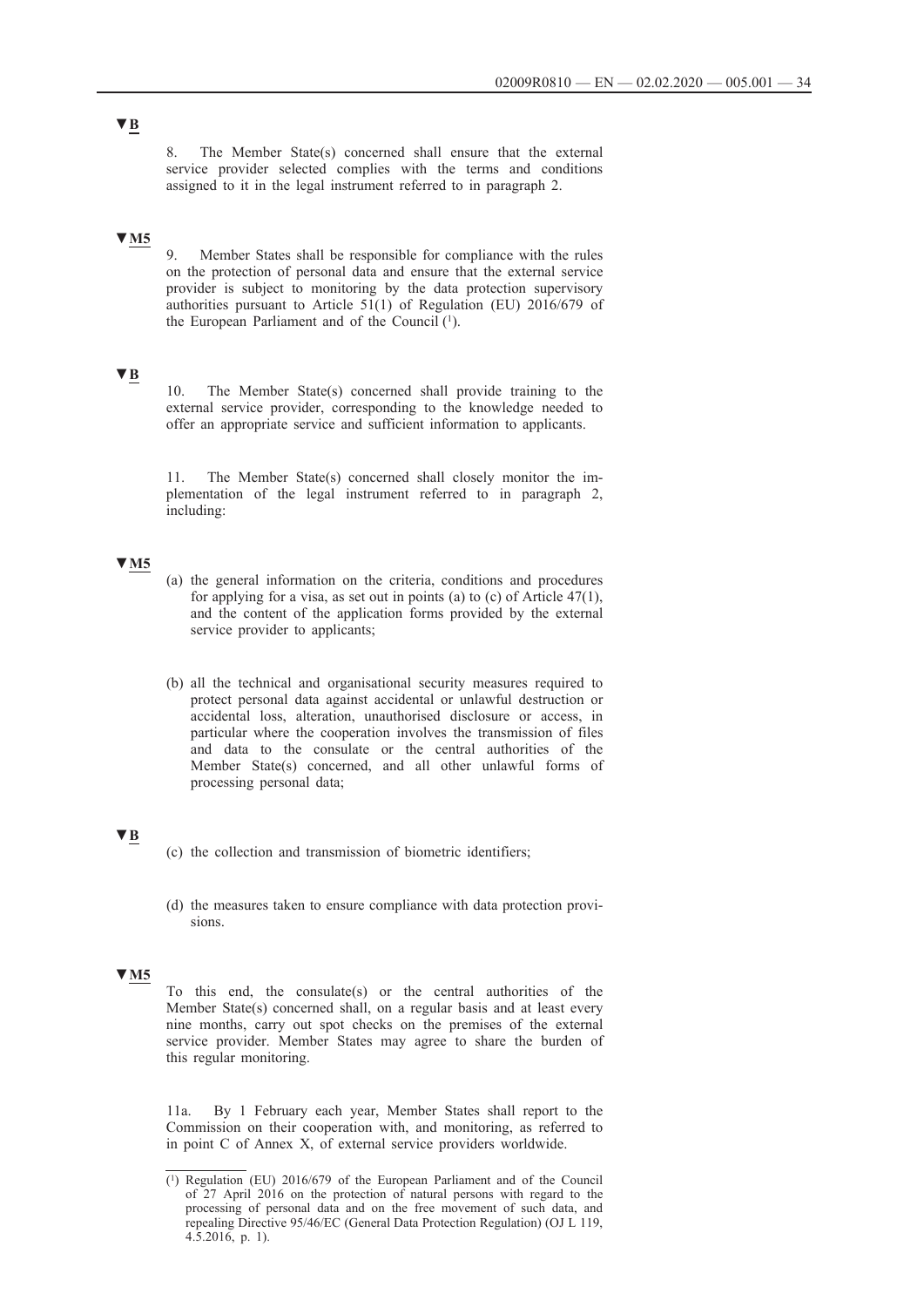12. In the event of termination of cooperation with an external service provider, Member States shall ensure the continuity of full service.

13. Member States shall provide the Commission with a copy of the legal instrument referred to in paragraph 2.

# **▼M5**

#### *Article 44*

#### **Encryption and secure transfer of data**

1. In the case of cooperation among Member States and cooperation with an external service provider and recourse to honorary consuls, the Member State(s) concerned shall ensure that data are fully encrypted, whether transferred electronically or physically on an electronic storage medium.

2. In third countries that prohibit the encrypted data to be electronically transferred, the Member State(s) concerned shall not allow data to be transferred electronically.

In such cases, the Member State(s) concerned shall ensure that the electronic data are transferred physically in fully encrypted form on an electronic storage medium by a consular officer of a Member State or, where such transfer would require disproportionate or unreasonable measures, in another safe and secure way, for example by using established operators experienced in transporting sensitive documents and data in the third country concerned.

3. In all cases the level of security for the transfer shall be adapted to the sensitive nature of the data.

# **▼B**

### *Article 45*

### **Member States' cooperation with commercial intermediaries**

1. Member States may cooperate with commercial intermediaries for the lodging of applications, except for the collection of biometric identifiers.

2. Such cooperation shall be based on the granting of an accreditation by Member States' relevant authorities. The accreditation shall, in particular, be based on the verification of the following aspects:

- (a) the current status of the commercial intermediary: current licence, the commercial register, contracts with banks;
- (b) existing contracts with commercial partners based in the Member States offering accommodation and other package tour services;
- (c) contracts with transport companies, which must include an outward journey, as well as a guaranteed and fixed return journey.

### **▼M5**

3. Accredited commercial intermediaries shall be monitored regularly by spot checks involving face-to-face or telephone interviews with applicants, the verification of trips and accommodation, and wherever deemed necessary, the verification of the documents relating to group return.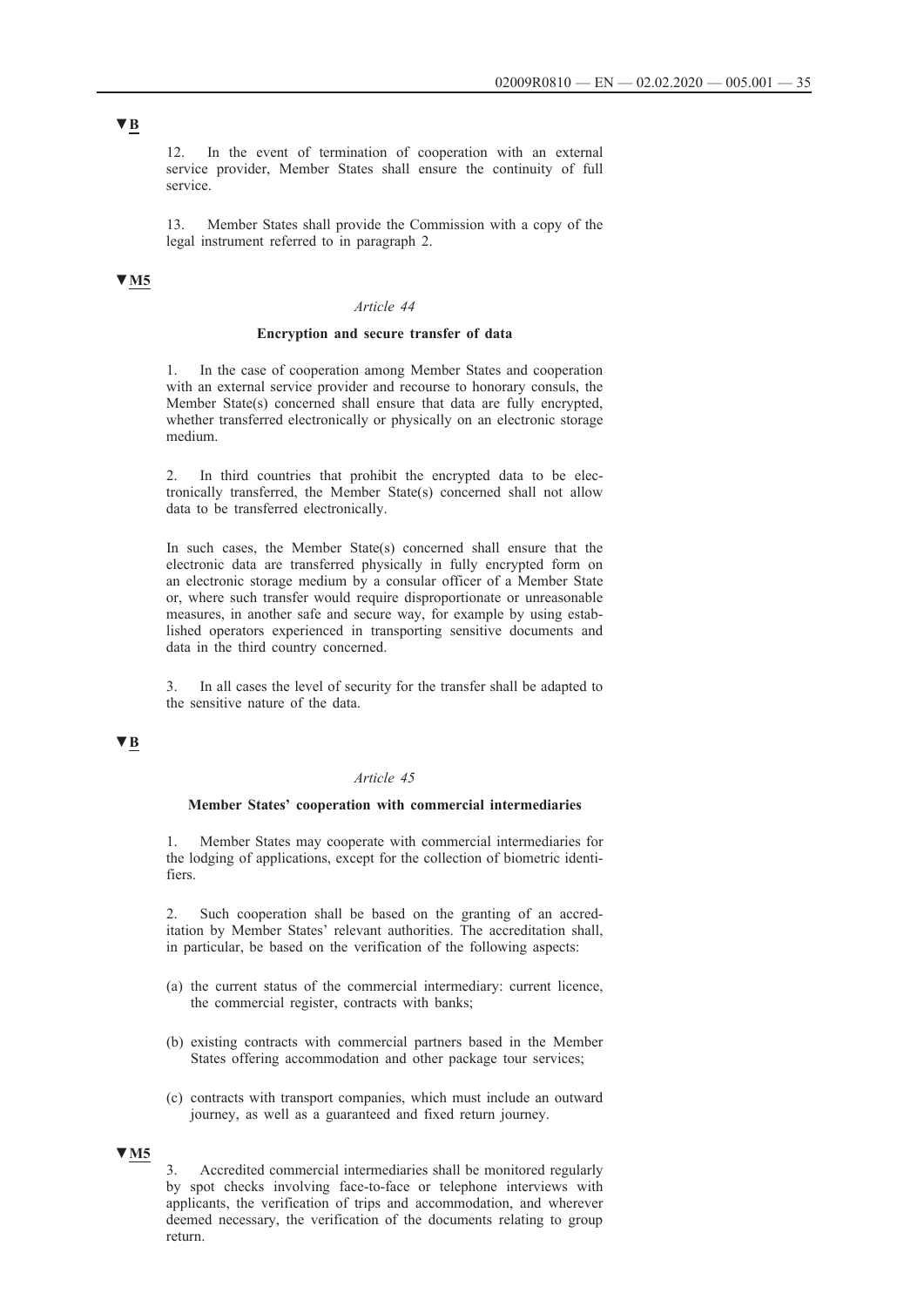4. Within local Schengen cooperation, information shall be exchanged on the performance of the accredited commercial intermediaries concerning irregularities detected and refusal of applications submitted by commercial intermediaries, and on detected forms of travel document fraud and failure to carry out scheduled trips.

5. Within local Schengen cooperation, lists shall be exchanged of commercial intermediaries to which accreditation has been given by each consulate and from which accreditation has been withdrawn, together with the reasons for any such withdrawal.

### **▼M5**

Each consulate and the central authorities shall make sure that the public is informed of the list of accredited commercial intermediaries with which they cooperate, where relevant.

### **▼B**

### *Article 46*

### **Compilation of statistics**

Member States shall compile annual statistics on visas, in accordance with the table set out in Annex XII. These statistics shall be submitted by 1 March for the preceding calendar year.

#### *Article 47*

#### **Information to the general public**

1. Member States' central authorities and consulates shall provide the general public with all relevant information in relation to the application for a visa, in particular:

(a) the criteria, conditions and procedures for applying for a visa;

#### **▼M5**

- (aa) the criteria for an application to be considered admissible, as provided for in Article 19(1);
- (ab) that biometric data are, in principle, to be collected every 59 months, starting from the date of the first collection;

### **▼B**

(b) the means of obtaining an appointment, if applicable;

### **▼M5**

(c) where the application may be submitted (competent consulate or external service provider);

### **▼B**

- (d) accredited commercial intermediaries;
- (e) the fact that the stamp as provided for in Article 20 has no legal implications;
- (f) the time limits for examining applications provided for in Article 23(1), (2) and (3);
- (g) the third countries whose nationals or specific categories of whose nationals are subject to prior consultation or information;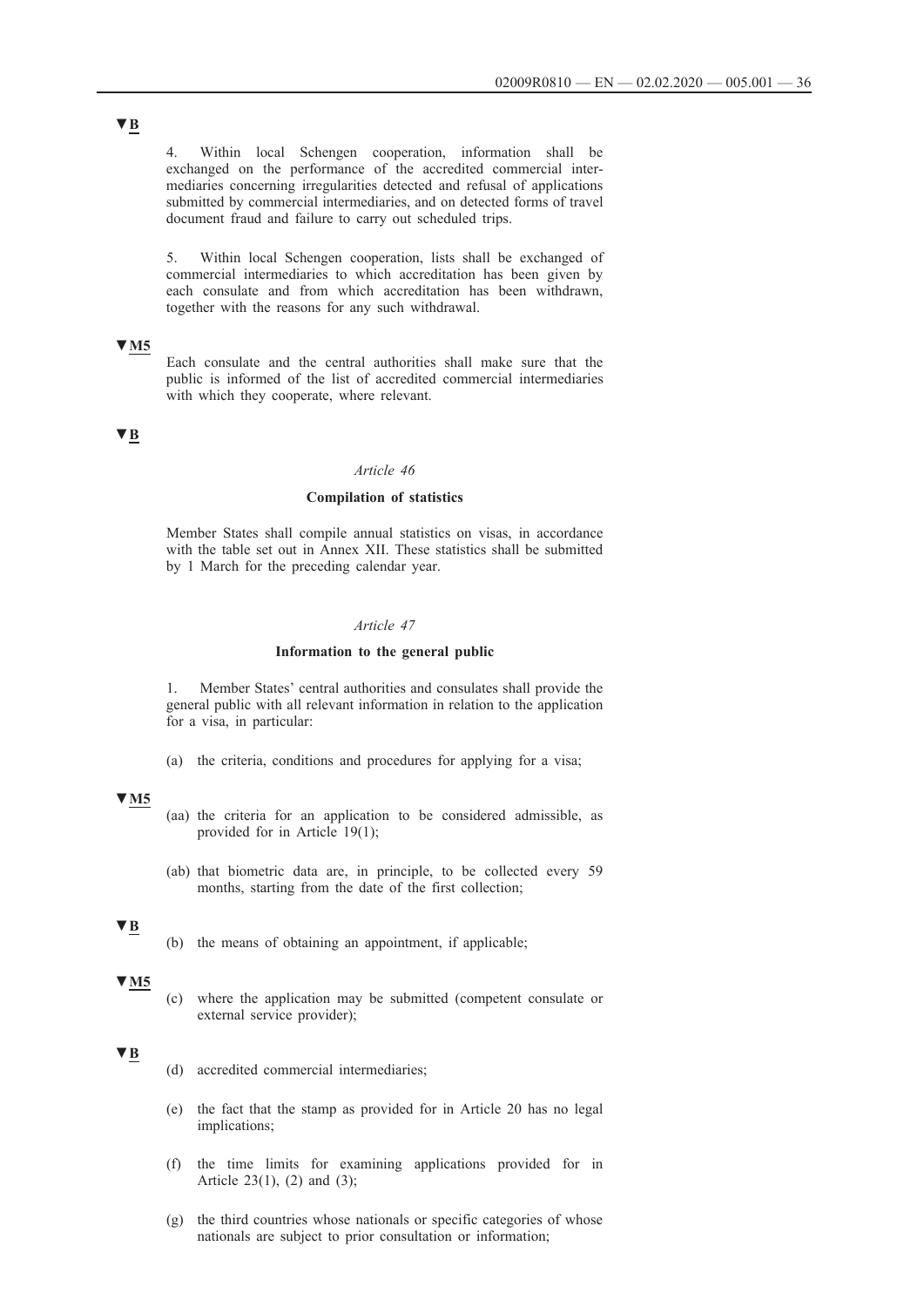- (h) that negative decisions on applications must be notified to the applicant, that such decisions must state the reasons on which they are based and that applicants whose applications are refused have a right to appeal, with information regarding the procedure to be followed in the event of an appeal, including the competent authority, as well as the time limit for lodging an appeal;
- (i) that mere possession of a visa does not confer an automatic right of entry and that the holders of visa are requested to present proof that they fulfil the entry conditions at the external border, as provided for in Article 5 of the Schengen Borders Code;

### **▼M5**

(j) information on the complaints procedure provided for in Article 38(5).

### **▼B**

2. The representing and represented Member State shall inform the general public about representation arrangements as referred to in Article 8 before such arrangements enter into force.

### TITLE V

### **LOCAL SCHENGEN COOPERATION**

#### *Article 48*

#### **Local Schengen cooperation between Member States' consulates**

### **▼M5**

1. Consulates and the Union delegations shall cooperate within each jurisdiction to ensure a harmonised application of the common visa policy taking into account local circumstances.

To that end, in accordance with Article 5(3) of Council Decision  $2010/427/EU$  (<sup>1</sup>), the Commission shall issue instructions to Union delegations to carry out the relevant coordination tasks provided for in this Article.

Where applications lodged in the jurisdiction concerned are examined and decided on by central authorities as referred to in Article 4(1a), Member States shall ensure the active involvement of those central authorities in local Schengen cooperation. The staff contributing to local Schengen cooperation shall be adequately trained and involved in the examination of applications in the jurisdiction concerned.

1a. Member States and the Commission shall, in particular, cooperate in order to:

(a) prepare a harmonised list of supporting documents to be submitted by applicants, taking into account Article 14;

<sup>(1)</sup> Council Decision 2010/427/EU of 26 July 2010 establishing the organisation and functioning of the European External Action Service (OJ L 201, 3.8.2010, p. 30).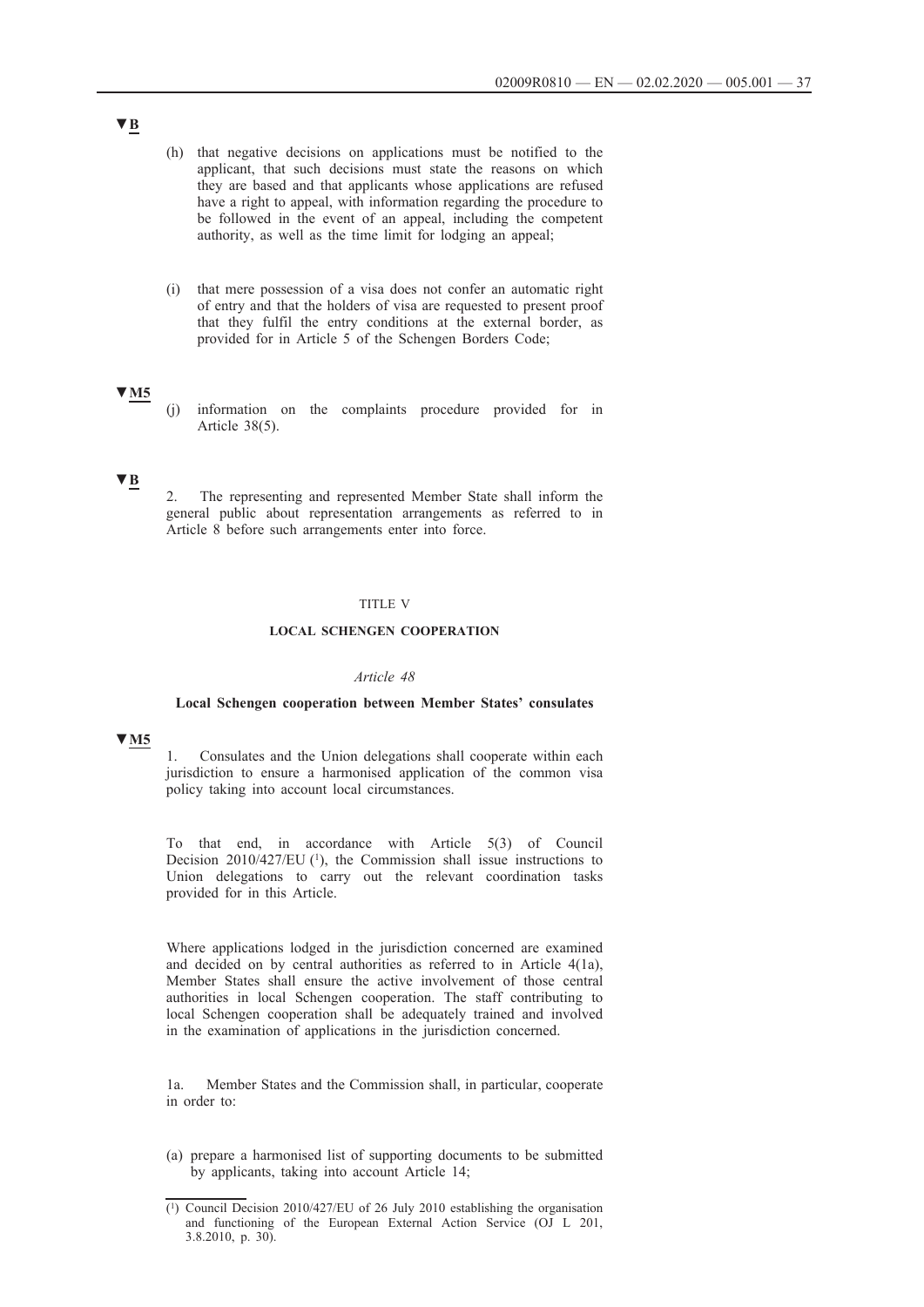- (b) prepare a local implementation of Article 24(2) regarding the issuing of multiple-entry visas;
- (c) ensure a common translation of the application form, where relevant;
- (d) establish the list of travel documents issued by the host country and update it regularly;
- (e) draw up a common information sheet containing the information referred to in Article 47(1);
- (f) monitor, where relevant, the implementation of Article 25a(5) and (6).
- 3. Member States under local Schengen cooperation shall exchange the following information:
- (a) quarterly statistics on uniform visas, visas with limited territorial validity, and airport transit visas applied for, issued, and refused;
- (b) information with regard to the assessment of migratory and security risks, in particular on:
	- (i) the socio-economic structure of the host country;
	- (ii) sources of information at local level, including social security, health insurance, fiscal registers and entry-exit registrations;
	- (iii) the use of false, counterfeit or forged documents;
	- (iv) irregular immigration routes;
	- (v) trends in fraudulent behaviour;
	- (vi) trends in refusals;

 $\frac{1}{2}$ 

- (c) information on cooperation with external service providers and with transport companies;
- (d) information on insurance companies providing adequate travel medical insurance, including verification of the type of coverage and possible excess amount.

### **▼B**

4. Local Schengen cooperation meetings to deal specifically with operational issues in relation to the application of the common visa policy shall be organised regularly among Member States and the Commission. These meetings shall be convened within the jurisdiction by the Commission, unless otherwise agreed at the request of the Commission.

Single-topic meetings may be organised and sub-groups set up to study specific issues within local Schengen cooperation.

5. Summary reports of local Schengen cooperation meetings shall be drawn up systematically and circulated locally. The Commission may delegate the drawing up of the reports to a Member State. The consulates of each Member State shall forward the reports to their central authorities.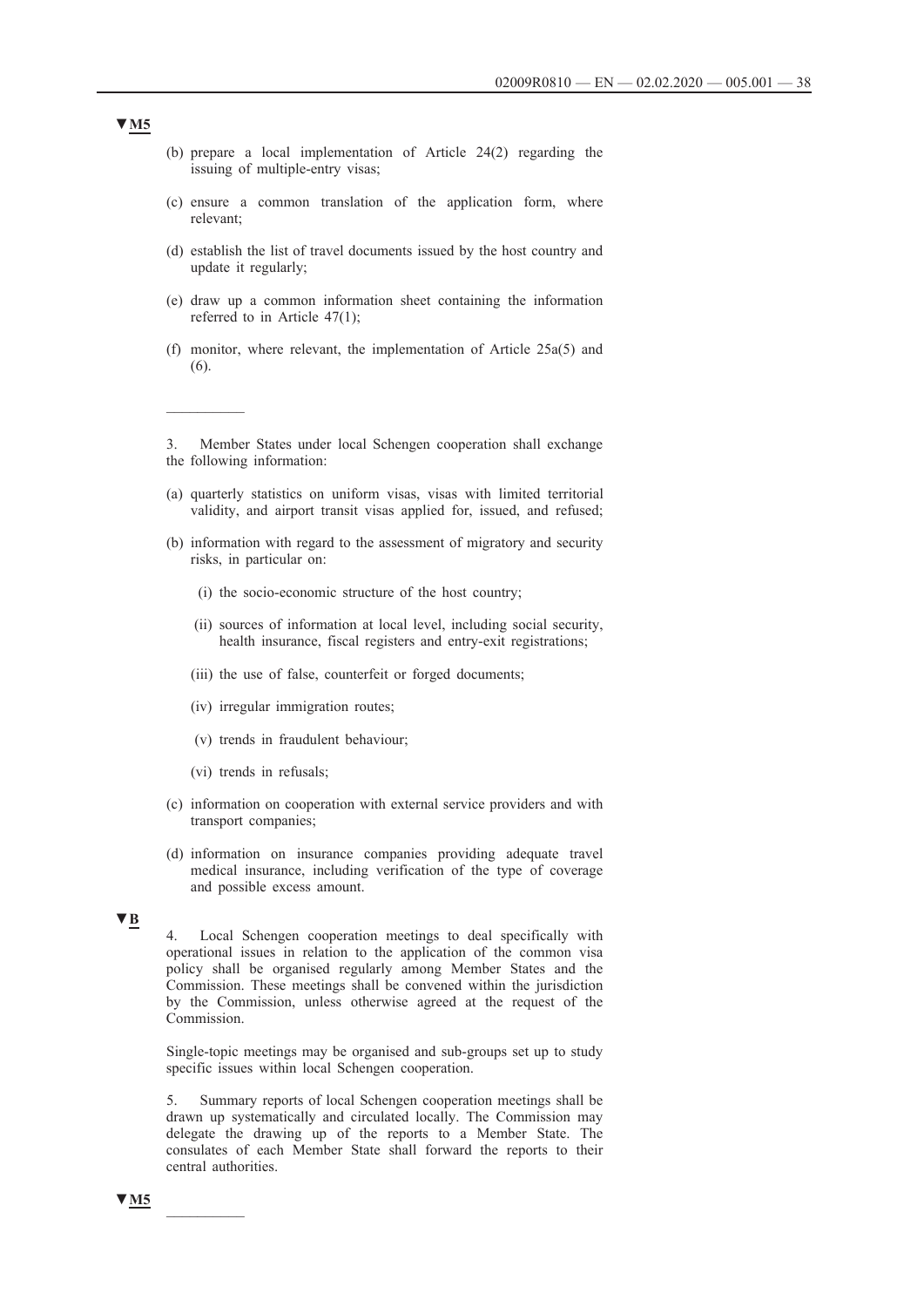6. Representatives of the consulates of Member States not applying the Community *acquis* in relation to visas, or of third countries, may on an ad hoc basis be invited to participate in meetings for the exchange of information on issues relating to visas.

### **▼M5**

7. An annual report shall be drawn up within each jurisdiction by 31 December each year. On the basis of those reports, the Commission shall draw up an annual report on the state of local Schengen cooperation to be submitted to the European Parliament and to the Council.

### **▼B**

#### TITLE VI

### **FINAL PROVISIONS**

#### *Article 49*

#### **Arrangements in relation to the Olympic Games and Paralympic Games**

Member States hosting the Olympic Games and Paralympic Games shall apply the specific procedures and conditions facilitating the issuing of visas set out in Annex XI.

# ▼ <u>M5</u>

### *Article 51*

#### **Instructions on the practical application of this Regulation**

The Commission shall by means of implementing acts adopt the operational instructions on the practical application of the provisions of this Regulation. Those implementing acts shall be adopted in accordance with the examination procedure referred to in Article 52(2).

### *Article 51a*

#### **Exercise of the delegation**

1. The power to adopt delegated acts is conferred on the Commission subject to the conditions laid down in this Article.

2. The power to adopt delegated acts referred to in Article 16(9) shall be conferred on the Commission for a period of five years from 1 August 2019. The Commission shall draw up a report in respect of the delegation of power not later than nine months before the end of the five-year period. The delegation of power shall be tacitly extended for periods of an identical duration, unless the European Parliament or the Council opposes such extension not later than three months before the end of each period.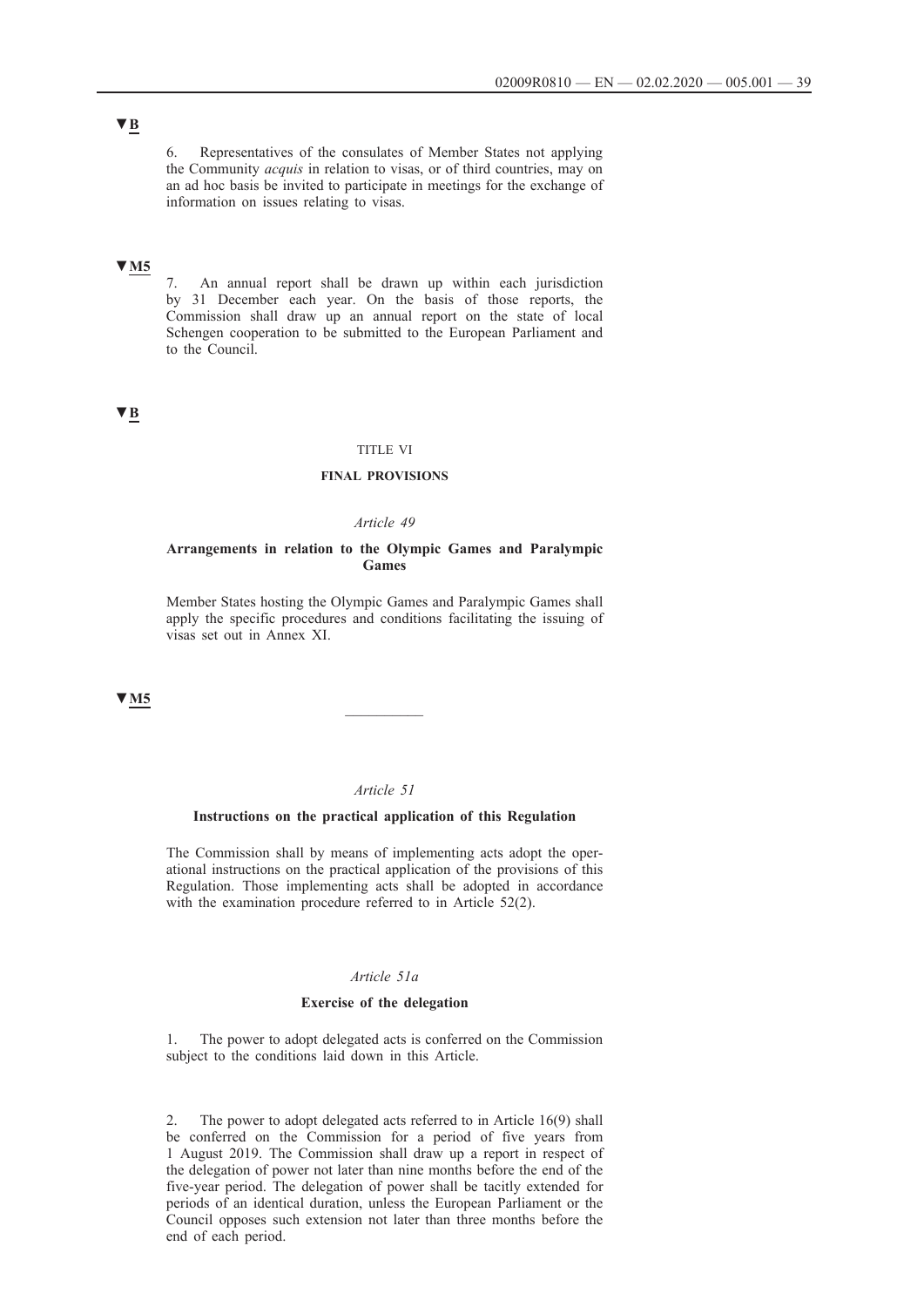3. The delegation of power referred to in Article 16(9) may be revoked at any time by the European Parliament or by the Council. A decision to revoke shall put an end to the delegation of power specified in that decision. It shall take effect the day following the publication of the decision in the *Official Journal of the European Union* or at a later date specified therein. It shall not affect the validity of any delegated act already in force.

4. Before adopting a delegated act, the Commission shall consult experts designated by each Member State in accordance with the principles laid down in the Interinstitutional Agreement of 13 April 2016 on Better Law-Making (1).

5. As soon as it adopts a delegated act, the Commission shall notify it simultaneously to the European Parliament and to the Council.

6. A delegated act adopted pursuant to Article 16(9) shall enter into force only if no objection has been expressed either by the European Parliament or the Council within a period of two months of notification of that act to the European Parliament and the Council or if, before the expiry of that period, the European Parliament and the Council have both informed the Commission that they will not object. That period shall be extended by two months at the initiative of the European Parliament or of the Council.

#### *Article 52*

#### **Committee procedure**

1. The Commission shall be assisted by a committee (the 'Visa Committee'). That committee shall be a committee within the meaning of Regulation (EU) No 182/2011 of the European Parliament and of the Council (2).

2. Where reference is made to this paragraph, Article 5 of Regulation (EU) No 182/2011 shall apply.

Where the Committee delivers no opinion, the Commission shall not adopt the draft implementing act and the third subparagraph of Article 5(4) of Regulation (EU) No 182/2011 shall apply.

# **▼B**

### *Article 53*

#### **Notification**

1. Member States shall notify the Commission of:

(a) representation arrangements referred to in Article 8;

<sup>(1)</sup> OJ L 123, 12.5.2016, p. 1.

<sup>(2)</sup> Regulation (EU) No 182/2011 of the European Parliament and of the Council of 16 February 2011 laying down the rules and general principles concerning mechanisms for control by the Member States of the Commission's exercise of implementing powers (OJ L 55, 28.2.2011, p. 13).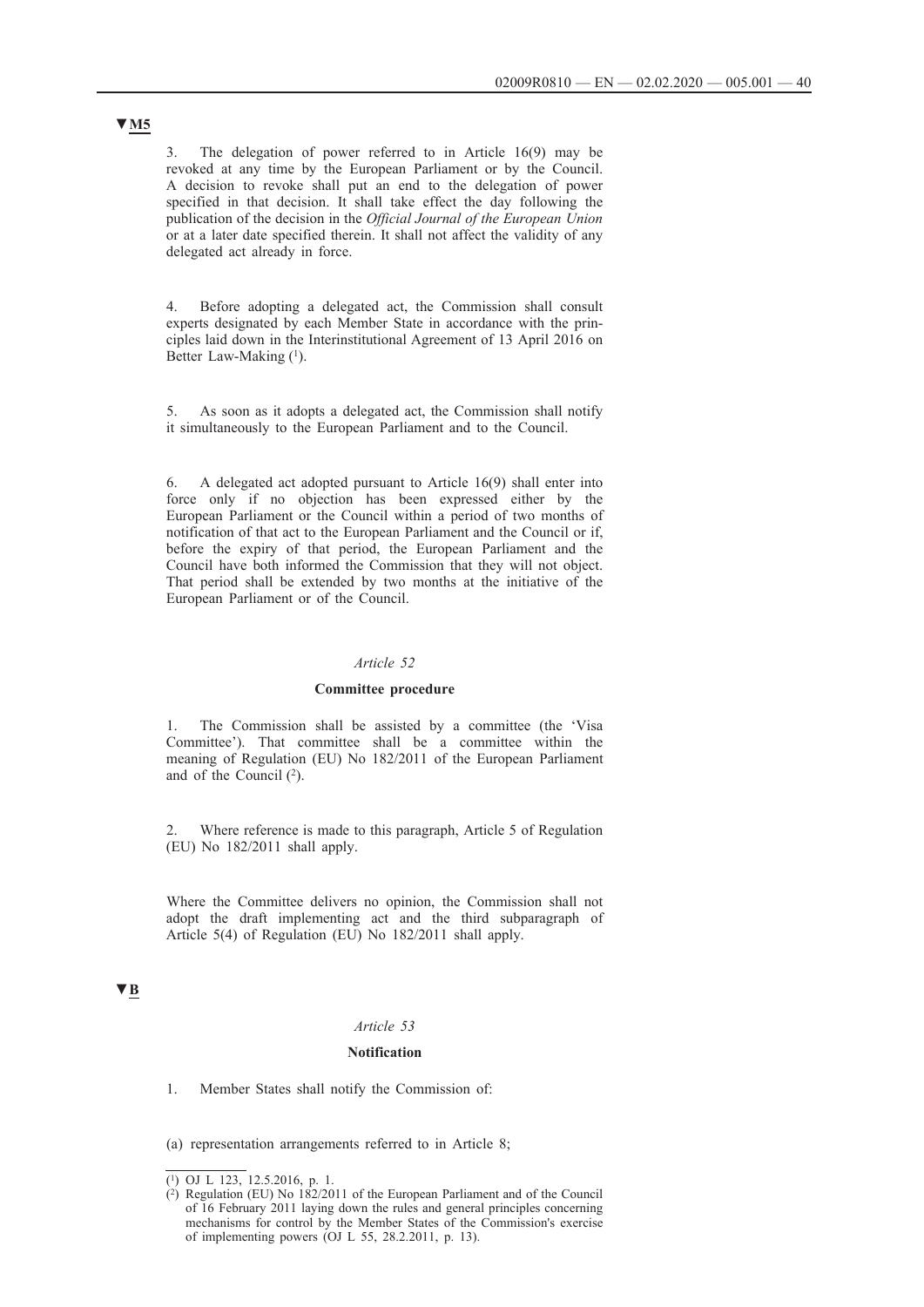- (b) third countries whose nationals are required by individual Member States to hold an airport transit visa when passing through the international transit areas of airports situated on their territory, as referred to in Article 3;
- (c) the national form for proof of sponsorship and/or private accommodation referred to in Article 14(4), if applicable;
- (d) the list of third countries for which prior consultation referred to in Article 22(1) is required;
- (e) the list of third countries for which information referred to in Article 31(1) is required;
- (f) the additional national entries in the 'comments' section of the visa sticker, as referred to in Article 27(2);
- (g) authorities competent for extending visas, as referred to in Article 33(5);
- (h) the forms of cooperation chosen as referred to in Article 40;
- (i) statistics compiled in accordance with Article 46 and Annex XII.

2. The Commission shall make the information notified pursuant to paragraph 1 available to the Member States and the public via a constantly updated electronic publication.

### *Article 54*

#### **Amendments to Regulation (EC) No 767/2008**

Regulation (EC) No 767/2008 is hereby amended as follows:

- 1. Article 4(1) shall be amended as follows:
	- (a) point (a) shall be replaced by the following:
		- '(a) "uniform visa" as defined in Article 2(3) of Regulation (EC) No 810/2009 of the European Parliament and of the Council of 13 July 2009 establishing a Community code on Visas (Visa Code) (\*);

(\*) OJ L 243, 15.9.2009, p. 1.';

(b) point (b) shall be deleted;

 $\frac{1}{2}$ 

(c) point (c) shall be replaced by the following:

- (d) point (d) shall be replaced by the following:
	- '(d) "visa with limited territorial validity" as defined in Article 2(4) of Regulation (EC) No 810/2009;';
- (e) point (e) shall be deleted;

<sup>&#</sup>x27;(c) "airport transit visa" as defined in Article 2(5) of Regulation (EC) No 810/2009;';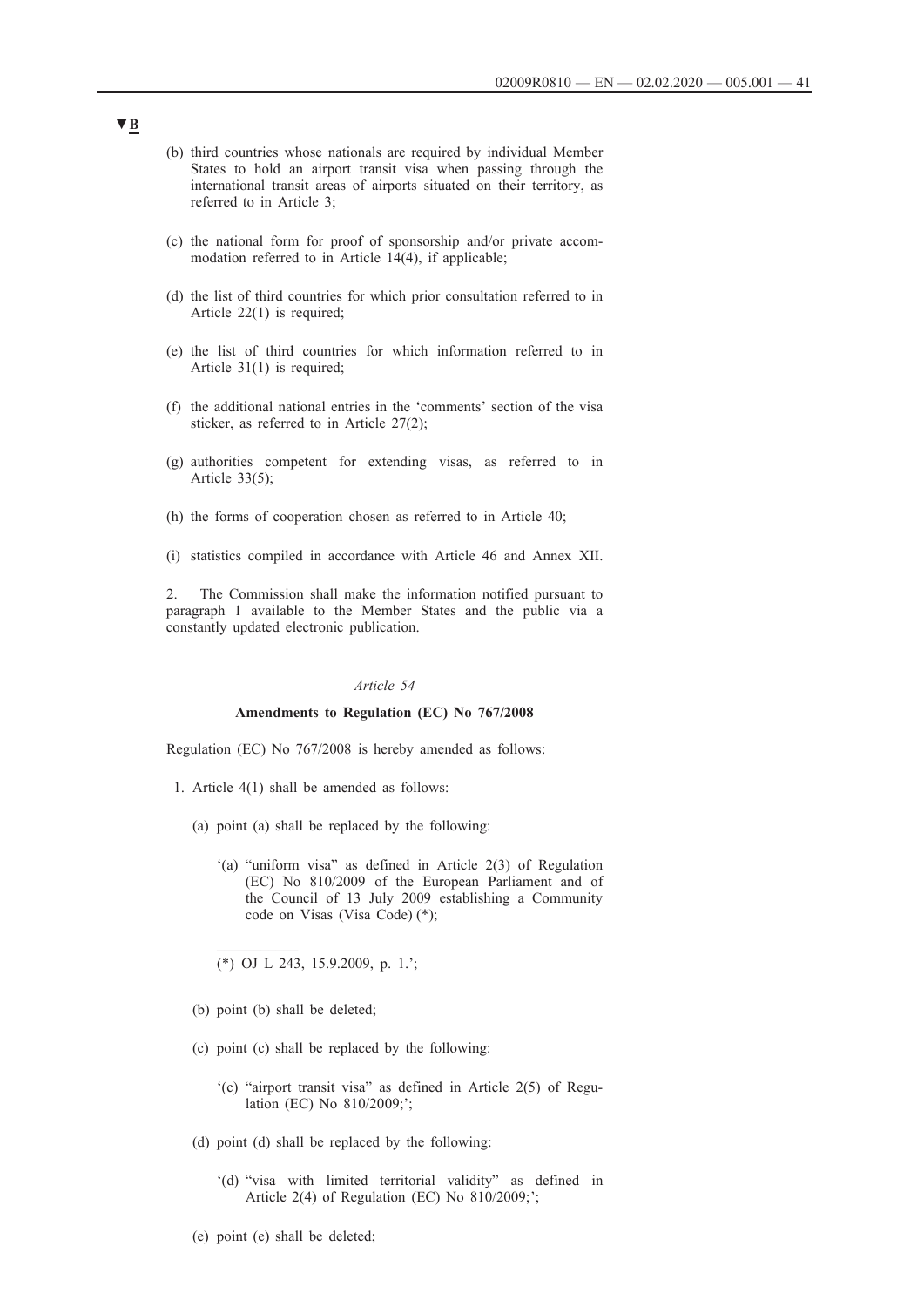2. in Article 8(1), the words 'On receipt of an application', shall be replaced by the following:

'When the application is admissible according to Article 19 of Regulation (EC) No 810/2009';

- 3. Article 9 shall be amended as follows:
	- (a) the heading shall be replaced by the following:

'Data to be entered on application';

### **▼C1**

(b) point 4 shall be amended as follows:

### **▼B**

- (i) point (a) shall be replaced by the following:
	- '(a) surname (family name), surname at birth (former family name(s)), first name(s) (given name(s)); date of birth, place of birth, country of birth, sex;';
- (ii) point (e) shall be deleted;
- (iii) point (g) shall be replaced by the following:
	- '(g) Member State(s) of destination and duration of the intended stay or transit;';
- (iv) point (h) shall be replaced by the following:
	- '(h) main purpose(s) of the journey;';
- (v) point (i) shall be replaced by the following:
	- '(i) intended date of arrival in the Schengen area and intended date of departure from the Schengen area;';
- (vi) point (j) shall be replaced by the following:
	- '(j) Member State of first entry;';
- (vii) point (k) shall be replaced by the following:

'(k) the applicant's home address;';

- (viii) in point (l), the word 'school' shall be replaced by: 'educational establishment';
- (ix) in point (m), the words 'father and mother' shall be replaced by 'parental authority or legal guardian';
- 4. the following point shall be added to Article 10(1):
	- '(k) if applicable, the information indicating that the visa sticker has been filled in manually.';
- 5. in Article 11, the introductory paragraph shall be replaced by the following:

'Where the visa authority representing another Member State discontinues the examination of the application, it shall add the following data to the application file:';

- 6. Article 12 shall be amended as follows:
	- (a) in paragraph 1, point (a) shall be replaced by the following:
		- '(a) status information indicating that the visa has been refused and whether that authority refused it on behalf of another Member State;';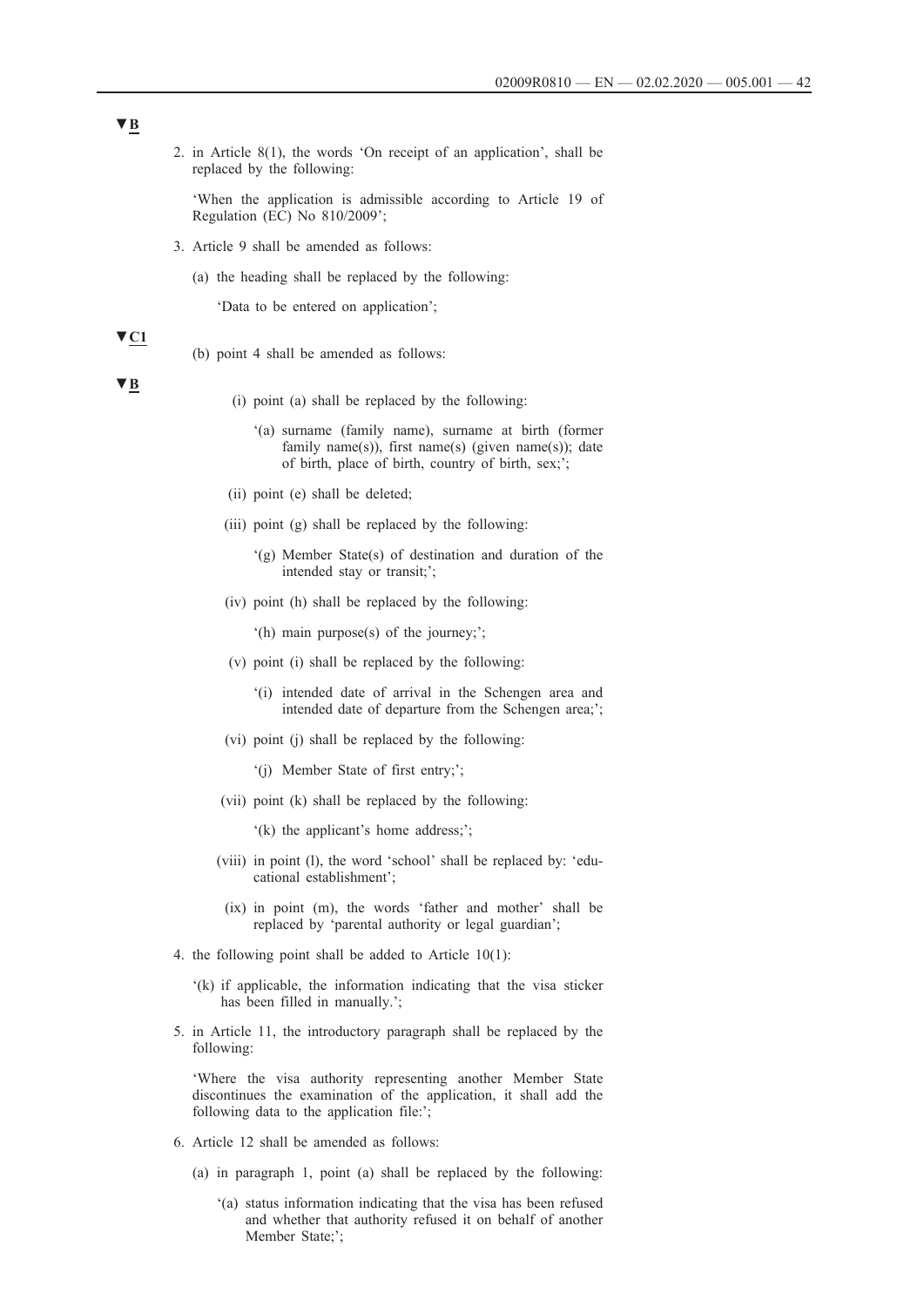(b) paragraph 2 shall be replaced by the following:

'2. The application file shall also indicate the ground(s) for refusal of the visa, which shall be one or more of the following:

- (a) the applicant:
	- (i) presents a travel document which is false, counterfeit or forged;
	- (ii) does not provide justification for the purpose and conditions of the intended stay;
	- (iii) does not provide proof of sufficient means of subsistence, both for the duration of the intended stay and for the return to his country of origin or residence, or for the transit to a third country into which he is certain to be admitted, or is not in a position to acquire such means lawfully;
	- (iv) has already stayed for three months during the current six-month period on the territory of the Member States on a basis of a uniform visa or a visa with limited territorial validity;
	- (v) is a person for whom an alert has been issued in the SIS for the purpose of refusing entry;
	- (vi) is considered to be a threat to public policy, internal security or public health as defined in Article 2(19) of the Schengen Borders Code or to the international relations of any of the Member States, in particular where an alert has been issued in Member States' national databases for the purpose of refusing entry on the same grounds;
	- (vii) does not provide proof of holding adequate and valid travel medical insurance, where applicable;
- (b) the information submitted regarding the justification for the purpose and conditions of the intended stay was not reliable;
- (c) the applicant's intention to leave the territory of the Member States before the expiry of the visa could not be ascertained;
- (d) sufficient proof that the applicant has not been in a position to apply for a visa in advance justifying application for a visa at the border was not provided.';
- 7. Article 13 shall be replaced by the following:

#### *'Article 13*

#### **Data to be added for a visa annulled or revoked**

1. Where a decision has been taken to annul or to revoke a visa, the visa authority that has taken the decision shall add the following data to the application file:

(a) status information indicating that the visa has been annulled or revoked;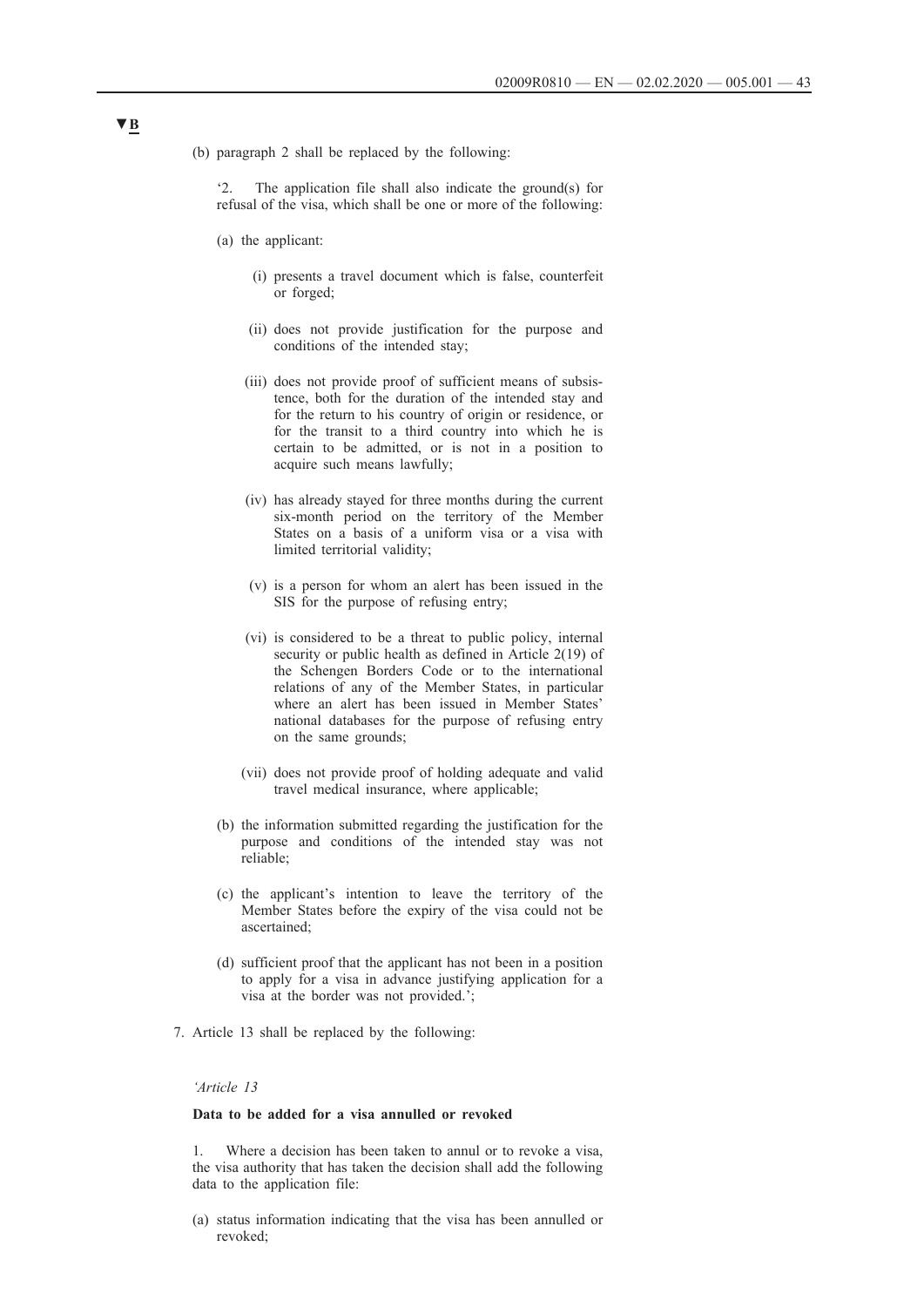- (b) authority that annulled or revoked the visa, including its location;
- (c) place and date of the decision.

2. The application file shall also indicate the ground(s) for annulment or revocation, which shall be:

- (a) one or more of the ground(s) listed in Article 12(2);
- (b) the request of the visa holder to revoke the visa.';
- 8. Article 14 shall be amended as follows:
	- (a) paragraph 1 shall be amended as follows:
		- (i) the introductory paragraph shall be replaced by the following:

'1. Where a decision has been taken to extend the period of validity and/or the duration of stay of an issued visa, the visa authority which extended the visa shall add the following data to the application file:';

- (ii) point (d) shall be replaced by the following:
	- '(d) the number of the visa sticker of the extended visa;';
- (iii) point (g) shall be replaced by the following:
	- '(g) the territory in which the visa holder is entitled to travel, if the territorial validity of the extended visa differs from that of the original visa;';
- (b) in paragraph 2, point (c) shall be deleted;
- 9. in Article 15(1), the words 'extend or shorten the validity of the visa' shall be replaced by 'or extend the visa';
- 10. Article 17 shall be amended as follows:
	- (a) point 4 shall be replaced by the following:
		- '4. Member State of first entry;';
	- (b) point 6 shall be replaced by the following:
		- '6. the type of visa issued;';
	- (c) point 11 shall be replaced by the following:

'11. main purpose(s) of the journey;';

- 11. in Article 18(4)(c), Article 19(2)(c), Article 20(2)(d), Article 22(2)(d), the words 'or shortened' shall be deleted;
- 12. in Article 23(1)(d), the word 'shortened' shall be deleted.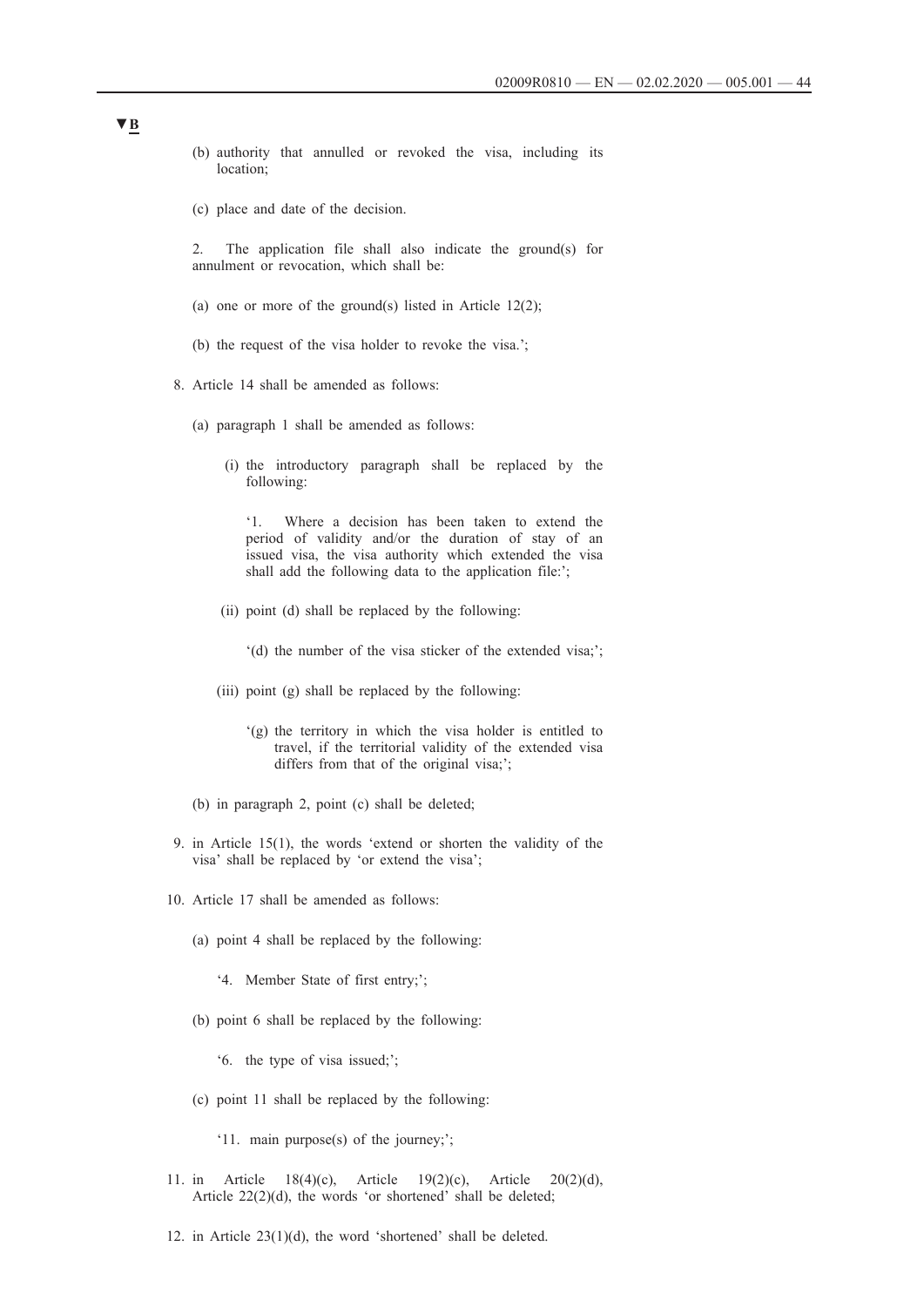### *Article 56*

 $\frac{1}{2}$ 

### **Repeals**

1. Articles 9 to 17 of the Convention implementing the Schengen Agreement of 14 June 1985 shall be repealed.

- 2. The following shall be repealed:
- (a) Decision of the Schengen Executive Committee of 28 April 1999 on the definitive versions of the Common Manual and the Common Consular Instructions (SCH/Com-ex (99) 13 (the Common Consular Instructions, including the Annexes);
- (b) Decisions of the Schengen Executive Committee of 14 December 1993 extending the uniform visa (SCH/Com-ex (93) 21) and on the common principles for cancelling, rescinding or shortening the length of validity of the uniform visa (SCH/Com-ex (93) 24), Decision of the Schengen Executive Committee of 22 December 1994 on the exchange of statistical information on the issuing of uniform visas (SCH/Com-ex (94) 25), Decision of the Schengen Executive Committee of 21 April 1998 on the exchange of statistics on issued visas (SCH/Com-ex (98) 12) and Decision of the Schengen Executive Committee of 16 December 1998 on the introduction of a harmonised form providing proof of invitation, sponsorship and accommodation (SCH/Com-ex (98) 57);
- (c) Joint Action 96/197/JHA of 4 March 1996 on airport transit arrangements  $(1)$ ;
- (d) Council Regulation (EC) No 789/2001 of 24 April 2001 reserving to the Council implementing powers with regard to certain detailed provisions and practical procedures for examining visa applications  $(2)$ ;
- (e) Council Regulation (EC) No 1091/2001 of 28 May 2001 on freedom of movement with a long-stay visa  $(3)$ ;
- (f) Council Regulation (EC) No 415/2003 of 27 February 2003 on the issue of visas at the border, including the issue of such visas to seamen in transit  $(4)$ ;
- (g) Article 2 of Regulation (EC) No 390/2009 of the European Parliament and of the Council of 23 April 2009 amending the Common Consular Instructions on visas for diplomatic and consular posts in relation to the introduction of biometrics including provisions on the organisation of the reception and processing of visa applications  $(5)$ .

# **▼M4**

 $\overline{(^1)}$  OJ L 63, 13.3.1996, p. 8.

<sup>(2)</sup> OJ L 116, 26.4.2001, p. 2.

<sup>(3)</sup> OJ L 150, 6.6.2001, p. 4.

<sup>(4)</sup> OJ L 64, 7.3.2003, p. 1.

<sup>(5)</sup> OJ L 131, 28.5.2009, p. 1.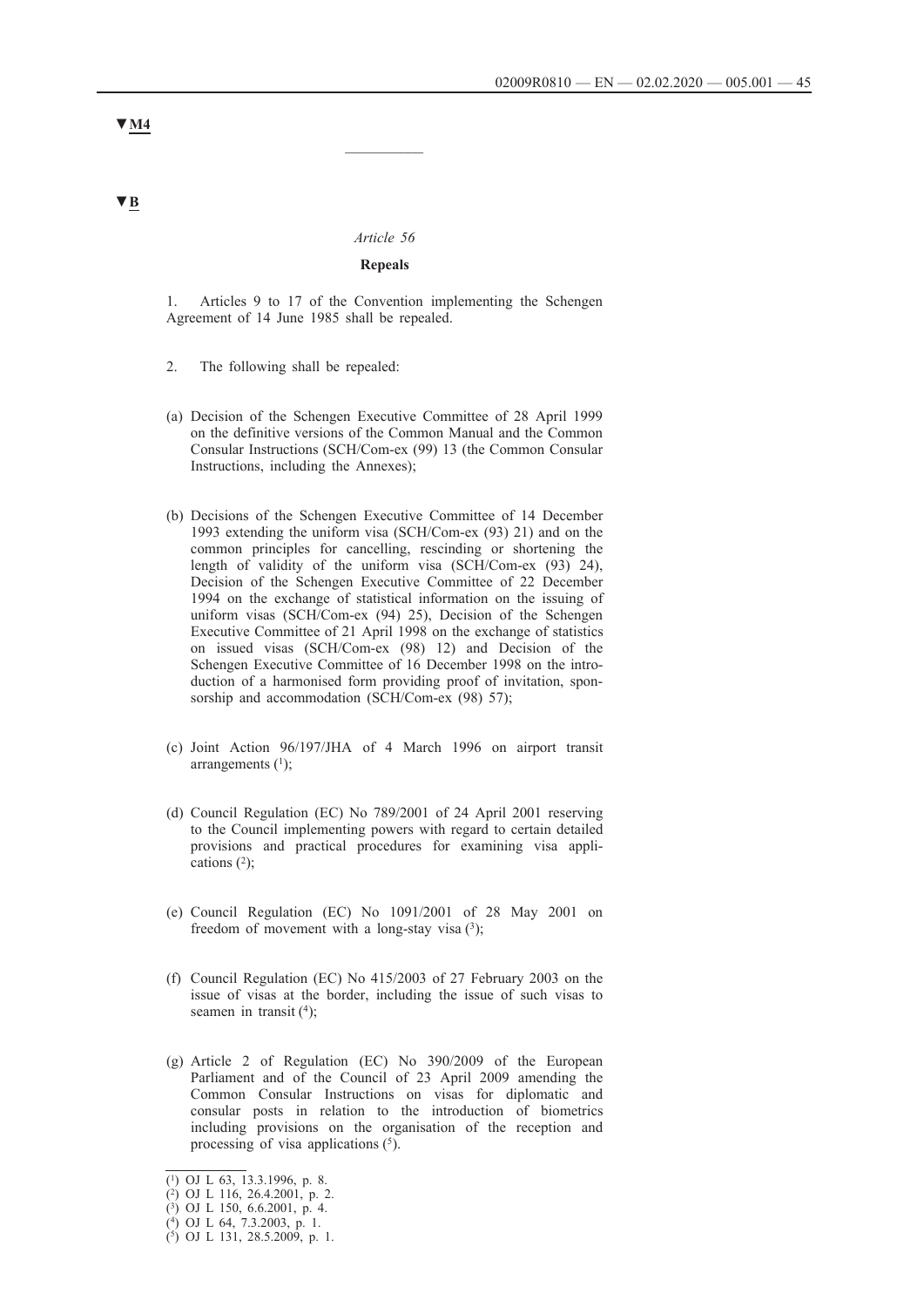3. References to repealed instruments shall be construed as references to this Regulation and read in accordance with the correlation table in Annex XIII.

### *Article 57*

#### **Monitoring and evaluation**

Two years after all the provisions of this Regulation have become applicable, the Commission shall produce an evaluation of its application. This overall evaluation shall include an examination of the results achieved against objectives and of the implementation of the provisions of this Regulation, without prejudice to the reports referred to in paragraph 3.

2. The Commission shall transmit the evaluation referred to in paragraph 1 to the European Parliament and the Council. On the basis of the evaluation, the Commission shall submit, if necessary, appropriate proposals with a view to amending this Regulation.

3. The Commission shall present, three years after the VIS is brought into operation and every four years thereafter, a report to the European Parliament and to the Council on the implementation of Articles 13, 17, 40 to 44 of this Regulation, including the implementation of the collection and use of biometric identifiers, the suitability of the ICAO standard chosen, compliance with data protection rules, experience with external service providers with specific reference to the collection of biometric data, the implementation of the 59-month rule for the copying of fingerprints and the organisation of the procedures relating to applications. The report shall also include, on the basis of Article 17(12), (13) and (14) and of Article 50(4) of the VIS Regulation, the cases in which fingerprints could factually not be provided or were not required to be provided for legal reasons, compared with the number of cases in which fingerprints were taken. The report shall include information on cases in which a person who could factually not provide fingerprints was refused a visa. The report shall be accompanied, where necessary, by appropriate proposals to amend this Regulation.

4. The first of the reports referred to in paragraph 3 shall also address the issue of the sufficient reliability for identification and verification purposes of fingerprints of children under the age of 12 and, in particular, how fingerprints evolve with age, on the basis of the results of a study carried out under the responsibility of the Commission.

### *Article 58*

### **Entry into force**

This Regulation shall enter into force on the 20th day following its publication in the *Official Journal of the European Union*.

2. It shall apply from 5 April 2010.

Article 52 and Article  $53(1)(a)$  to (h) and (2) shall apply from 5 October 2009.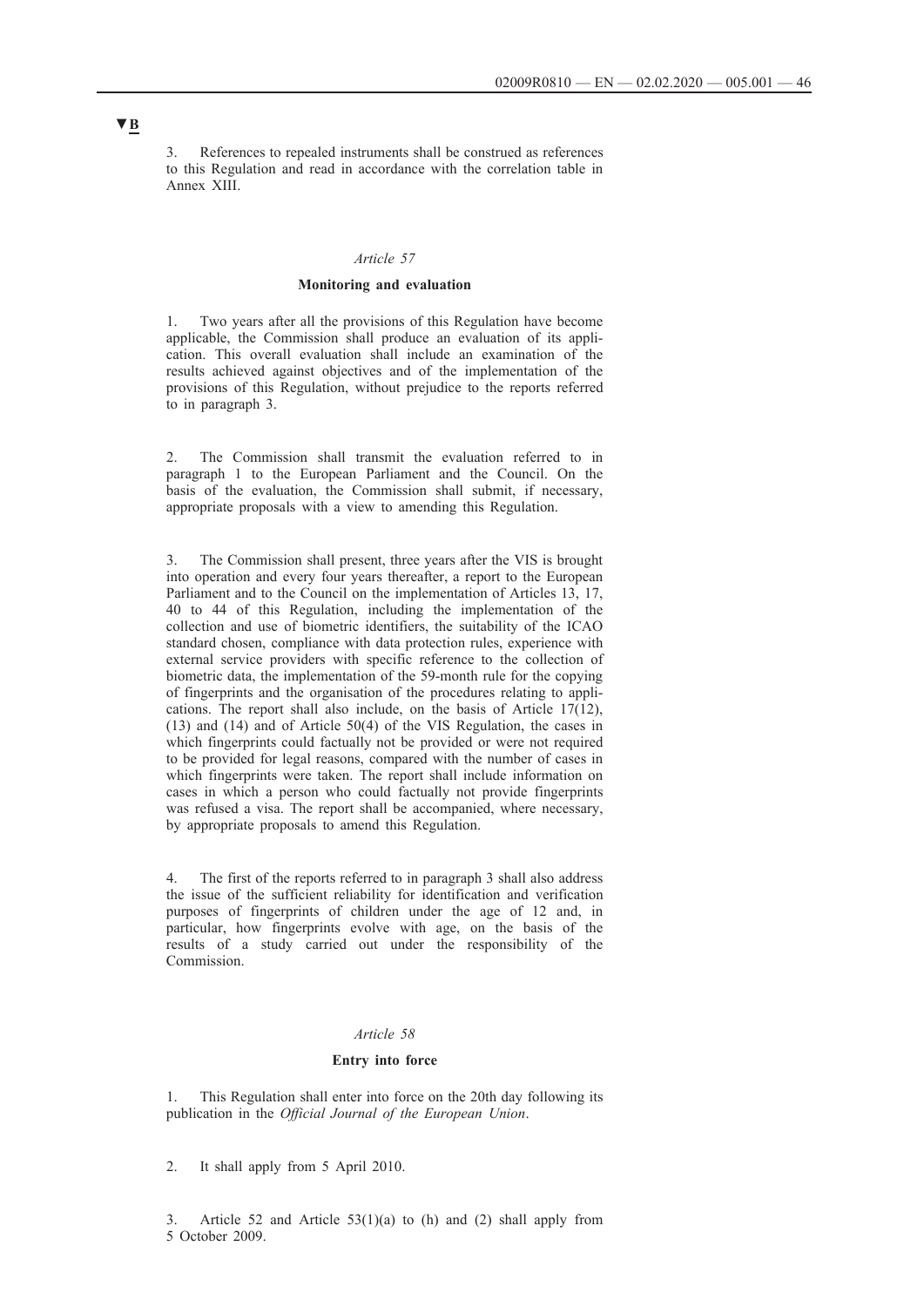4. As far as the Schengen Consultation Network (Technical Specifications) is concerned, Article 56(2)(d) shall apply from the date referred to in Article 46 of the VIS Regulation.

5. Article 32(2) and (3), Article 34(6) and (7) and Article 35(7) shall apply from 5 April 2011.

This Regulation shall be binding in its entirety and directly applicable in the Member States in accordance with the Treaty establishing the European Community.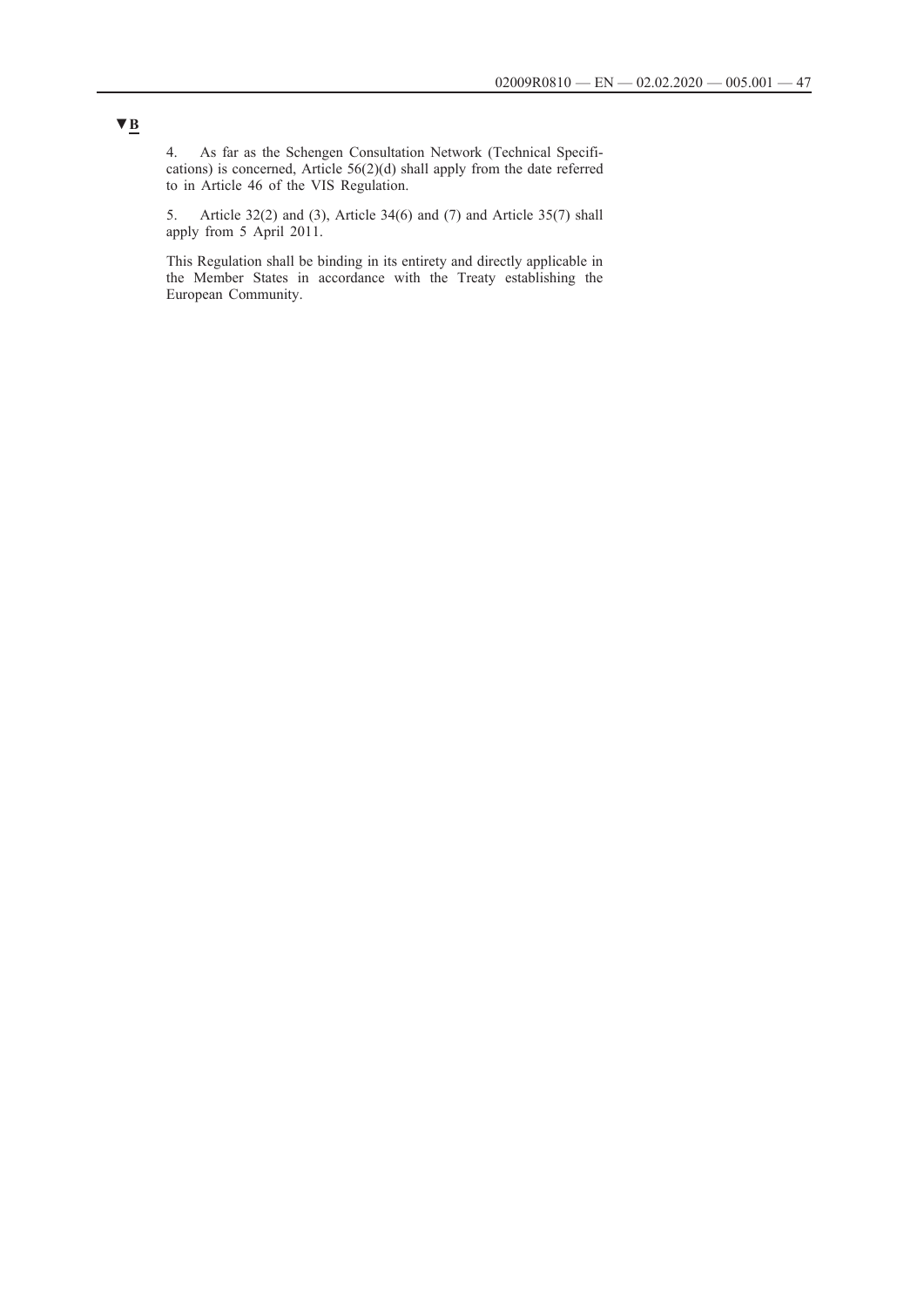### *ANNEX I*

Harmonised application form

This application form is free

<span id="page-47-0"></span>

Family members of EU, EEA or CH citizens shall not fill in fields no. 21, 22, 30, 31 and 32 (marked with \*).

Fields 1-3 shall be filled in in accordance with the data in the travel document.

| 1.  | Surname (Family name):                                                                                                                                                                                        |                                                                                                                                                                       |                                                                                                               | FOR OFFICIAL USE<br><b>ONLY</b>                                                                                      |
|-----|---------------------------------------------------------------------------------------------------------------------------------------------------------------------------------------------------------------|-----------------------------------------------------------------------------------------------------------------------------------------------------------------------|---------------------------------------------------------------------------------------------------------------|----------------------------------------------------------------------------------------------------------------------|
| 2.  | Surname at birth (Former family name(s)):                                                                                                                                                                     |                                                                                                                                                                       |                                                                                                               | Date of application:<br>Application number:                                                                          |
| 3.  | First name(s) (Given name(s)):                                                                                                                                                                                |                                                                                                                                                                       |                                                                                                               |                                                                                                                      |
| 4.  | of<br>birth<br>Date<br>(day-month-<br>year):                                                                                                                                                                  | 5.<br>Place of birth:<br>6.<br>Country of birth:                                                                                                                      | 7.<br>Current<br>nationality:<br>Nationality<br>at<br>if<br>birth,<br>different:<br>Other national-<br>ities: | Application lodged at:<br>$\Box$ Embassy/consulate<br>$\Box$ Service provider<br>$\Box$ Commercial inter-<br>mediary |
| 8.  | Sex:<br>$\Box$ Male<br>$\Box$ Female                                                                                                                                                                          | Civil status:<br>9.<br>$\Box$ Single $\Box$ Married $\Box$ Registered Partnership $\Box$ Separated $\Box$<br>Divorced $\Box$ Widow(er) $\Box$ Other (please specify): |                                                                                                               | $\Box$ Border (Name):<br>$\Box$ Other:                                                                               |
|     | 10. Parental authority (in case of minors) /legal guardian (surname, first name, address, if<br>different from applicant's, telephone no., e-mail address, and nationality):                                  |                                                                                                                                                                       |                                                                                                               | File handled by:                                                                                                     |
| 11. | National identity number, where applicable:                                                                                                                                                                   |                                                                                                                                                                       |                                                                                                               | Supporting<br>docu-<br>ments:                                                                                        |
| 12. | Type of travel document:<br>$\Box$ Ordinary passport $\Box$ Diplomatic passport $\Box$ Service passport $\Box$ Official passport $\Box$<br>Special passport<br>$\Box$ Other travel document (please specify): |                                                                                                                                                                       |                                                                                                               | $\Box$ Travel document<br>$\Box$ Means<br>of<br>subsistence<br>$\Box$ Invitation                                     |

#### <span id="page-47-1"></span>([1\)](#page-47-1) No logo is required for Norway, Iceland, Liechtenstein and Switzerland.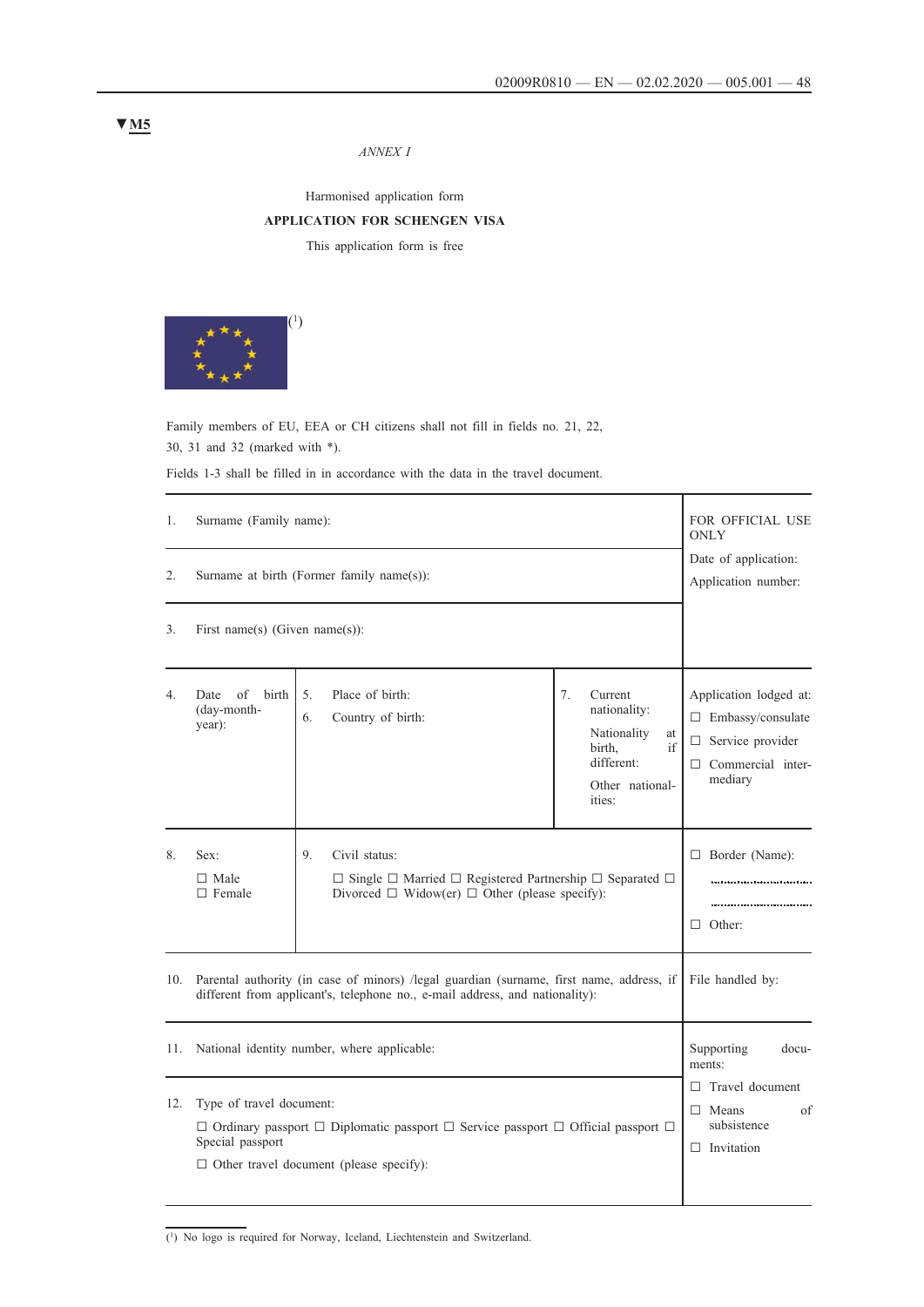| 13. | Number of travel<br>document:                                                                                                                                                                                                                      | 14. Date of issue:                                                      | Valid until:<br>15.                                                                                                                                           | Issued<br>16.<br>by<br>(country):                       | $\Box$ TMI<br>$\Box$ Means of transport           |  |
|-----|----------------------------------------------------------------------------------------------------------------------------------------------------------------------------------------------------------------------------------------------------|-------------------------------------------------------------------------|---------------------------------------------------------------------------------------------------------------------------------------------------------------|---------------------------------------------------------|---------------------------------------------------|--|
|     |                                                                                                                                                                                                                                                    |                                                                         | 17. Personal data of the family member who is an EU, EEA or CH citizen if applicable                                                                          |                                                         | $\Box$ Other:<br>Visa decision:<br>$\Box$ Refused |  |
|     | Surname (Family name):                                                                                                                                                                                                                             |                                                                         | First name(s) (Given name(s)):                                                                                                                                |                                                         | $\Box$ Issued:<br>$\Box$ A                        |  |
|     | Date of birth (day-<br>month-year):                                                                                                                                                                                                                | Nationality:                                                            |                                                                                                                                                               | Number<br>of<br>travel<br>document or ID card:          | $\Box$ C<br>$\Box$ LTV<br>$\Box$ Valid:           |  |
| 18. | $\Box$ Registered Partnership $\Box$ other:                                                                                                                                                                                                        | $\Box$ spouse $\Box$ child $\Box$ grandchild $\Box$ dependent ascendant | Family relationship with an EU, EEA or CH citizen if applicable:                                                                                              |                                                         | From:<br>Until:                                   |  |
| 19. |                                                                                                                                                                                                                                                    | Applicant's home address and e-mail address:                            |                                                                                                                                                               | Telephone no.:                                          |                                                   |  |
| 20. | Residence in a country other than the country of current nationality:<br>$\Box$ No                                                                                                                                                                 |                                                                         |                                                                                                                                                               |                                                         |                                                   |  |
|     | *21. Current occupation:                                                                                                                                                                                                                           |                                                                         |                                                                                                                                                               | Number of entries:<br>$\Box$ 1 $\Box$ 2 $\Box$ Multiple |                                                   |  |
|     | *22. Employer and employer's address and telephone number. For students, name and address<br>of educational establishment:                                                                                                                         |                                                                         |                                                                                                                                                               | Number of days:                                         |                                                   |  |
| 23. | Purpose $(s)$ of the journey:<br>$\Box$ Tourism $\Box$ Business $\Box$ Visiting family or friends $\Box$ Cultural $\Box$ Sports $\Box$ Official<br>visit $\Box$ Medical reasons $\Box$ Study $\Box$ Airport transit $\Box$ Other (please specify): |                                                                         |                                                                                                                                                               |                                                         |                                                   |  |
| 24. | Additional information on purpose of stay:                                                                                                                                                                                                         |                                                                         |                                                                                                                                                               |                                                         |                                                   |  |
| 25. | Member State of main destination (and<br>Member State of first entry:<br>26.<br>other Member States of destination, if<br>applicable):                                                                                                             |                                                                         |                                                                                                                                                               |                                                         |                                                   |  |
| 27. | Number of entries requested:                                                                                                                                                                                                                       | $\Box$ Single entry $\Box$ Two entries $\Box$ Multiple entries          | Intended date of arrival of the first intended stay in the Schengen area:<br>Intended date of departure from the Schengen area after the first intended stay: |                                                         |                                                   |  |
| 28. | Fingerprints collected previously for the purpose of applying for a Schengen visa: $\Box$ No<br>$\Box$ Yes.                                                                                                                                        |                                                                         |                                                                                                                                                               |                                                         |                                                   |  |
|     |                                                                                                                                                                                                                                                    |                                                                         |                                                                                                                                                               |                                                         |                                                   |  |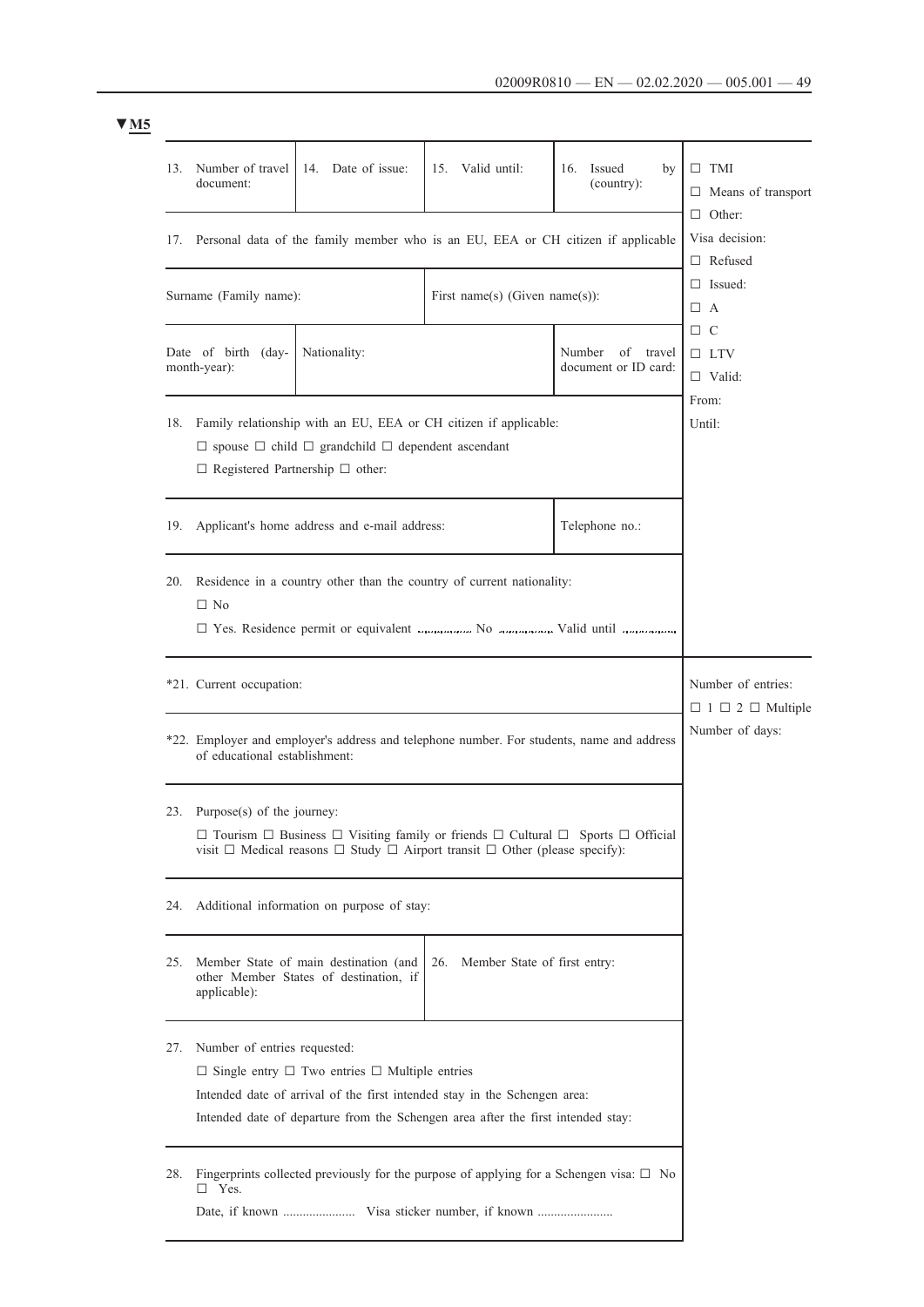29. Entry permit for the final country of destination, where applicable: Issued by ...................... Valid from ...................... until ....................... \*30. Surname and first name of the inviting person(s) in the Member State(s). If not applicable, name of hotel(s) or temporary accommodation(s) in the Member State(s): Address and e-mail address of inviting person(s)/hotel(s)/temporary accommodation(s): Telephone no.: \*31. Name and address of inviting company/organisation: Surname, first name, address, telephone no., and e-mail address of contact person in company/organisation: Telephone no. of company/organisation: \*32. Cost of travelling and living during the applicant's stay is covered:  $\square$  by the applicant himself/herself Means of support: □ Cash □ Traveller's cheques □ Credit card □ Pre-paid accommodation □ Pre-paid transport  $\Box$  Other (please specify):  $\square$  by a sponsor (host, company, organisation), please specify: .................... □ referred to in field 30 or 31  $\Box$  other (please specify): Means of support: □ Cash □ Accommodation provided  $\Box$  All expenses covered during the stay □ Pre-paid transport  $\Box$  Other (please specify):

I am aware that the visa fee is not refunded if the visa is refused.

Applicable in case a multiple-entry visa is applied for:

I am aware of the need to have an adequate travel medical insurance for my first stay and any subsequent visits to the territory of Member States.

I am aware of and consent to the following: the collection of the data required by this application form and the taking of my photograph and, if applicable, the taking of fingerprints, are mandatory for the examination of the application; and any personal data concerning me which appear on the application form, as well as my fingerprints and my photograph will be supplied to the relevant authorities of the Member States and processed by those authorities, for the purposes of a decision on my application.

Such data as well as data concerning the decision taken on my application or a decision whether to annul, revoke or extend a visa issued will be entered into, and stored in the Visa Information System (VIS) for a maximum period of five years, during which it will be accessible to the visa authorities and the authorities competent for carrying out checks on visas at external borders and within the Member States, immigration and asylum authorities in the Member States for the purposes of verifying whether the conditions for the legal entry into, stay and residence on the territory of the Member States are fulfilled, of identifying persons who do not or who no longer fulfil these conditions, of examining an asylum application and of determining responsibility for such examination. Under certain conditions the data will be also available to designated authorities of the Member States and to Europol for the purpose of the prevention, detection and investigation of terrorist offences and of other serious criminal offences. The authority of the Member State responsible for processing the data is:  $[(\dots \dots \dots \dots \dots \dots \dots \dots \dots \dots \dots)]$ .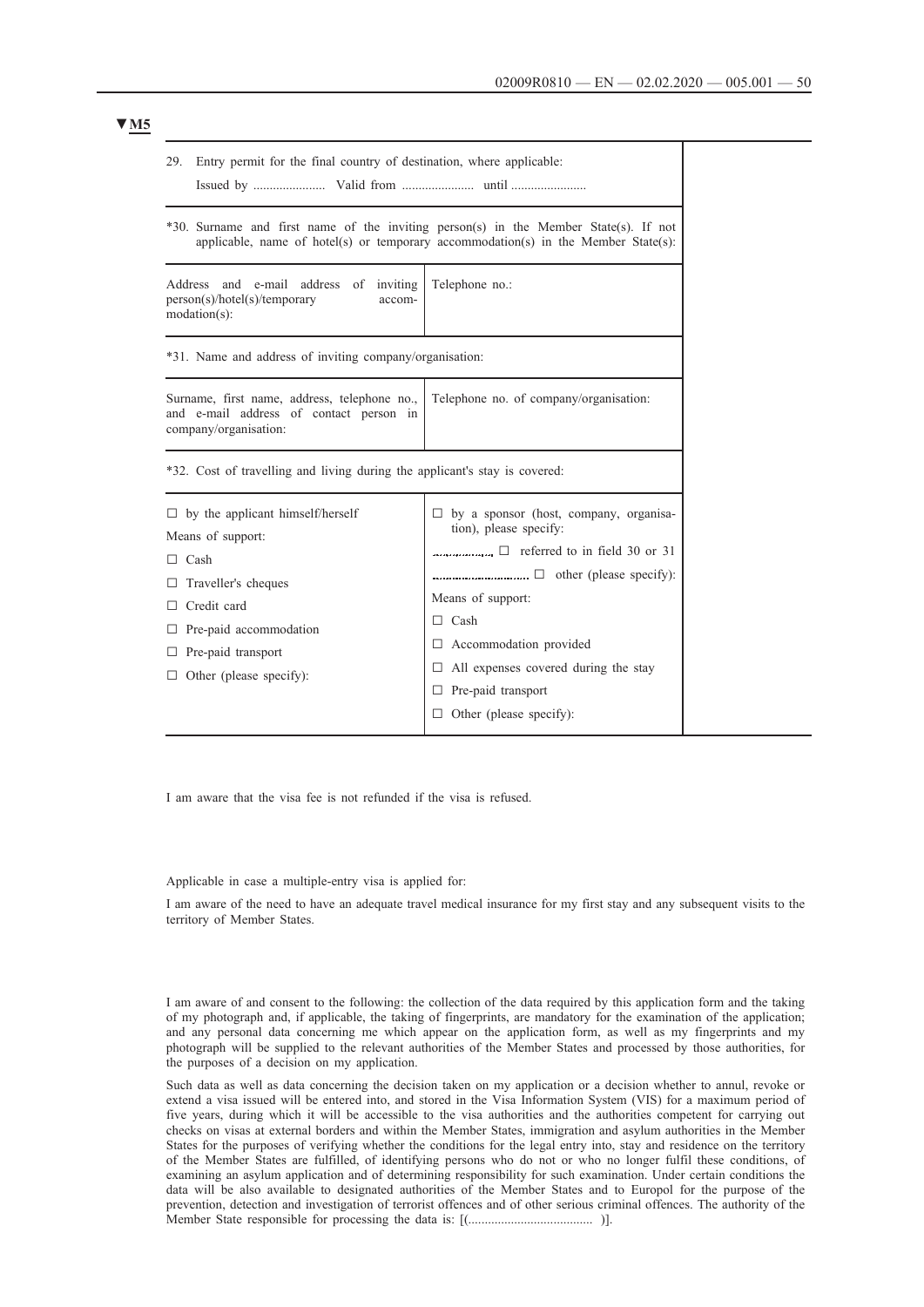### **▼M5**

I am aware that I have the right to obtain, in any of the Member States, notification of the data relating to me recorded in the VIS and of the Member State which transmitted the data, and to request that data relating to me which are inaccurate be corrected and that data relating to me processed unlawfully be deleted. At my express request, the authority examining my application will inform me of the manner in which I may exercise my right to check the personal data concerning me and have them corrected or deleted, including the related remedies according to the national law of the Member State concerned. The national supervisory authority of that Member State [contact details: .................................... ] will hear claims concerning the protection of personal data.

I declare that to the best of my knowledge all particulars supplied by me are correct and complete. I am aware that any false statements will lead to my application being rejected or to the annulment of a visa already granted and may also render me liable to prosecution under the law of the Member State which deals with the application.

I undertake to leave the territory of the Member States before the expiry of the visa, if granted. I have been informed that possession of a visa is only one of the prerequisites for entry into the European territory of the Member States. The mere fact that a visa has been granted to me does not mean that I will be entitled to compensation if I fail to comply with the relevant provisions of Article 6(1) of Regulation (EU) No 2016/399 (Schengen Borders Code) and I am therefore refused entry. The prerequisites for entry will be checked again on entry into the European territory of the Member States.

| Place and date: | Signature:                                                           |
|-----------------|----------------------------------------------------------------------|
|                 | (signature of parental authority/legal)<br>guardian, if applicable): |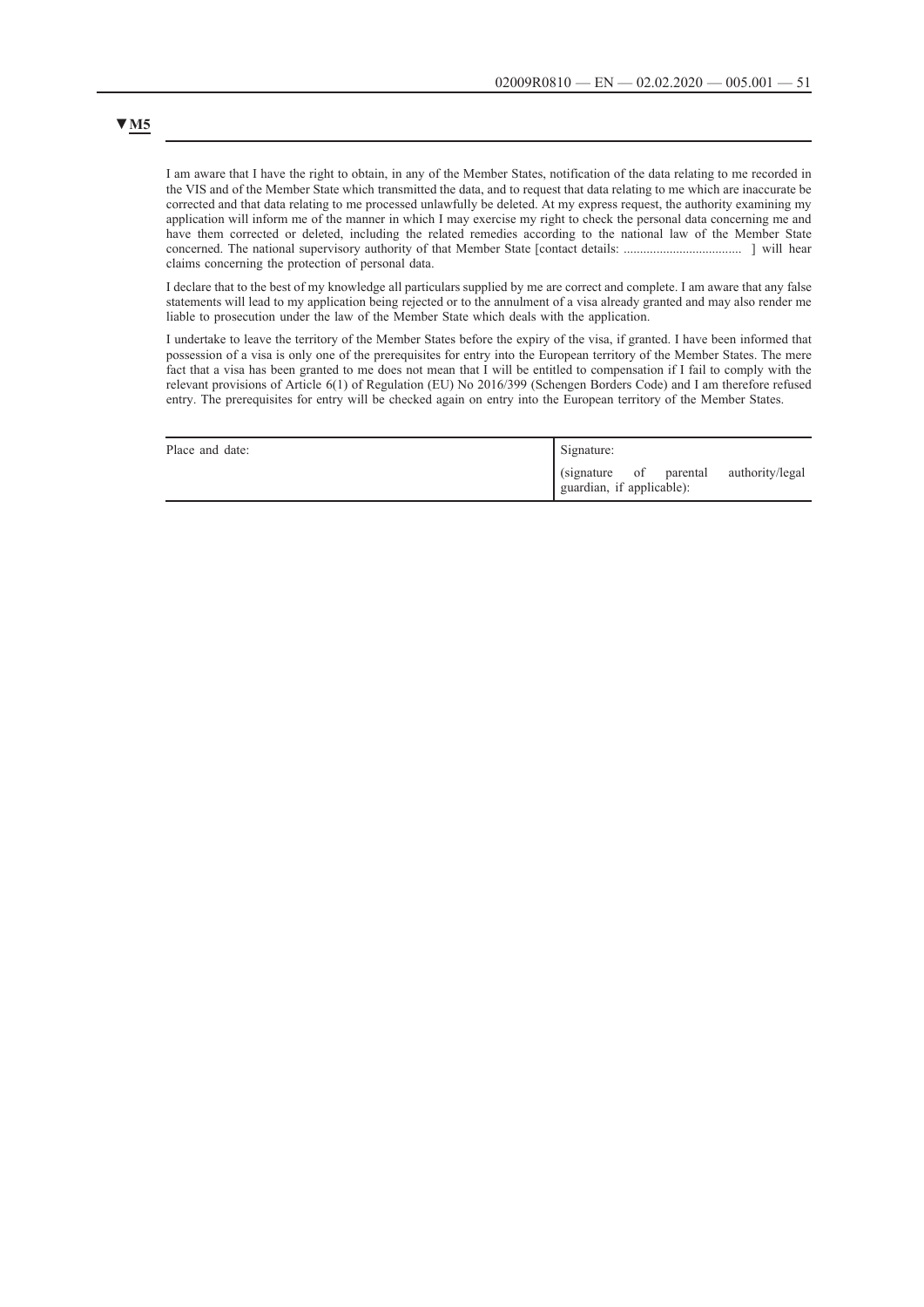#### *ANNEX II*

#### **Non-exhaustive list of supporting documents**

The supporting documents referred to in Article 14, to be submitted by visa applicants may include the following:

### A. DOCUMENTATION RELATING TO THE PURPOSE OF THE JOURNEY

- 1. for business trips:
	- (a) an invitation from a firm or an authority to attend meetings, conferences or events connected with trade, industry or work;
	- (b) other documents which show the existence of trade relations or relations for work purposes;
	- (c) entry tickets for fairs and congresses, if appropriate;
	- (d) documents proving the business activities of the company;
	- (e) documents proving the applicant's employment status in the company;
- 2. for journeys undertaken for the purposes of study or other types of training:
	- (a) a certificate of enrolment at an educational establishment for the purposes of attending vocational or theoretical courses within the framework of basic and further training;
	- (b) student cards or certificates of the courses to be attended;
- 3. for journeys undertaken for the purposes of tourism or for private reasons:
	- (a) documents relating to accommodation:
		- an invitation from the host if staying with one,
		- a document from the establishment providing accommodation or any other appropriate document indicating the accommodation envisaged;
	- (b) documents relating to the itinerary:
		- confirmation of the booking of an organised trip or any other appropriate document indicating the envisaged travel plans,
		- in the case of transit: visa or other entry permit for the third country of destination; tickets for onward journey;
- 4. for journeys undertaken for political, scientific, cultural, sports or religious events or other reasons:
	- invitation, entry tickets, enrolments or programmes stating (wherever possible) the name of the host organisation and the length of stay or any other appropriate document indicating the purpose of the journey;
- 5. for journeys of members of official delegations who, following an official invitation addressed to the government of the third country concerned, participate in meetings, consultations, negotiations or exchange programmes, as well as in events held in the territory of a Member State by intergovernmental organisations:
	- a letter issued by an authority of the third country concerned confirming that the applicant is a member of the official delegation travelling to a Member State to participate in the abovementioned events, accompanied by a copy of the official invitation;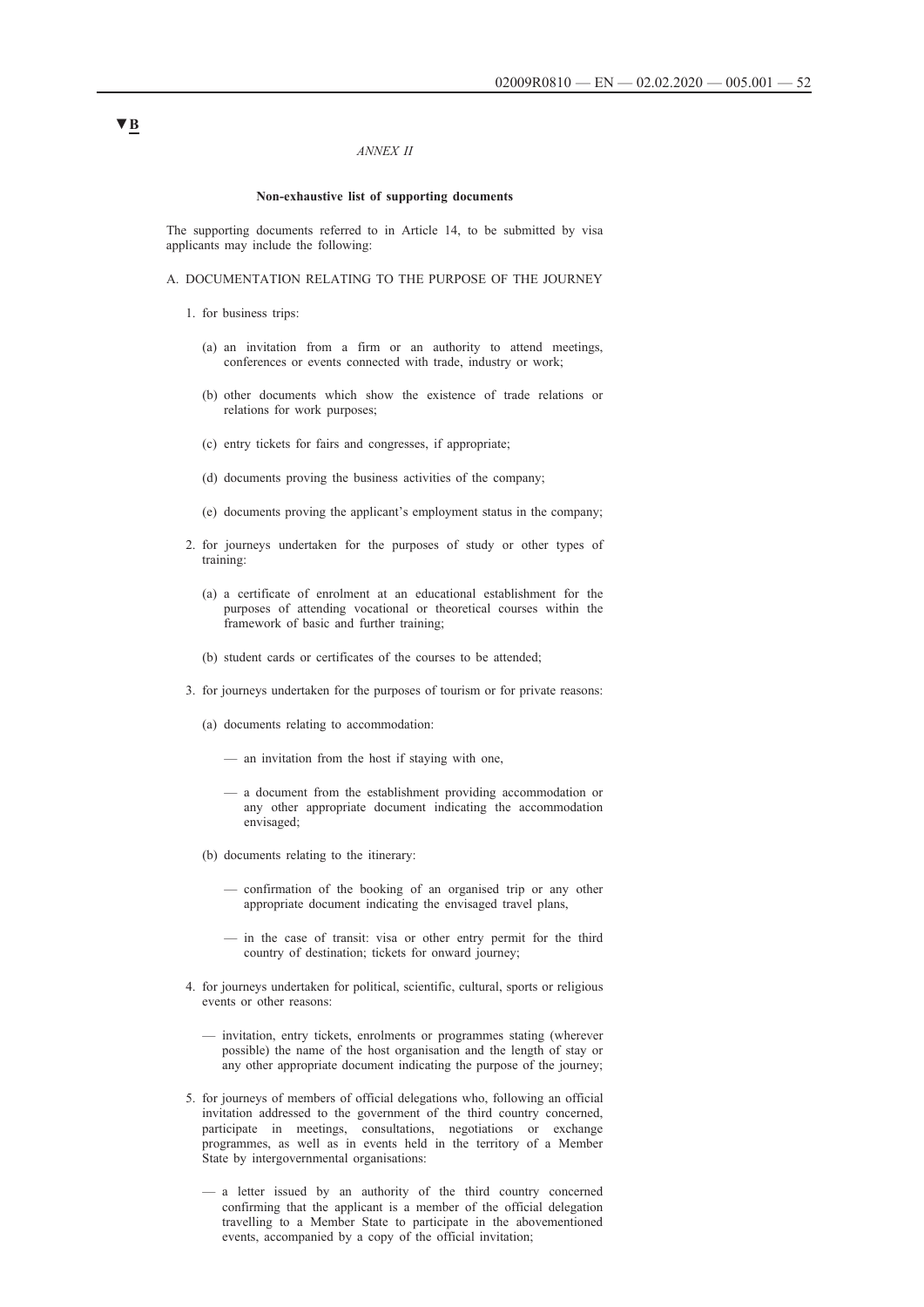- 6. for journeys undertaken for medical reasons:
	- an official document of the medical institution confirming necessity for medical care in that institution and proof of sufficient financial means to pay for the medical treatment.
- B. DOCUMENTATION ALLOWING FOR THE ASSESSMENT OF THE APPLICANT'S INTENTION TO LEAVE THE TERRITORY OF THE MEMBER STATES
	- 1. reservation of or return or round ticket;
	- 2. proof of financial means in the country of residence;
	- 3. proof of employment: bank statements;
	- 4. proof of real estate property;
	- 5. proof of integration into the country of residence: family ties; professional status.
- C. DOCUMENTATION IN RELATION TO THE APPLICANT'S FAMILY SITUATION
	- 1. consent of parental authority or legal guardian (when a minor does not travel with them);
	- 2. proof of family ties with the host/inviting person.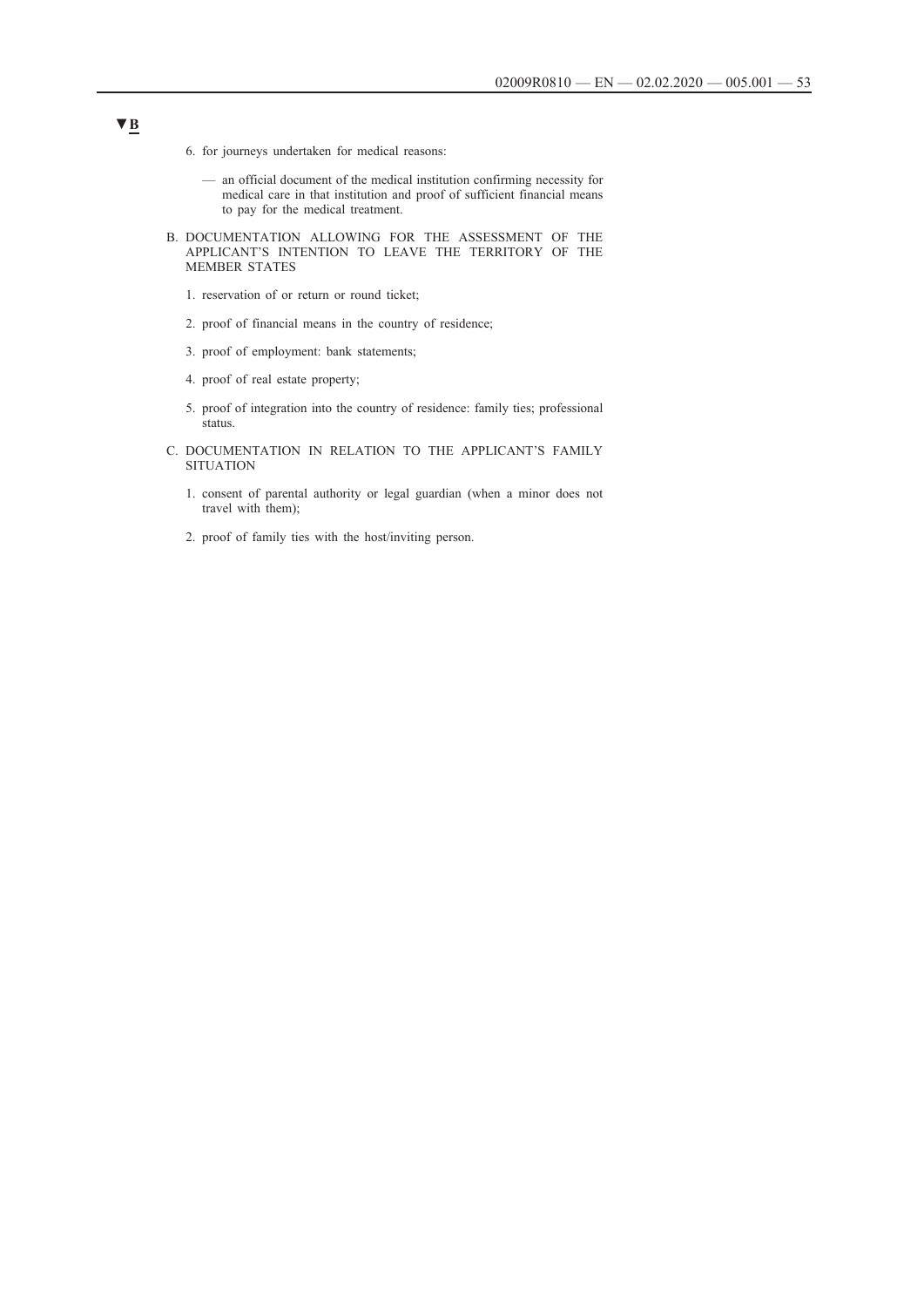### *ANNEX III*

#### **UNIFORM FORMAT AND USE OF THE STAMP INDICATING THAT A VISA APPLICATION IS ADMISSIBLE**

| visa $({}^{1})$    |                    |
|--------------------|--------------------|
| $XX/XX/XXXX$ $(2)$ | $\dots$ (3)        |
| Example:           |                    |
| C visa FR          |                    |
| 22.4.2009          | Consulat de France |
| Djibouti           |                    |

The stamp shall be placed on the first available page that contains no entries or stamps in the travel document.

 $(1)$  Code of the Member State examining the application. The codes as set out in Annex VII point 1.1 are used.

<sup>(2)</sup> Date of application (eight digits: xx day, xx month, xxxx year).

<sup>(3)</sup> Authority examining the visa application.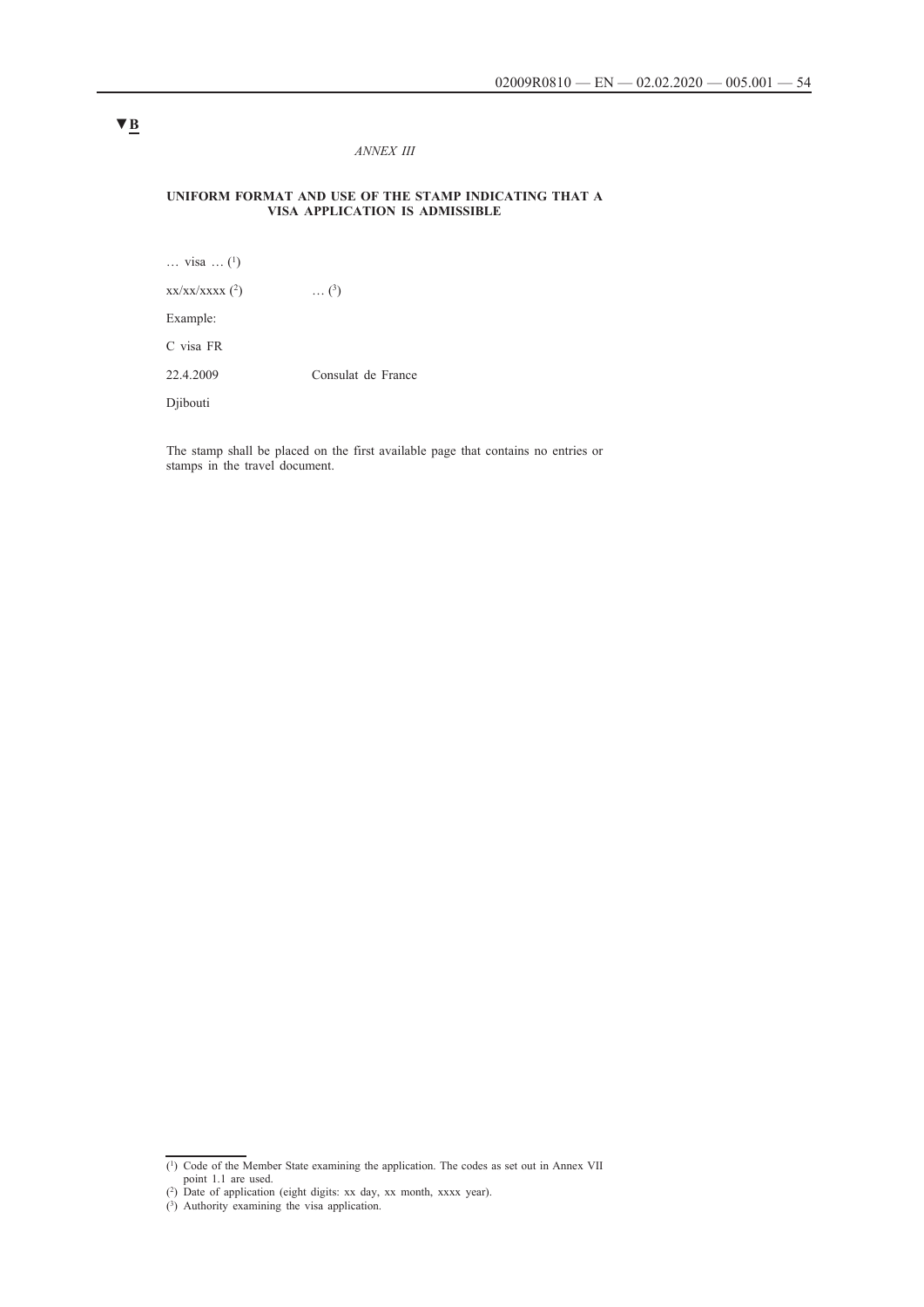#### *ANNEX IV*

**Common list of third countries listed in Annex I to Regulation (EC) No 539/2001, whose nationals are required to be in possession of an airport transit visa when passing through the international transit area of airports situated on the territory of the Member States**

AFGHANISTAN

BANGLADESH

DEMOCRATIC REPUBLIC OF THE CONGO

ERITREA

ETHIOPIA

GHANA

IRAN

IRAQ

NIGERIA

PAKISTAN

SOMALIA

SRI LANKA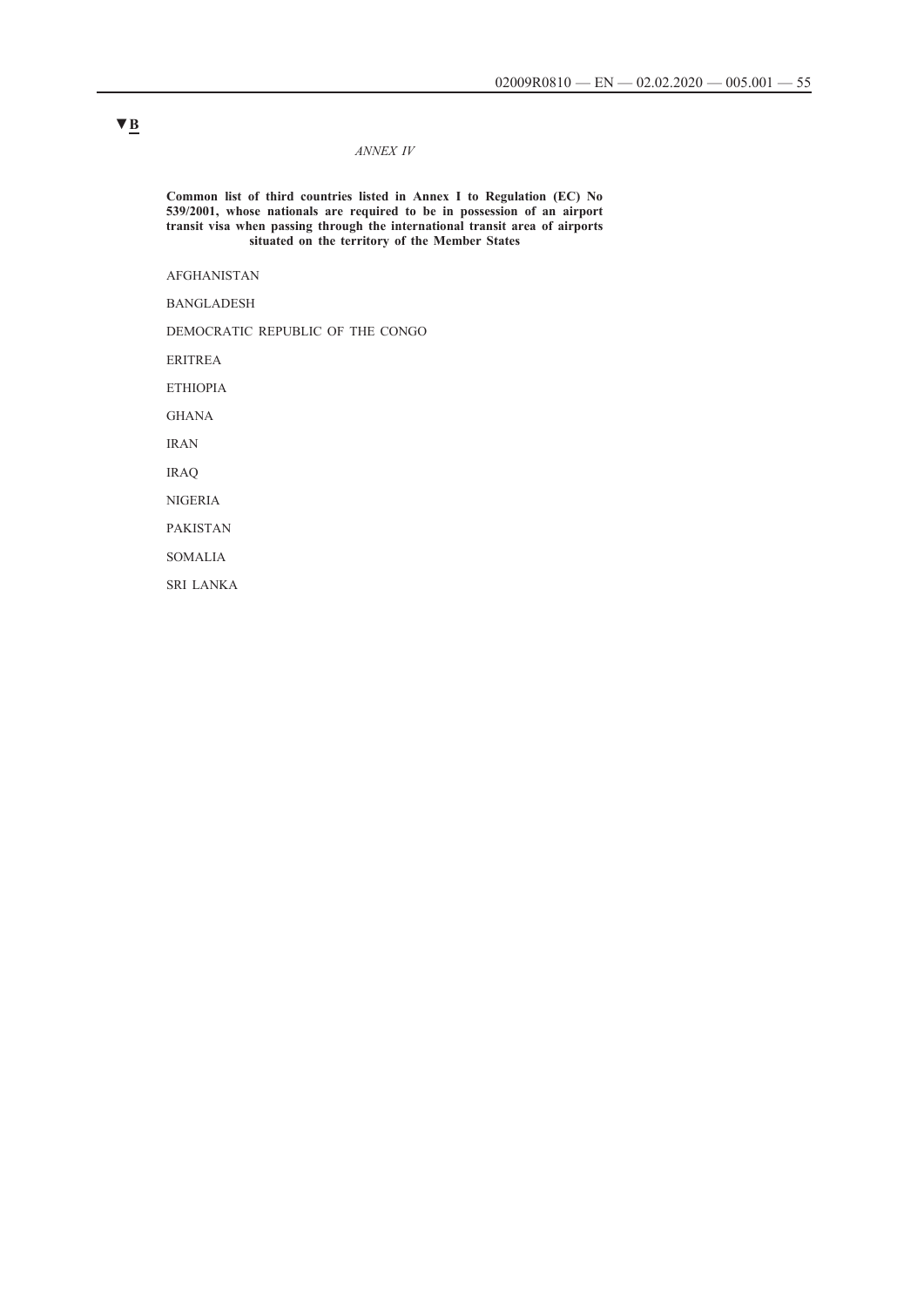#### *ANNEX V*

#### **LIST OF RESIDENCE PERMITS ENTITLING THE HOLDER TO TRANSIT THROUGH THE AIRPORTS OF MEMBER STATES WITHOUT BEING REQUIRED TO HOLD AN AIRPORT TRANSIT VISA**

#### ANDORRA:

- autorització temporal (temporary immigration permit green),
- autorització temporal per a treballadors d'empreses estrangeres (temporary immigration permit for employees of foreign enterprises – green),
- autorització residència i treball (residence and work permit green),
- autorització residència i treball del personal d'ensenyament (residence and work permit for teaching staff – green),
- autorització temporal per estudis o per recerca (temporary immigration permit for studies or research – green),
- autorització temporal en pràctiques formatives (temporary immigration permit for internships and trainings – green),
- autorització residència (residence permit green).

#### CANADA:

- permanent resident (PR) card,
- permanent Resident Travel Document (PRTD).

#### JAPAN:

— residence card.

#### SAN MARINO:

- permesso di soggiorno ordinario (validity one year, renewable on expiry date),
- special residence permits for the following reasons (validity one year, renewable on expiry date): university attendance, sports, health care, religious reasons, persons working as nurses in public hospitals, diplomatic functions, cohabitation, permit for minors, humanitarian reasons, parental permit,
- seasonal and temporary working permits (validity 11 months, renewable on expiry date),
- identity card issued to people having an official residence 'residenza' in San Marino (validity of 5 years).

#### UNITED STATES OF AMERICA:

- valid, unexpired immigrant visa; may be endorsed at the port of entry for one year as temporary evidence of residence, while the I-551 card is pending production,
- valid, unexpired Form I-551 (Permanent Resident Card); may be valid for up to 2 or 10 years – depending on the class of admission; if there is no expiration date on the card, the card is valid for travel,
- valid, unexpired Form I-327 (Re-entry Permit),
- valid, unexpired Form I-571 (Refugee Travel Document endorsed as 'Permanent Resident Alien').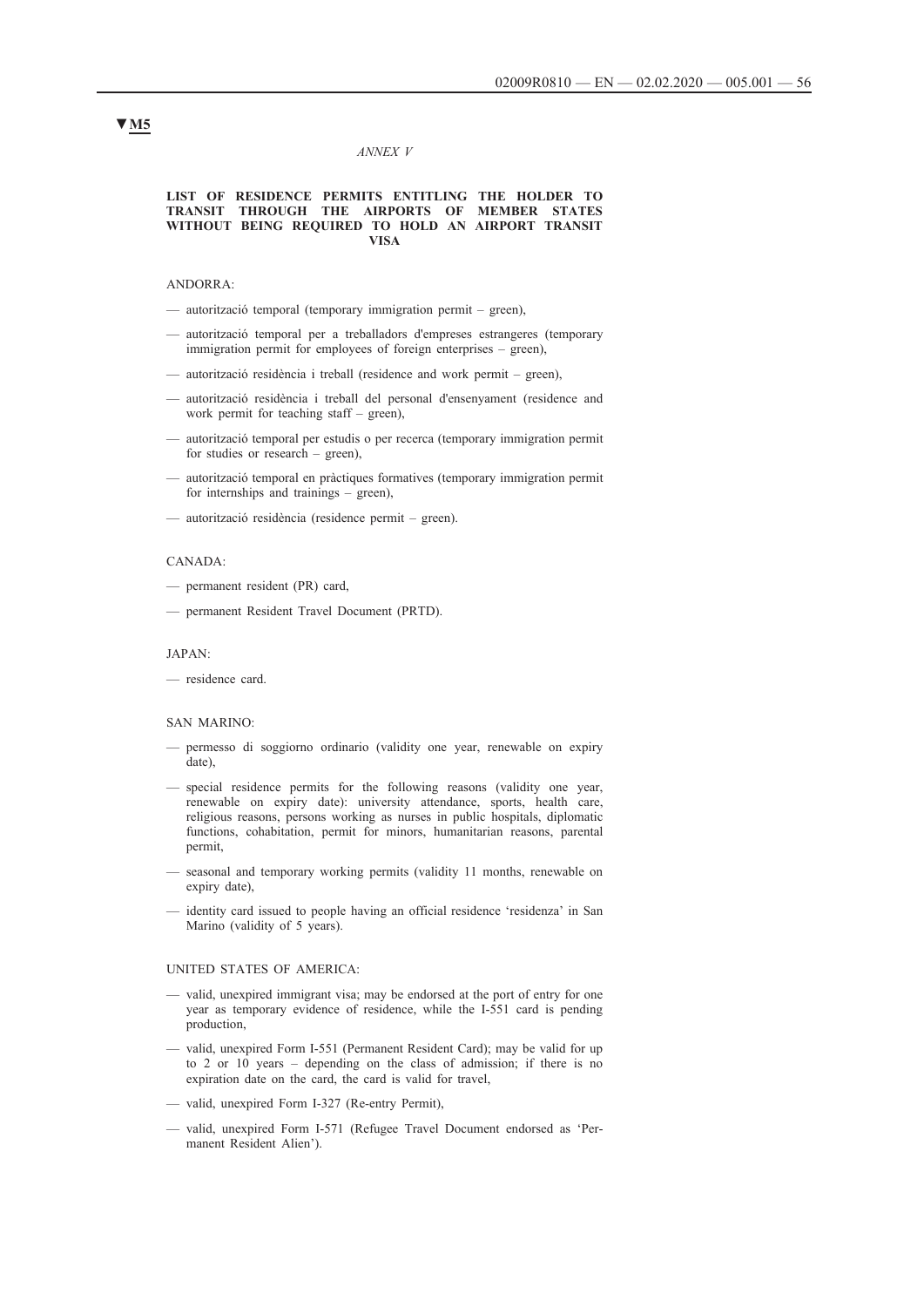*ANNEX VI*

<span id="page-56-0"></span>

- <span id="page-56-1"></span>purpose of refusing entry by ................. (indication of Member State)
- 7. □ one or more Member States consider you to be a threat to public policy or internal security
- 8.  $\Box$  one or more Member States consider you to be a threat to public health as defined in point (21) of Article 2 of Regulation (EU) No 2016/399 (Schengen Borders Code)

<sup>(</sup>[1\)](#page-56-1) No logo is required for Norway, Iceland, Liechtenstein and Switzerland.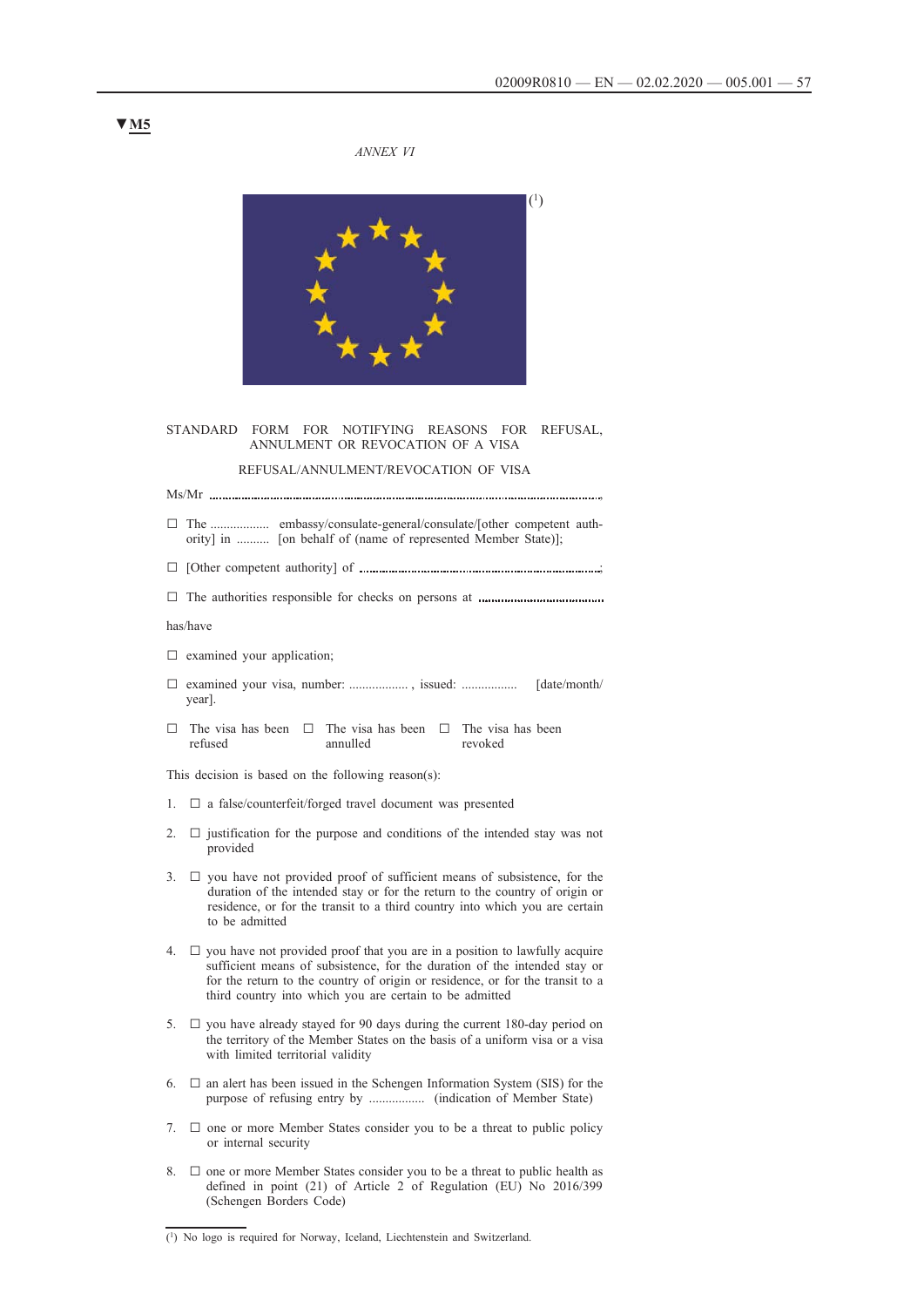- 9. □ one or more Member States consider you to be a threat to their international relations
- 10.  $\Box$  the information submitted regarding the justification for the purpose and conditions of the intended stay was not reliable
- 11.  $\Box$  there are reasonable doubts as to the reliability of the statements made as regards (please specify)
- 12.  $\Box$  there are reasonable doubts as to the reliability, as to the authenticity of the supporting documents submitted or as to the veracity of their contents
- 13.  $\Box$  there are reasonable doubts as to your intention to leave the territory of the Member States before the expiry of the visa
- 14.  $\Box$  sufficient proof that you have not been in a position to apply for a visa in advance, justifying application for a visa at the border, was not provided
- 15.  $\Box$  justification for the purpose and conditions of the intended airport transit was not provided
- <sup>16</sup> □ you have not provided proof of possession of adequate and valid travel medical insurance

17.  $\Box$  revocation of the visa was requested by the visa holder (2).

Additional remarks:

You may appeal against the decision to refuse/annul/revoke a visa.

The rules on appeal against decisions on refusal/annulment/revocation of a visa are set out in (reference to national law):

Competent authority with which an appeal may be lodged (contact details):

Information on the procedure to follow can be found at (contact details):

An appeal must be lodged within (indication of time-limit):

Date and stamp of embassy/consulate-general/consulate/of the authorities responsible for checks on persons/of other competent authorities:

Signature of person concerned (3):

<sup>(2)</sup> Revocation of a visa based on this reason is not subject to the right of appeal.

 $(3)$  If required by national law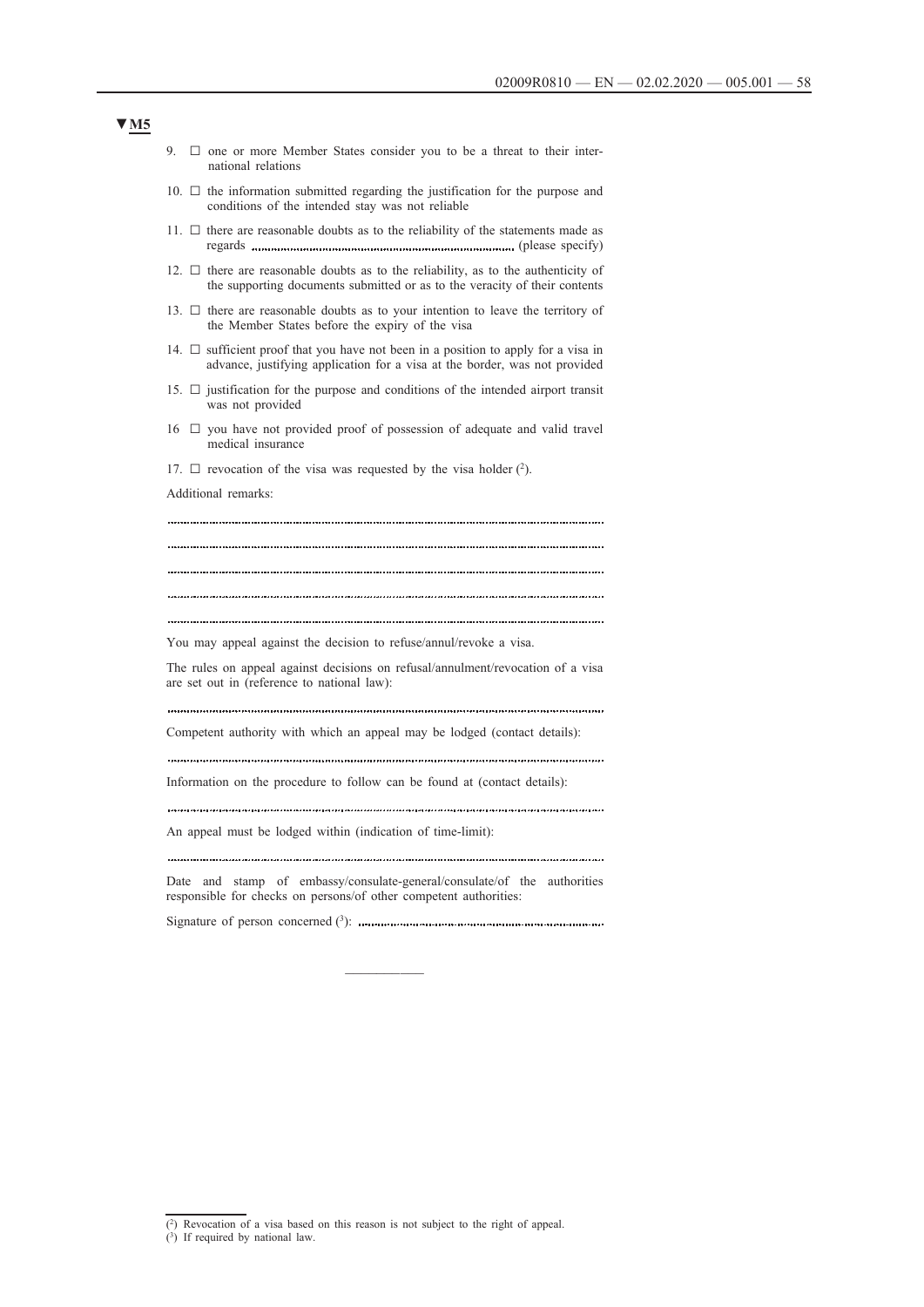#### *ANNEX X*

#### **LIST OF MINIMUM REQUIREMENTS TO BE INCLUDED IN THE LEGAL INSTRUMENT IN THE CASE OF COOPERATION WITH EXTERNAL SERVICE PROVIDERS**

- A. The legal instrument shall:
	- (a) enumerate the tasks to be carried out by the external service provider, in accordance with Article 43(6) of this Regulation;
	- (b) indicate the locations where the external service provider is to operate and which consulate the individual application centre refers to;
	- (c) list the services covered by the mandatory service fee;
	- (d) instruct the external service provider to clearly inform the public that other charges cover optional services.
- B. In relation to the performance of its activities, the external service provider shall, with regard to data protection:
	- (a) prevent at all times any unauthorised reading, copying, modification or deletion of data, in particular during their transmission to the consulate of the Member State(s) competent for processing an application;
	- (b) in accordance with the instructions given by the Member State(s) concerned, transmit the data:
		- electronically, in encrypted form, or
		- physically, in a secured way;
	- (c) transmit the data as soon as possible:
		- in the case of physically transferred data, at least once a week,
		- in the case of electronically transferred encrypted data, at the latest at the end of the day of their collection,
	- (d) ensure appropriate means of tracking individual application files to and from the consulate;
	- (e) delete the data at the latest seven days after their transmission and ensure that only the name and contact details of the applicant for the purposes of the appointment arrangements, as well as the passport number, are kept until the return of the passport to the applicant and deleted five days thereafter;
	- (f) ensure all the technical and organisational security measures required to protect personal data against accidental or unlawful destruction or accidental loss, alteration, unauthorised disclosure or access, in particular where the cooperation involves the transmission of files and data to the consulate of the Member State(s) concerned, and all other unlawful forms of processing personal data;
	- (g) process the data only for the purposes of processing the personal data of applicants on behalf of the Member State(s) concerned;
	- (h) apply data protection standards at least equivalent to those set out in Regulation (EU) 2016/679;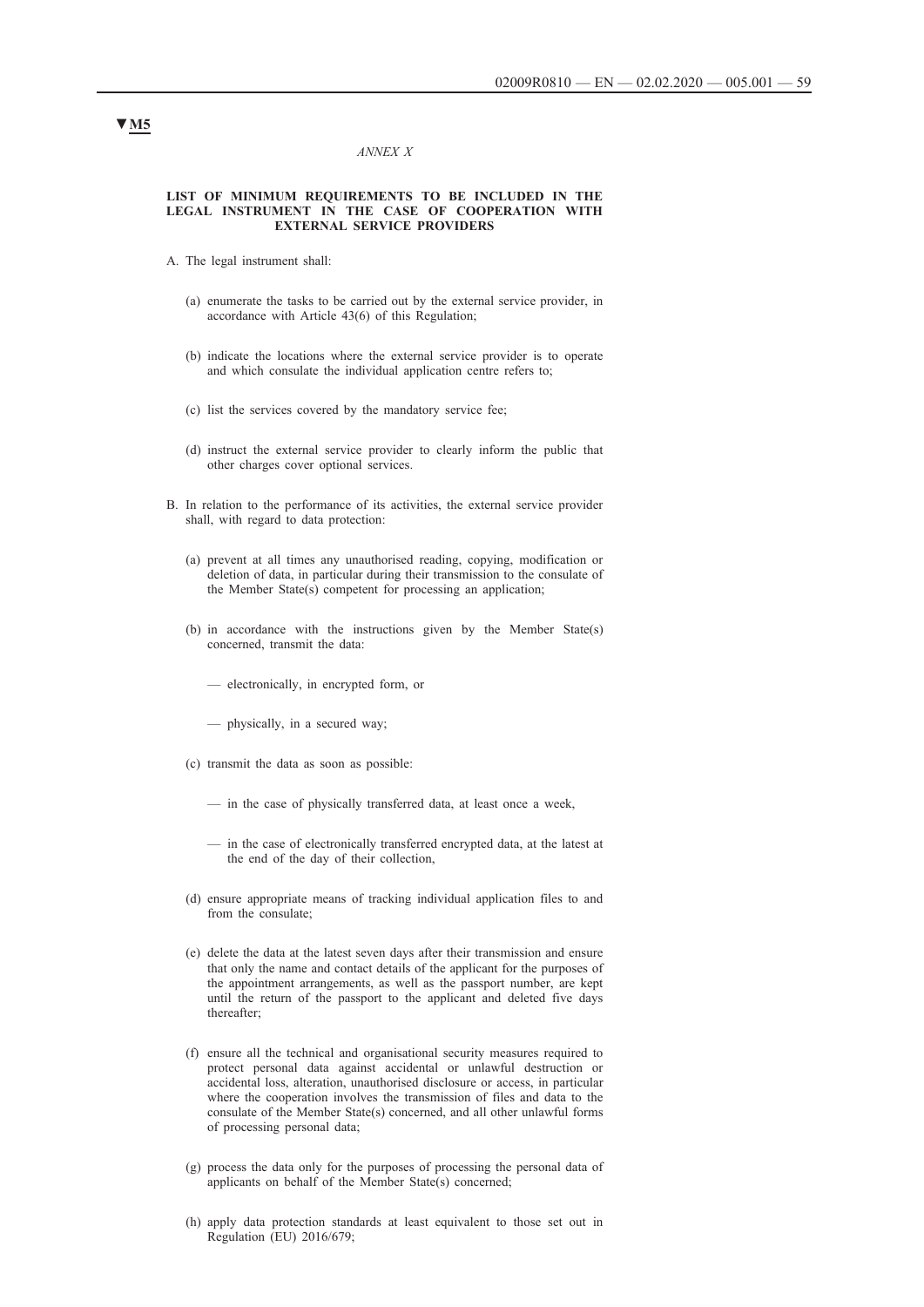- (i) provide applicants with the information required pursuant to Article 37 of the VIS Regulation.
- C. In relation to the performance of its activities, the external service provider shall, with regard to the conduct of staff:
	- (a) ensure that its staff are appropriately trained;
	- (b) ensure that its staff in the performance of their duties:
		- receive applicants courteously,
		- respect the human dignity and integrity of applicants, do not discriminate against persons on grounds of sex, racial or ethnic origin, religion or belief, disability, age or sexual orientation, and
		- respect the rules of confidentiality; those rules shall also apply once members of staff have left their job or after suspension or termination of the legal instrument;
	- (c) provide identification of the staff working for the external service provider at all times;
	- (d) prove that its staff do not have criminal records and have the requisite expertise
- D. In relation to the verification of the performance of its activities, the external service provider shall:
	- (a) provide for access by staff entitled by the Member State(s) concerned to its premises at all times without prior notice, in particular for inspection purposes;
	- (b) ensure the possibility of remote access to its appointment system for inspection purposes;
	- (c) ensure the use of relevant monitoring methods (e.g. test applicants; webcam);
	- (d) ensure access, by the Member State's national data protection supervisory authority, to proof of data protection compliance, including reporting obligations, external audits and regular spot checks;
	- (e) report in writing to the Member State(s) concerned without delay any security breaches or any complaints from applicants on data misuse or unauthorised access, and coordinate with the Member State(s) concerned in order to find a solution and give explanatory responses promptly to the complaining applicants.
- E. In relation to general requirements, the external service provider shall:
	- (a) act under the instructions of the Member State(s) competent for processing the application;
	- (b) adopt appropriate anti-corruption measures (e.g. adequate staff remuneration; cooperation in the selection of staff members employed on the task; two-man-rule; rotation principle);
	- (c) respect fully the provisions of the legal instrument, which shall contain a suspension or termination clause, in particular in the event of breach of the rules established, as well as a revision clause with a view to ensuring that the legal instrument reflects best practice.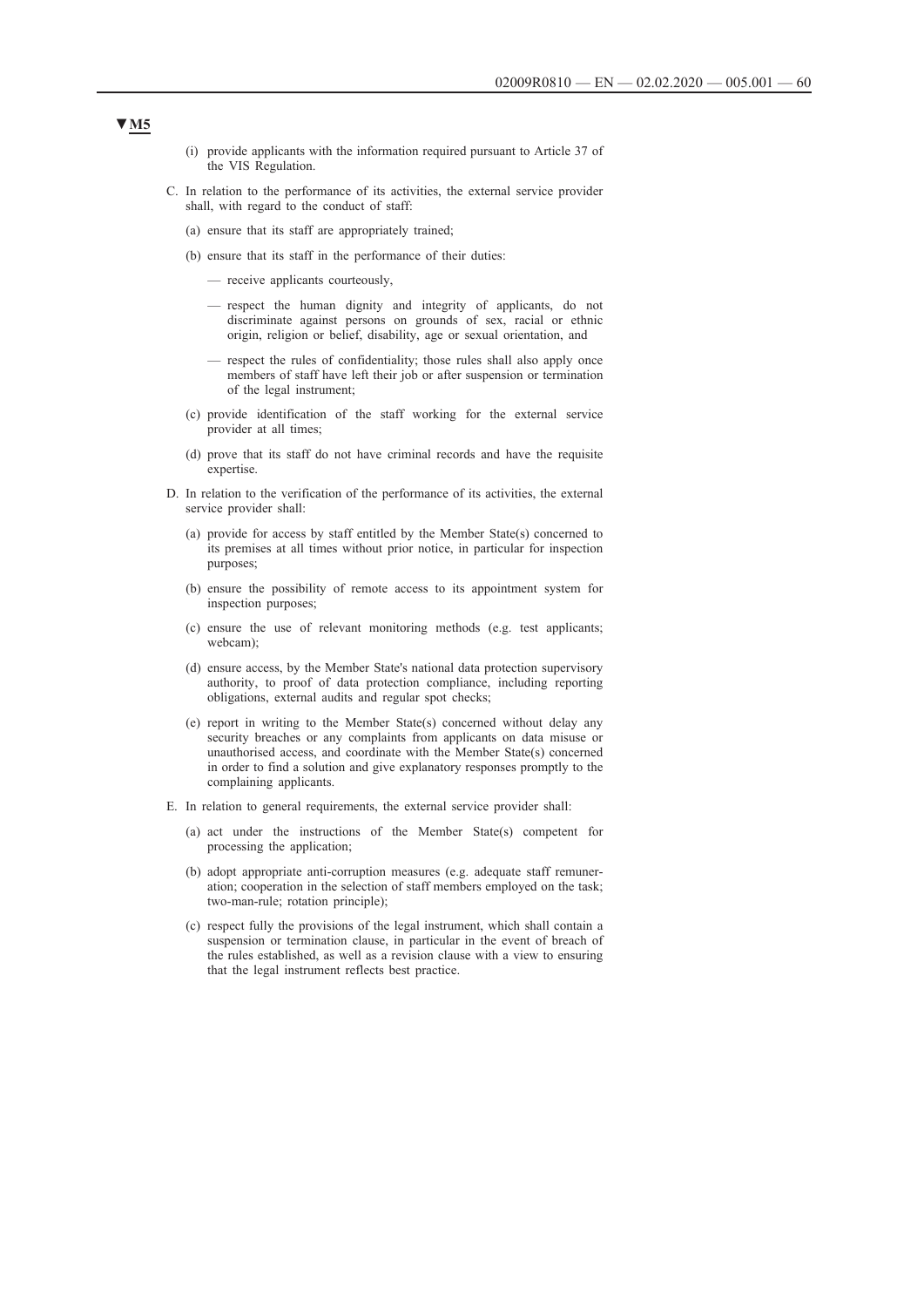#### *ANNEX XI*

#### **SPECIFIC PROCEDURES AND CONDITIONS FACILITATING THE ISSUING OF VISAS TO MEMBERS OF THE OLYMPIC FAMILY PARTICIPATING IN THE OLYMPIC GAMES AND PARALYMPIC GAMES**

#### *CHAPTER I*

#### *Purpose and definitions*

#### *Article 1*

#### **Purpose**

The following specific procedures and conditions facilitate the application for and issuing of visas to members of the Olympic family for the duration of the Olympic and Paralympic Games organised by a Member State.

In addition, the relevant provisions of the Community *acquis* concerning procedures for applying for and issuing visas shall apply.

#### *Article 2*

#### **Definitions**

For the purposes of this Regulation:

- 1. 'Responsible organisations' relate to measures envisaged to facilitate the procedures for applying for and issuing visas for members of the Olympic family taking part in the Olympic and/or Paralympic Games, and they mean the official organisations, in terms of the Olympic Charter, which are entitled to submit lists of members of the Olympic family to the Organising Committee of the Member State hosting the Olympic and Paralympic Games with a view to the issue of accreditation cards for the Games;
- 2. 'Member of the Olympic family' means any person who is a member of the International Olympic Committee, the International Paralympic Committee, International Federations, the National Olympic and Paralympic Committees, the Organising Committees of the Olympic Games and the national associations, such as athletes, judges/referees, coaches and other sports technicians, medical personnel attached to teams or individual sportsmen/women and media-accredited journalists, senior executives, donors, sponsors or other official invitees, who agree to be guided by the Olympic Charter, act under the control and supreme authority of the International Olympic Committee, are included on the lists of the responsible organisations and are accredited by the Organising Committee of the Member State hosting the Olympic and Paralympic Games as participants in the [year] Olympic and/or Paralympic Games;
- 3. 'Olympic accreditation cards' which are issued by the Organising Committee of the Member State hosting the Olympic and Paralympic Games in accordance with its national legislation means one of two secure documents, one for the Olympic Games and one for the Paralympic Games, each bearing a photograph of its holder, establishing the identity of the member of the Olympic family and authorising access to the facilities at which competitions are held and to other events scheduled throughout the duration of the Games;
- 4. 'Duration of the Olympic Games and Paralympic Games' means the period during which the Olympic Games and the period during which the Paralympic Games take place;
- 5. 'Organising Committee of the Member State hosting the Olympic and Paralympic Games' means the Committee set up on by the hosting Member State in accordance with its national legislation to organise the Olympic and Paralympic Games, which decides on accreditation of members of the Olympic family taking part in those Games;
- 6. 'Services responsible for issuing visas' means the services designated by the Member State hosting the Olympic Games and Paralympic Games to examine applications and issue visas to members of the Olympic family.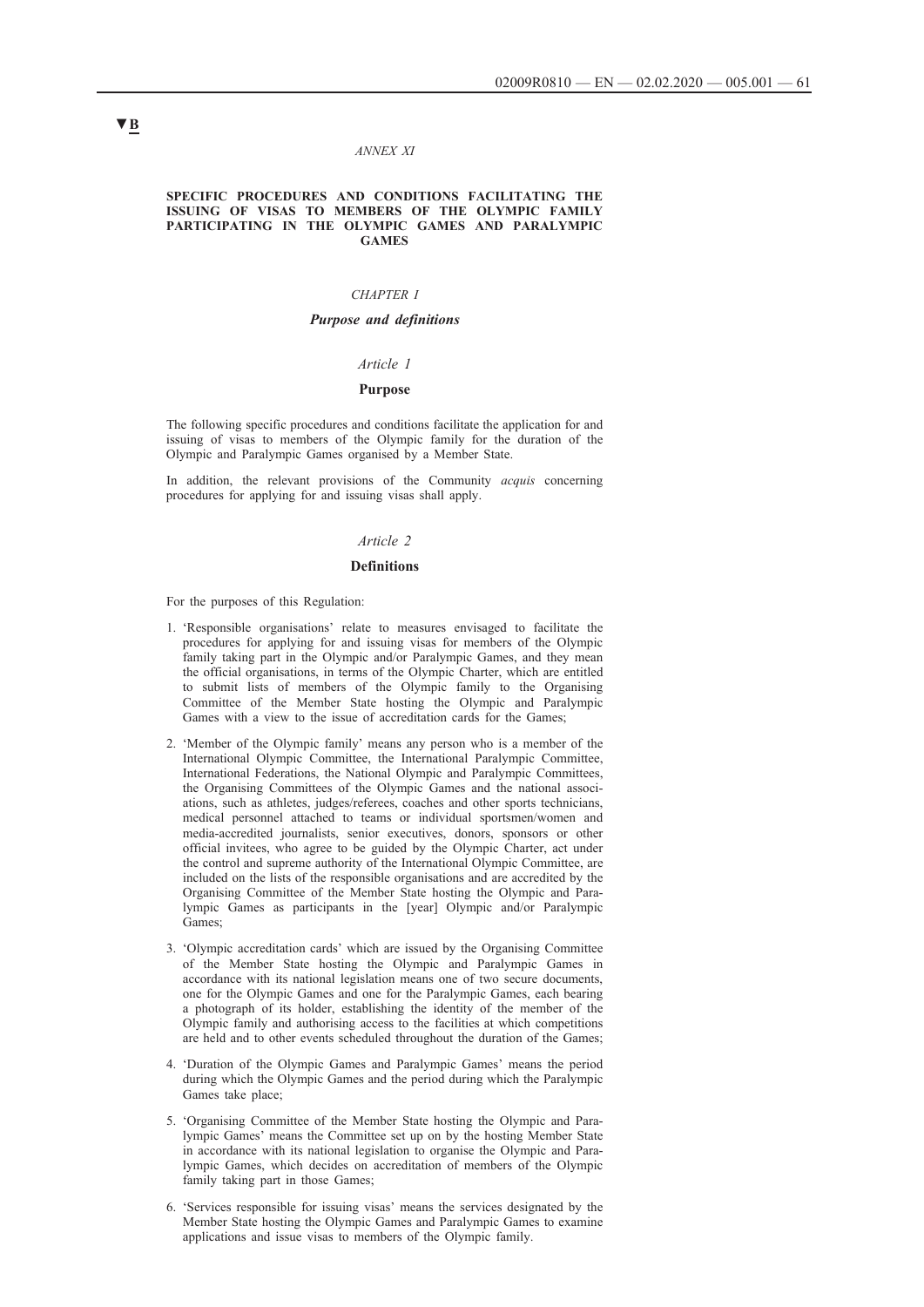#### *CHAPTER II*

### *Issuing of visas*

#### *Article 3*

### **Conditions**

A visa may be issued pursuant to this Regulation only where the person concerned:

- (a) has been designated by one of the responsible organisations and accredited by the Organising Committee of the Member State hosting the Olympic and Paralympic Games as a participant in the Olympic and/or Paralympic Games;
- (b) holds a valid travel document authorising the crossing of the external borders, as referred to in Article 5 of the Schengen Borders Code;
- (c) is not a person for whom an alert has been issued for the purpose of refusing entry;
- (d) is not considered to be a threat to public policy, national security or the international relations of any of the Member States.

#### *Article 4*

### **Filing of the application**

1. Where a responsible organisation draws up a list of the persons selected to take part in the Olympic and/or Paralympic Games, it may, together with the application for the issue of an Olympic accreditation card for the persons selected, file a collective application for visas for those persons selected who are required to be in possession of a visa in accordance with Regulation (EC) No 539/2001, except where those persons hold a residence permit issued by a Member State or a residence permit issued by the United Kingdom or Ireland, in accordance with Directive 2004/38/EC of the European Parliament and of the Council of 29 April 2004 on the right of citizens of the Union and their family members to move and reside freely within the territory of the Member States (1).

2. A collective application for visas for the persons concerned shall be forwarded at the same time as applications for the issue of an Olympic accreditation card to the Organising Committee of the Member State hosting the Olympic and Paralympic Games in accordance with the procedure established by it.

3. Individual visa applications shall be submitted for each person taking part in the Olympic and/or Paralympic Games.

The Organising Committee of the Member State hosting the Olympic and Paralympic Games shall forward to the services responsible for issuing visas, a collective application for visas as quickly as possible, together with copies of applications for the issue of an Olympic accreditation card for the persons concerned, bearing their full name, nationality, sex and date and place of birth and the number, type and expiry date of their travel document.

#### *Article 5*

#### **Examination of the collective application for visas and type of the visa issued**

The visa shall be issued by the services responsible for issuing visas following an examination designed to ensure that the conditions set out in Article 3 are met.

#### **▼M3**

2. The visa issued shall be a uniform, multiple-entry visa authorising a stay of not more than 90 days for the duration of the Olympic and/or Paralympic Games.

 $(1)$  OJ L 158, 30.4.2004, p. 77.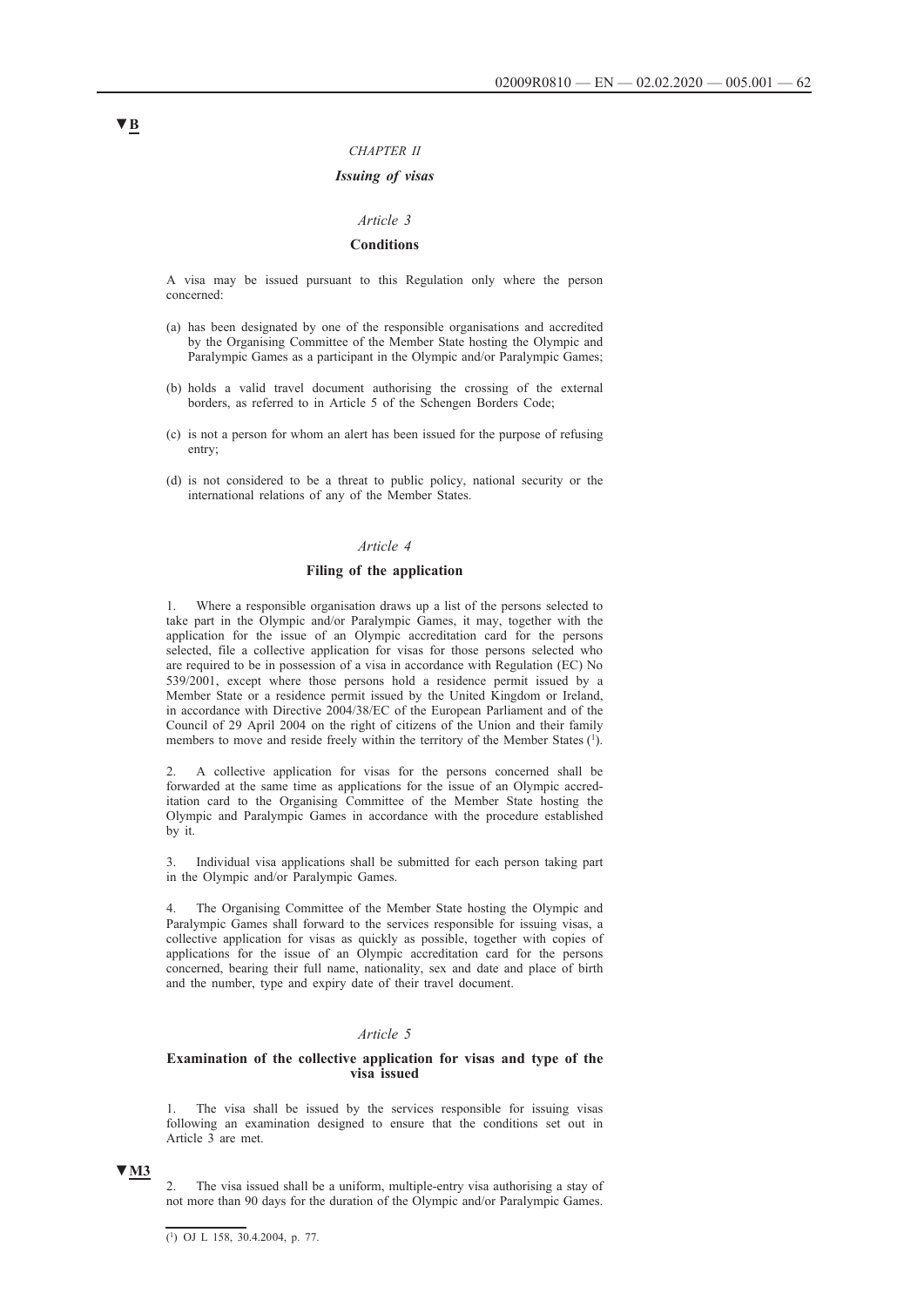3. Where the member of the Olympic family concerned does not meet the conditions set out in point (c) or (d) of Article 3, the services responsible for issuing visas may issue a visa with limited territorial validity in accordance with Article 25 of this Regulation.

### *Article 6*

### **Form of the visa**

1. The visa shall take the form of two numbers entered on the Olympic accreditation card. The first number shall be the visa number. In the case of a uniform visa, that number shall be made up of seven (7) characters comprising six (6) digits preceded by the letter 'C'. In the case of a visa with limited territorial validity, that number shall be made up of eight (8) characters comprising six (6) digits preceded by the letters 'XX' (1). The second number shall be the number of the travel document of the person concerned.

The services responsible for issuing visas shall forward the visa numbers to the Organising Committee of the Member State hosting the Olympic and Paralympic Games for the purpose of issuing Olympic accreditation cards.

### *Article 7*

#### **Waiver of fees**

The examination of visa applications and the issue of visas shall not give rise to any fees being charged by the services responsible for issuing visas.

#### *CHAPTER III*

### *General and final provisions*

#### *Article 8*

#### **Cancellation of a visa**

Where the list of persons put forward as participants in the Olympic and/or Paralympic Games is amended before the Games begin, the responsible organisations shall inform without any delay the Organising Committee of the Member State hosting the Olympic and Paralympic Games thereof so that the Olympic accreditation cards of the persons removed from the list may be revoked. The Organising Committee shall notify the services responsible for issuing visas thereof and shall inform them of the numbers of the visas in question.

The services responsible for issuing visas shall cancel the visas of the persons concerned. They shall immediately inform the authorities responsible for border checks thereof, and the latter shall without delay forward that information to the competent authorities of the other Member States.

#### *Article 9*

#### **External border checks**

The entry checks carried out on members of the Olympic family who have been issued visas in accordance with this Regulation shall, when such members cross the external borders of the Member States, be limited to checking compliance with the conditions set out in Article 3.

- For the duration of the Olympic and/or Paralympic Games:
- (a) entry and exit stamps shall be affixed to the first free page of the travel document of those members of the Olympic family for whom it is necessary to affix such stamps in accordance with Article 10(1) of the Schengen Borders Code. On first entry, the visa number shall be indicated on that same page;

<sup>(1)</sup> Reference to the ISO code of the organising Member State.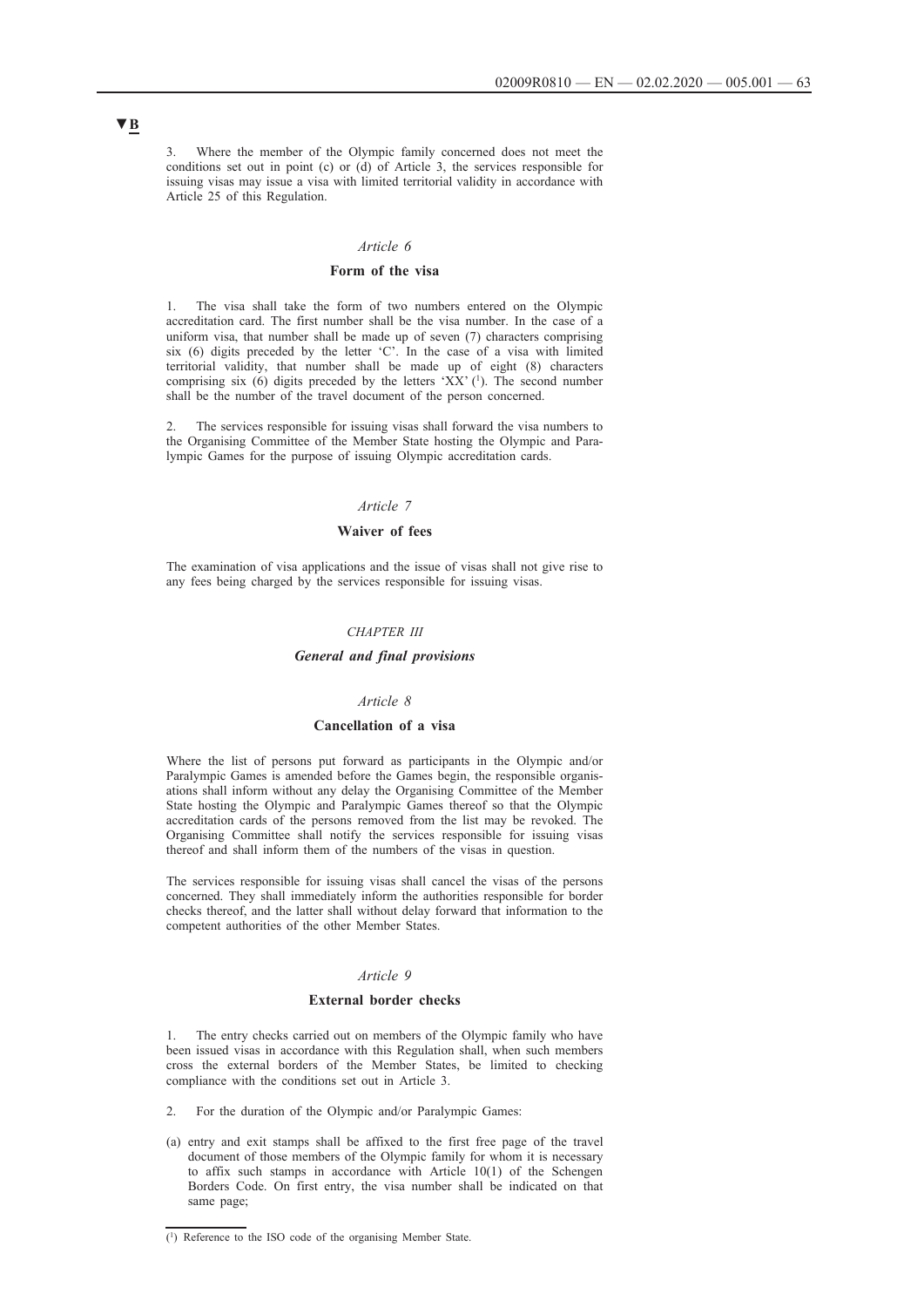(b) the conditions for entry provided for in Article 5(1)(c) of the Schengen Borders Code shall be presumed to be fulfilled once a member of the Olympic family has been duly accredited.

3. Paragraph 2 shall apply to members of the Olympic family who are thirdcountry nationals, whether or not they are subject to the visa requirement under Regulation (EC) No 539/2001.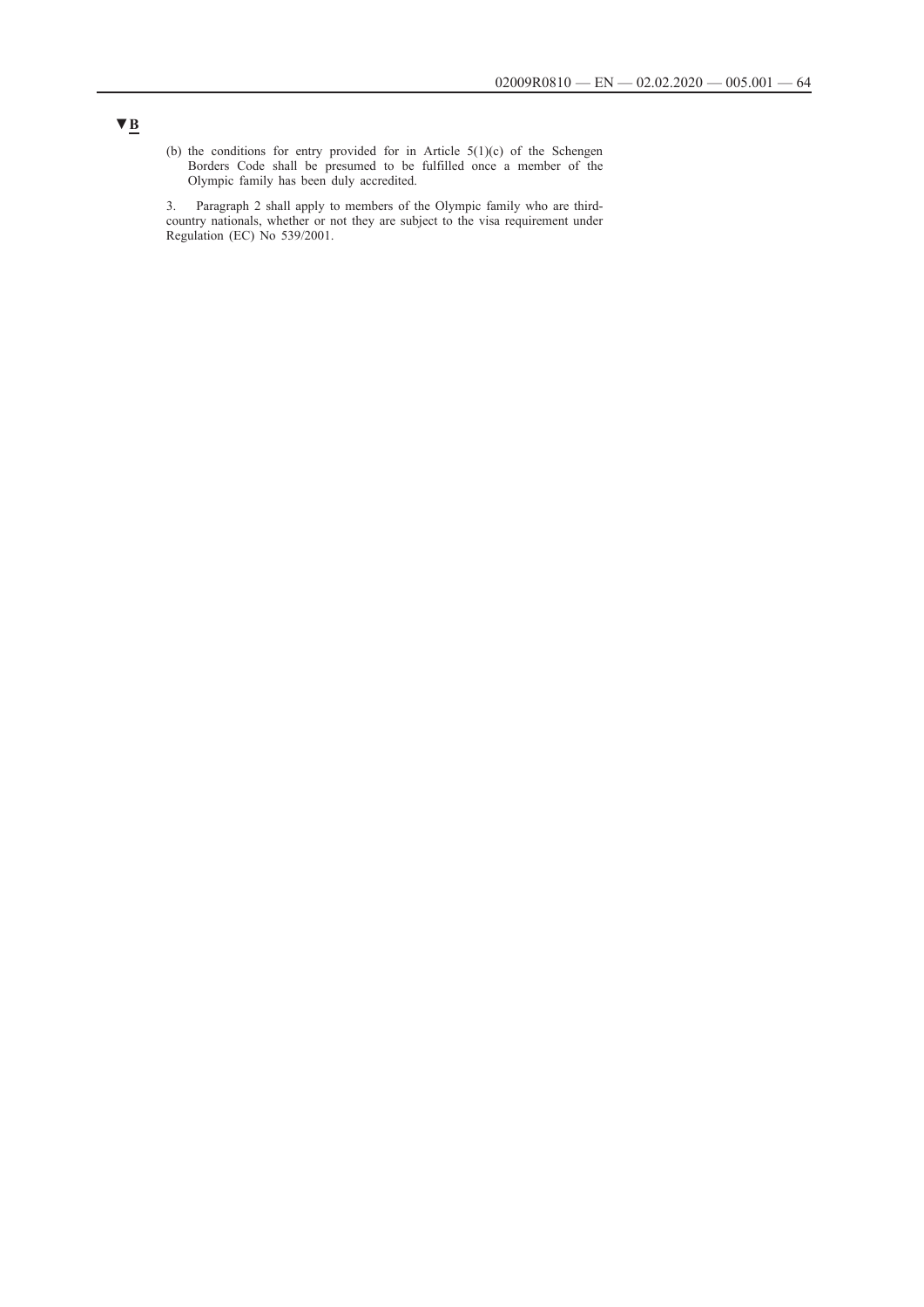#### *ANNEX XII*

#### **ANNUAL STATISTICS ON UNIFORM VISAS, VISAS WITH LIMITED TERRITORIAL VALIDITY AND AIRPORT TRANSIT VISAS**

Data to be submitted to the Commission within the deadline set out in Article 46 for each location where individual Member States issue visas:

- total of A visas applied for (including multiple A visas),
- total of A visas issued (including multiple A visas),
- total of multiple A visas issued,
- total of A visas not issued (including multiple A visas),
- total of C visas applied for (including multiple-entry C visas),
- total of C visas issued (including multiple-entry C visas),
- total of multiple-entry C visas issued,
- total of C visas not issued (including multiple-entry C visas),
- total of LTV visas issued.

General rules for the submission of data:

- the data for the complete previous year shall be compiled in one single file,
- the data shall be provided using the common template provided by the **Commission**
- data shall be available for the individual locations where the Member State concerned issue visas and grouped by third country,
- 'Not issued' covers data on refused visas and applications where the examination has been discontinued as provided for in Article 8(2).

In the event of data being neither available nor relevant for one particular category and a third country, Member States shall leave the cell empty (and not enter '0' (zero), 'N.A.' (non-applicable) or any other value).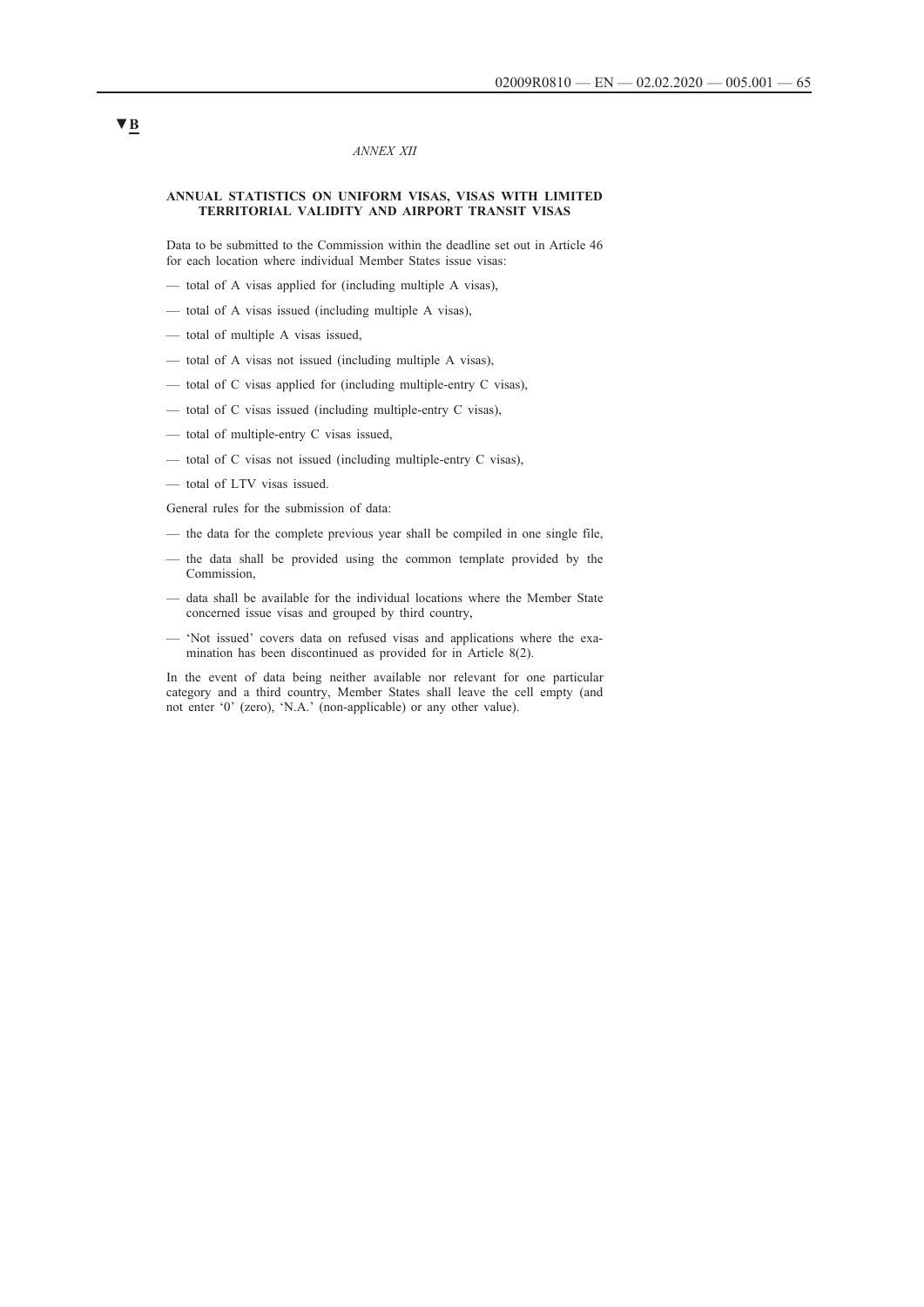### *ANNEX XIII*

### **CORRELATION TABLE**

| Provision of this Regulation | Provision of the Schengen Convention<br>(CSA), Common Consular Instructions<br>(CCI) or of the Schengen Executive<br>Committee (SCH/Com-ex) replaced |
|------------------------------|------------------------------------------------------------------------------------------------------------------------------------------------------|
|------------------------------|------------------------------------------------------------------------------------------------------------------------------------------------------|

### TITLE I

### **GENERAL PROVISIONS**

| Article 1                             | CCI, Part I.1. Scope (CSA Articles 9                                                                                         |
|---------------------------------------|------------------------------------------------------------------------------------------------------------------------------|
| Objective and scope                   | and $10$ )                                                                                                                   |
| Article 2<br>Definitions<br>$(1)-(4)$ | CCI: Part I. 2. Definitions and types of<br><b>VISaS</b><br>CCI: Part IV 'Legal basis'<br>CSA: Articles 11(2), 14(1), 15, 16 |

### TITLE II

### **AIRPORT TRANSIT VISA**

| Article 3<br>Third-country nationals required to $\vert$ 2.1.1<br>hold an airport transit visa |  | Joint Action 96/197/JHA, CCI, Part I. |
|------------------------------------------------------------------------------------------------|--|---------------------------------------|
|------------------------------------------------------------------------------------------------|--|---------------------------------------|

#### TITLE III

### **PROCEDURES AND CONDITIONS FOR ISSUING VISAS**

#### *CHAPTER I*

#### *Authorities taking part in the procedures relating to applications*

| Article 4<br>Authorities competent for taking part in<br>the procedures relating to applications                                | CCI Part II. 4., CSA, Art. 12(1), Regu-<br>lation (EC) No 415/2003 |
|---------------------------------------------------------------------------------------------------------------------------------|--------------------------------------------------------------------|
| Article 5<br>Member State competent for examining<br>and deciding on an application                                             | CCI, Part II $1.1(a)$<br>$(b)$ ,<br>CSA<br>Article $12(2)$         |
| Article 6<br>Consular territorial competence                                                                                    | CCI, Part II, $1.1$ and 3                                          |
| Article 7<br>Competence to issue visas to third-<br>country nationals legally present<br>within the territory of a Member State |                                                                    |
| Article 8<br>Representation agreements                                                                                          | CCI, Part II, 1.2                                                  |

### *CHAPTER II*

### *Application*

| Article 9<br>Practical modalities for lodging an<br>application | CCI, Annex 13, note (Article $10(1)$ ) |
|-----------------------------------------------------------------|----------------------------------------|
| Article 10<br>General rules for lodging an appli-<br>cation     |                                        |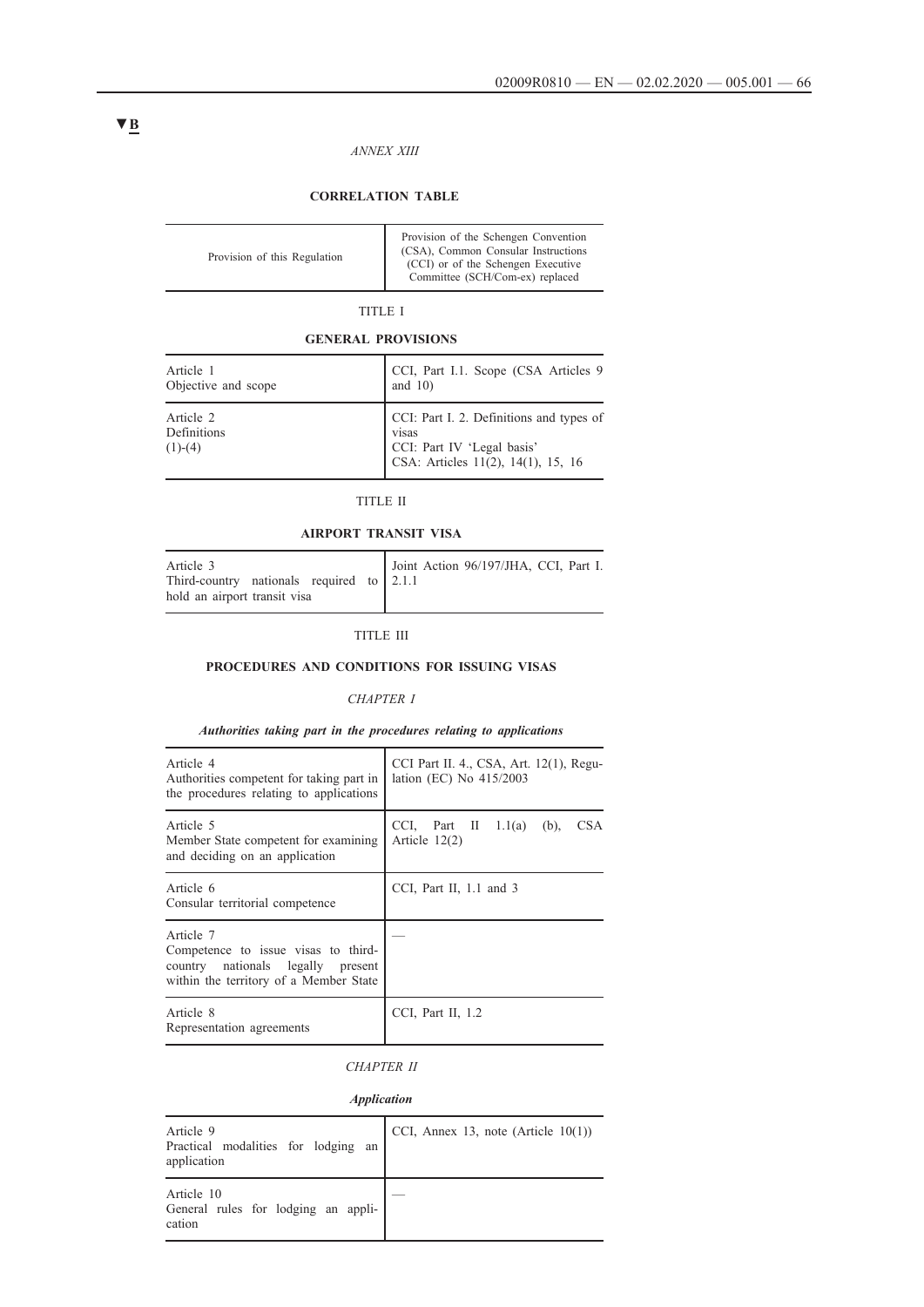| Article 11<br>Application form         | CCI, Part III. $1.1$ .                                   |
|----------------------------------------|----------------------------------------------------------|
| Article 12<br>Travel document          | CCI, Part III. 2. (a), CSA, Article $13(1)$<br>and $(2)$ |
| Article 13<br>Biometric identifiers    | CCI, Part III. $1.2$ (a) and (b)                         |
| Article 14<br>Supporting documents     | CCI, Part III.2(b) and Part V.1.4, Com-<br>ex (98) 57    |
| Article 15<br>Travel medical insurance | CCI, Part V, 1.4                                         |
| Article 16<br>Visa fee                 | CCI Part VII. 4. and Annex 12                            |
| Article 17<br>Service fee              | CCI, Part VII, 1.7                                       |

### *CHAPTER III*

*Examination of and decision on an application*

| Article 18<br>Verification of consular competence                                 |                                                      |
|-----------------------------------------------------------------------------------|------------------------------------------------------|
| Article 19<br>Admissibility                                                       |                                                      |
| Article 20<br>Stamp indicating that an application is<br>admissible               | CCI, Part VIII, 2                                    |
| Article 21<br>Verification of entry conditions and<br>risk assessment             | CCI, Part III.4 and Part V.1.                        |
| Article 22<br>Prior consultation of central authorities<br>of other Member States | CCI, Part II, 2.3 and Part V, $2.3(a)-(d)$           |
| Article 23<br>Decision on the application                                         | CCI, Part V. 2.1 (second indent), 2.2,<br><b>CCI</b> |

# *CHAPTER IV*

| Article 24<br>Issuing of a uniform visa                              | CCI, Part V, $2.1$                                        |
|----------------------------------------------------------------------|-----------------------------------------------------------|
| Article 25<br>Issuing of a visa with limited territorial<br>validity | CCI, Part V, 3, Annex 14, CSA $11(2)$ ,<br>$14(1)$ and 16 |
| Article 26<br>Issuing of an airport transit visa                     | CCI, Part I, $2.1.1$ — Joint Action 96/<br>197/JHA        |
| Article 27<br>Filling in the visa sticker                            | CCI, Part VI.1-2-3-4                                      |
| Article 28<br>Invalidation of a completed visa sticker               | CCI, Part VI, 5.2                                         |

### *Issuing of the visa*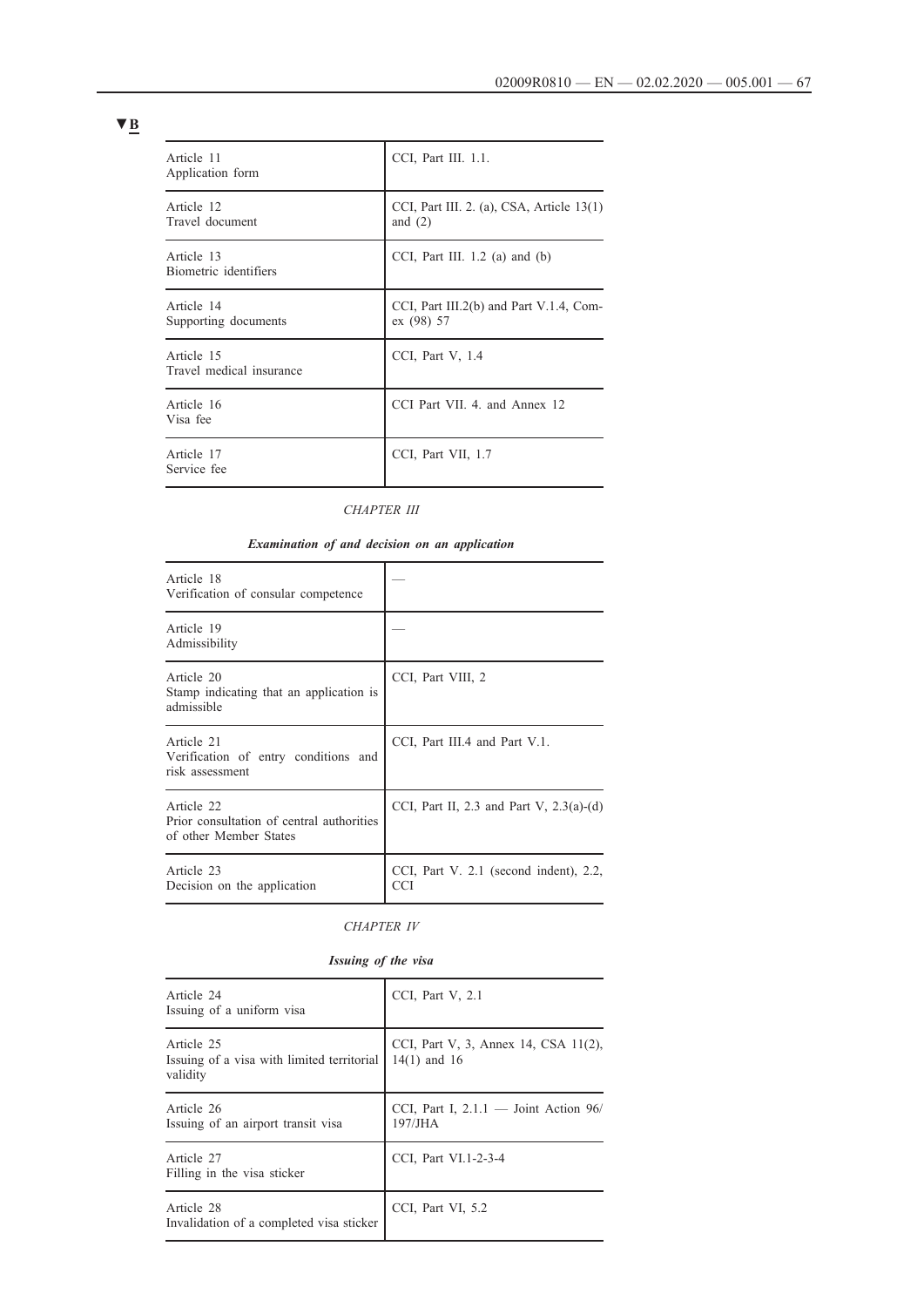| Article 29<br>Affixing a visa sticker                                      | CCI, Part VI, 5.3               |
|----------------------------------------------------------------------------|---------------------------------|
| Article 30<br>Rights derived from an issued visa                           | CCI, Part I, 2.1, last sentence |
| Article 31<br>Information of central authorities of<br>other Member States |                                 |
| Article 32<br>Refusal of a visa                                            |                                 |

### *CHAPTER V*

### *Modification of an issued visa*

| Article 33<br>Extension  | Com-ex (93) 21                     |
|--------------------------|------------------------------------|
| Article 34               | Com-ex (93) 24 and Annex 14 to the |
| Annulment and revocation | <b>CCI</b>                         |

*CHAPTER VI*

### *Visas issued at the external borders*

| Article 35<br>Visas applied for at the external border                       | Regulation (EC) No 415/2003 |
|------------------------------------------------------------------------------|-----------------------------|
| Article 36<br>Visas issued to seafarers in transit at<br>the external border |                             |

### TITLE IV

## **ADMINISTRATIVE MANAGEMENT AND ORGANISATION**

| Article 37<br>Organisation of visa sections                                        | CCI, VII, 1-2-3                                                                          |
|------------------------------------------------------------------------------------|------------------------------------------------------------------------------------------|
| Article 38<br>Resources for examining applications<br>and monitoring of consulates |                                                                                          |
|                                                                                    | CCI, Part VII, 1A                                                                        |
| Article 39<br>Conduct of staff                                                     | CCI, Part III.5                                                                          |
| Article 40<br>Forms of cooperation                                                 | CCI, Part VII, 1AA                                                                       |
| Article 41<br>Cooperation between Member States                                    |                                                                                          |
| Article 42<br>Recourse to honorary consuls                                         | CCI, Part VII, AB                                                                        |
| Article 43<br>Cooperation with external<br>service<br>providers                    | CCI, Part VII, 1B                                                                        |
| Article 44<br>Encryption and secure transfer of data                               | CCI, Part II, 1.2, PART VII, 1.6, sixth,<br>seventh, eighth and ninth subpara-<br>graphs |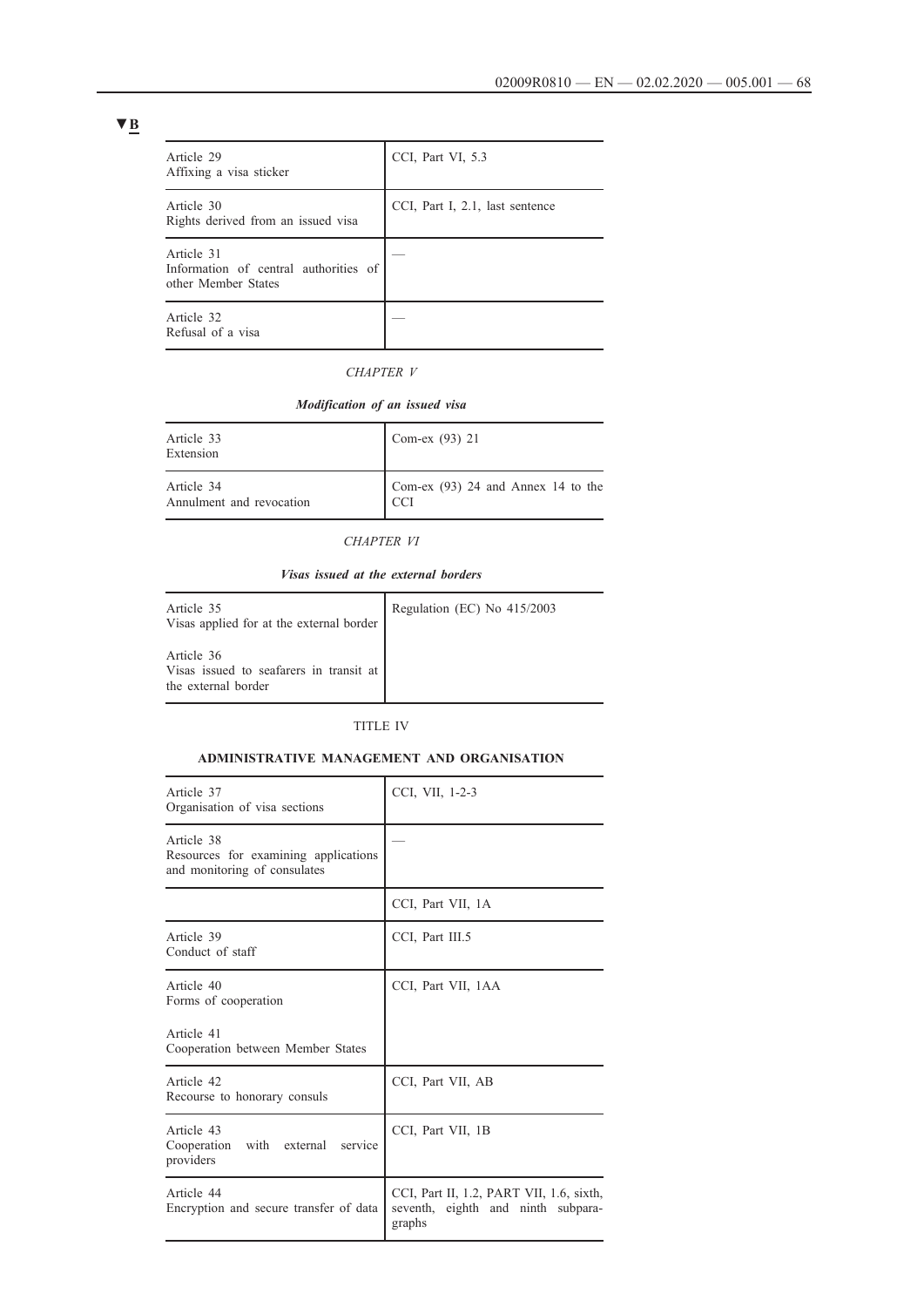| Article 45<br>with<br>States' cooperation<br>Member<br>commercial intermediaries | CCI, VIII, $5.2$               |
|----------------------------------------------------------------------------------|--------------------------------|
| Article 46<br>Compilation of statistics                                          | SCH Com-ex (94) 25 and (98) 12 |
| Article 47<br>Information to the general public                                  |                                |

TITLE V

### **LOCAL SCHENGEN COOPERATION**

| Article 48                         | $CCI, VIII, 1-3-4$ |
|------------------------------------|--------------------|
| Local Schengen cooperation between |                    |
| Member States' consulates          |                    |

### TITLE VI

### **FINAL PROVISIONS**

| Article 49<br>Arrangements in relation to<br>the<br>and Paralympic<br>Olympic Games<br>Games |  |
|----------------------------------------------------------------------------------------------|--|
| Articles 50<br>Amendments to the Annexes                                                     |  |
| Article 51<br>Instructions on the practical application<br>of the Visa Code                  |  |
| Article 52<br>Committee procedure                                                            |  |
| Article 53<br>Notification                                                                   |  |
| Article 54<br>Amendments to Regulation (EC) No<br>767/2008                                   |  |
| Article 55<br>Amendments to Regulation (EC) No<br>562/2006                                   |  |
| Article 56<br>Repeals                                                                        |  |
| Article 57<br>Monitoring and evaluation                                                      |  |
| Article 58<br>Entry into force                                                               |  |